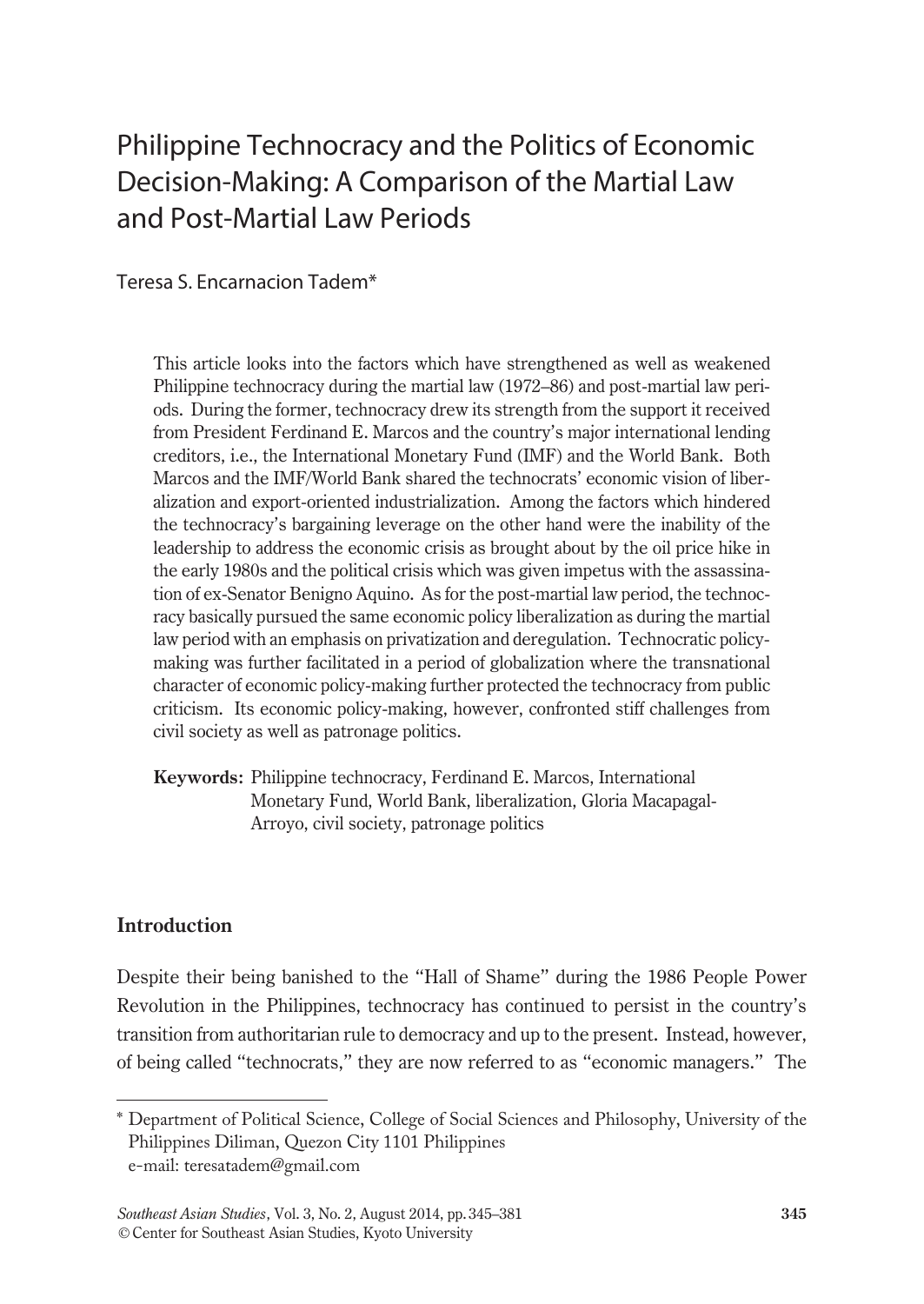change in "name" is quite understandable because during the martial law period (1972– 86), technocracy became synonymous with the repression which occurred during that era foremost of which was economic development at all costs, e.g., dislocation, militarization, and elimination of communities which got in the way of development projects. This reputation, therefore, earned the technocrats the "(dis)honor" of being referred to as the third leg of the stool which propped up the authoritarian regime, the other two of which were the military and Marcos' relatives/cronies. Thus, the administrations which followed that of the Marcos government were conscious not to "hire" any of these technocrats, particularly, those who came from the World Bank (hereinafter referred to as WB) and the International Monetary Fund (hereinafter referred to as IMF). But the postmartial technocrats, however, continued their predecessors' policies of liberalization, free competition, and free trade but now under a neoliberal economic dispensation. The question which emerges is why this is the case when technocracy in the Philippines is not able to sustain the economic growth which was seen in the 1950s when the country was second to Japan as having the best economy in Asia and then left-behind in the 1970s by its East Asian counterparts as among the newly industrializing countries in the region. In the 1980s, on the other hand, Philippine economic policies failed to bring it at par with its Southeast Asian neighbors, i.e., Thailand, Malaysia, and Indonesia, which all became New Asian Tigers. The latest blow to the country is that socialist Vietnam, a late comer to the capitalist world, has economically overtaken the Philippines.

This article, therefore, explores the factors which have strengthened as well as weakened Philippine technocracy during the martial law and post-martial law periods. It shows that in general the political leverage of the technocrats came from the support they have received from the leadership who shares their economic vision and the country's major international lending creditors, the IMF and the WB. The weakening of their political clout, on the other hand, is brought about by the inability of the leadership to address the political and economic crisis. The first section of this article will discuss the rise of Philippine technocracy during the pre-martial law period (1960s–72) and the economic debates which ensued during that period concerning the trajectory of Philippine development. This establishes the very foundation of the strength of Philippine technocracy. The second section, on the other hand, examines the crucial role they played during the martial law period, particularly the economic perspectives they espoused and the challenges these confronted. And lastly, the third section will discuss where Philippine technocracy is headed in a period of "elite democracy" as it confronts challenges to its neoliberal development paradigm and massive corruption.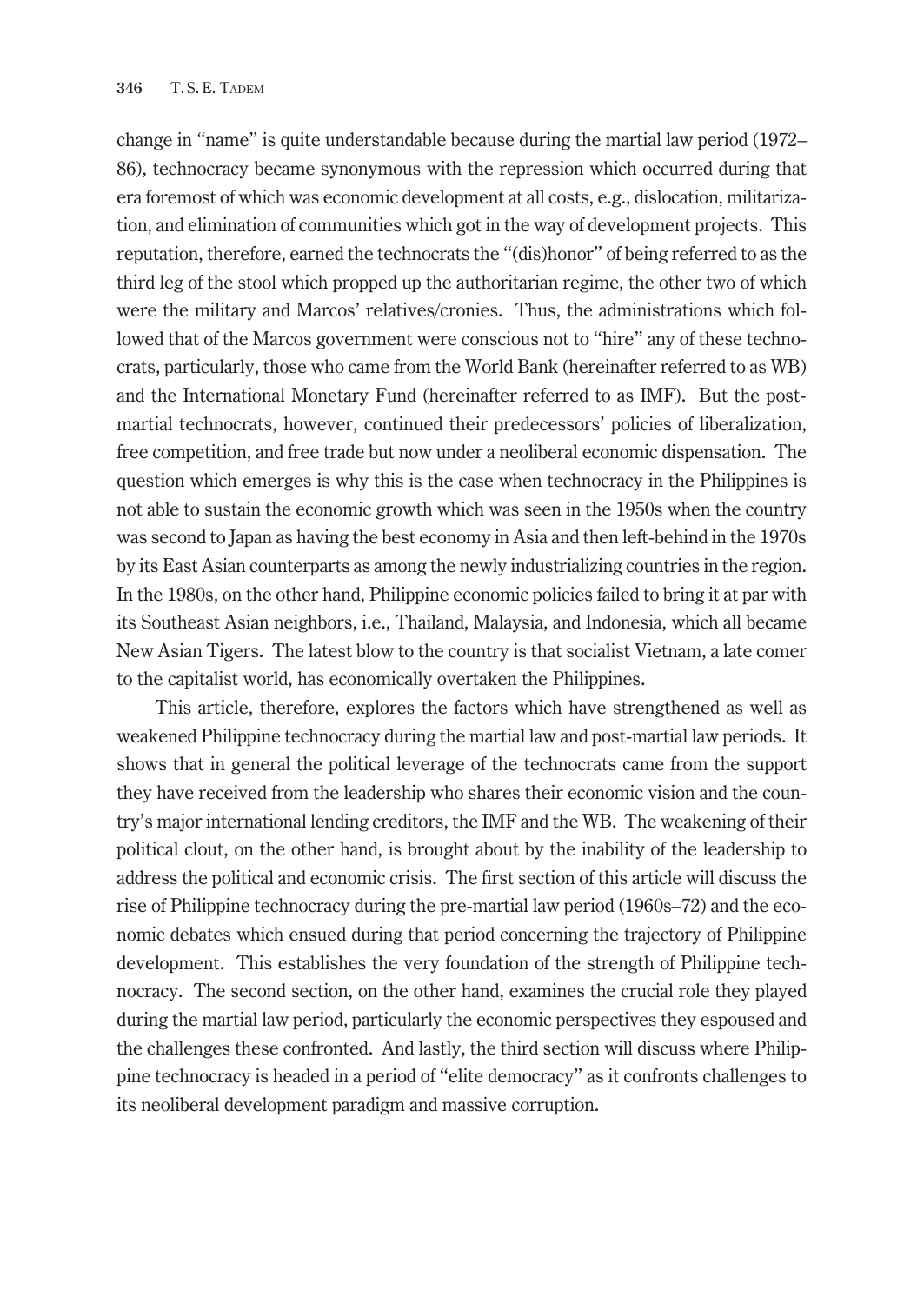## **Defining the Technocracy and Their Development Vision**<sup>1)</sup>

Technocracy is a rule by experts, a temporary form of rule that sometimes emerges after a period of poor governance. The term implies rule by specialists with expertise in non-political subjects, often economics and engineering.2) These "engineers" comprised a "critical new stratum in the industrial production process."3) They are also referred to as "the scientists, including physicists, mathematicians, chemists, engineers, computer program and others who work in varying degrees of applied or pure research" (Glassman *et al.* 1993, 84). "Historically, the theory and practice of technocracy have been political and ideological responses to industrialization and technological progress" (Glassman *et al.* 1993). The trend toward the appointment of technocrats into key government agencies in the Philippines began during the Macapagal Administration (1960–64) where Filipino graduates from the best foreign universities were recruited to government agencies. These included among others Sixto K. Roxas, $4$ ) and Armand Fabella<sup>5</sup>) who both served as Director-General of the Program Implementation Agency (hereinafter referred to as PIA)<sup>6)</sup> during the time of President Diosdado Macapagal. During this period, the technocracy, through their respective agencies, pressed for an open door policy to foreign investments and foreign loans, mainly from the IMF. Roxas was also known to be the architect of the Philippine financial system.

It was, however, under the first and second terms of the Marcos Administration (1965–71) when more technocrats were recruited into government and further importance was given to them. Among those Marcos recruited during this period were Cesar

<sup>1)</sup> For further details, please see Tadem (2005).

<sup>2)</sup> Hague and Harrop (2004, 99). The word was coined by William Smyth, "an engineer based in California who founded Technocracy, Inc., in 1919."

<sup>3)</sup> Veblen (1963) in Glassman *et al*. (1993).

<sup>4)</sup> Roxas graduated summa cum laude in economics from the elite all-male school of Ateneo de Manila. He went on to obtain an M.A. in Economics at Fordham University.

<sup>5)</sup> Fabella earned an economics degree from Harvard University and an M.A. in Economics from Jose Rizal College which is owned by his family. He also pursued post-graduate studies at the London School of Economics. His wife is a niece of Sixto Roxas III.

<sup>6)</sup> The PIA was organized to implement the government's socio-economic plan but it seemed to be more concerned in their implementation. It was created on August 24, 1962 to be President Diosdado Macapagal's technical staff. The agency conducted socio-economic planning, formulated policy recommendations, established priorities, and programmed the utilization of public funds, manpower resources, materials, and equipment (Official Directory of the Republic of the Philippines 1955, 153).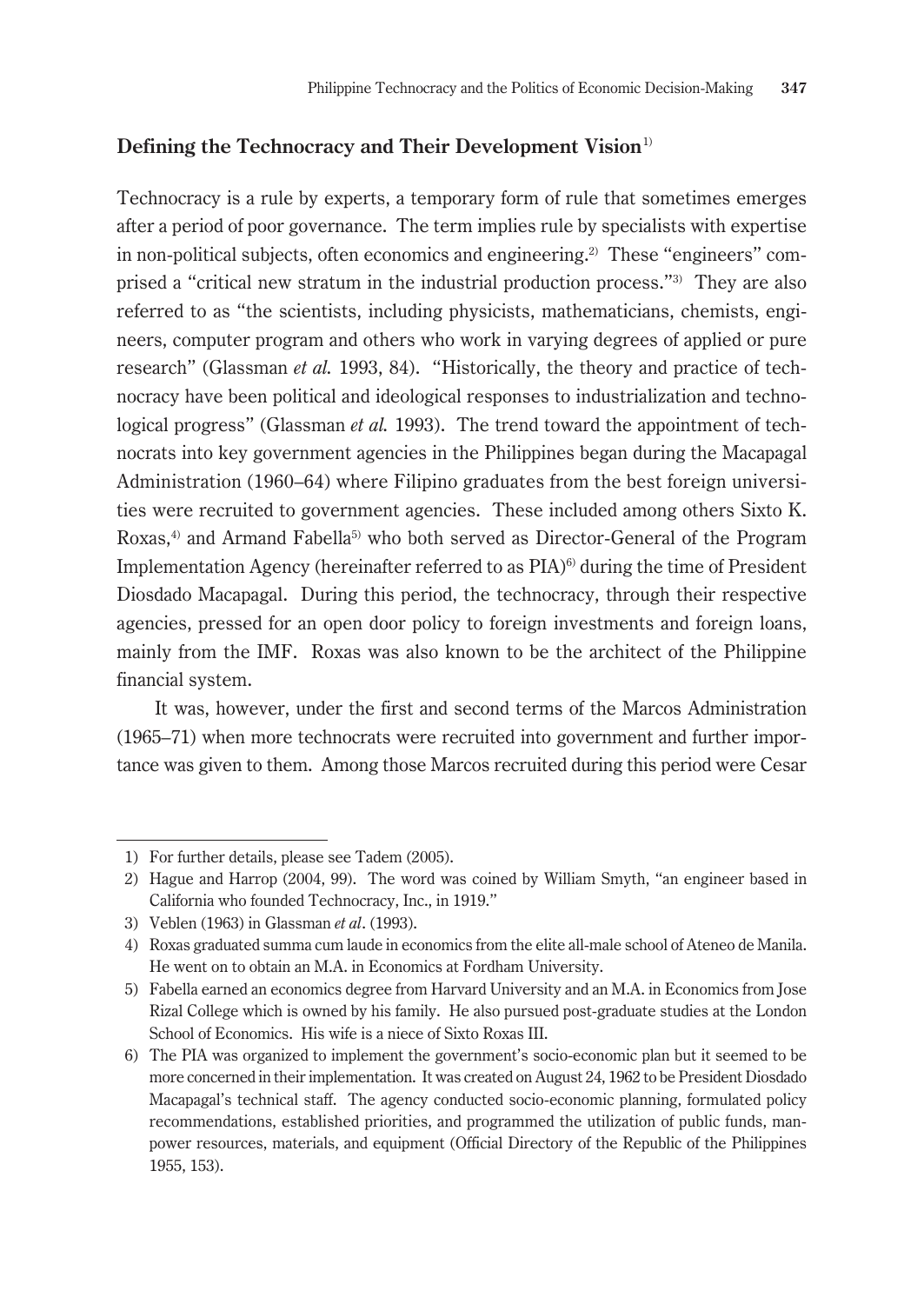E.A. Virata<sup>7</sup> and Placido Mapa Ir.<sup>8)</sup> Virata brought in Gerardo Sicat Ir.,<sup>9</sup> after reading an article on his views supporting trade and export liberalization which Virata supported.10) Another technocrat closely associated with Virata is Manuel Alba  $[r, 1]$ <sup>11</sup> who was his student and faculty at the University of the Philippines College of Business Administration (hereinafter referred to as UP CBA) when Virata served as Dean from 1960 to 1967. Also identified with Virata's economic orientation was Vicente Paterno<sup>12)</sup> whom Virata together with Mapa brought in as Chairman of the Board of Investments in 1970. Armand

<sup>7)</sup> Virata obtained a B.S. in Mechanical Engineering and B.S. in Business Administration in 1952, University of the Philippines (hereinafter referred to as UP) after which he went on to become an instructor at the UP College of Business Administration (UP CBA). A year later, he pursued an M.B.A. in Industrial Management from the Wharton Graduate School, University of Pennsylvania in 1953. He became UP CBA Dean before he joined the government in 1967. During the premartial law period, Virata served among others as Presidential Economic Staff Deputy Director-General for Investments from 1967 to 1968; Undersecretary of the Department of Commerce and Industry from 1967 to 1968; Director and Acting Chairman of the Board of Directors of the Philippine National Bank from 1967 to 1969; and Secretary of Finance from 1970 to 1986.

<sup>8)</sup> Mapa graduated from Ateneo de Manila in 1955, magna cum laude and pursued post graduate studies at St. Louis University from 1955 to 1957 and obtained an M.A. and Ph.D. in Economics from Harvard University. He served as Undersecretary of Finance in 1965, Deputy Director General, Program Implementation Agency, Office of the President in 1966, and Director General, Presidential Economic Staff, Office of the President in 1966.

<sup>9)</sup> Sicat earned three degrees from the UP: B.S. Foreign Service (cum laude), 1957; A.B. (cum laude), 1958; and M.A. in Economics, 1958. He earned his Ph.D. in Economics in 1963 at the Massachusetts Institute of Technology (MIT) in Cambridge, Massachusetts, the United States. Sicat was Chair of the National Economic Council during the pre-martial law period.

<sup>10)</sup> Virata, Cesar E.A. 2008. Interview by Cayetano Paderanga Jr. and Teresa S. Encarnacion Tadem. Tape recording. June 16. RCBC Plaza, Makati City, Philippines.

<sup>11)</sup> Alba graduated Bachelor of Science with a Business Administration degree from the UP (Accounting). In 1958, he obtained his Professional License as a Certified Public Accountant. In 1957, he was recruited by Virata when he was Dean of the UP CBA as assistant instructor (to full professor in 1962) of Business Policy, Business Administration and Marketing, College of Business Administration. From 1961–64, he served as Assistant Dean and Acting Dean, College of Business Administration and Director, Graduate Studies Program, UP CBA. Virata was responsible for obtaining a fellowship for him to obtain a Master of Business Administration (Marketing and Transportation) at the University of Minnesota in 1961. He later on graduated Ph.D. in Management Science and Business Administration (with Marketing, Economics, Transportation Management, Operations Research and Social Psychology as specialized areas) at Northwestern University (Chicago and Evanstan, Illinois, the United States) in 1967. He served in 1971 as Executive Director, Philippine Presidential Commission to Survey Philippine Education (with the Commission chaired by former Department of Education, Culture and Sports [DECS] Secretary, Onofre D. Corpuz).

<sup>12)</sup> Paterno graduated Bachelor of Science in Mechanical Engineering at the UP in 1948 where he and Virata were contemporaries at the UP College of Engineering. He obtained a Master of Business Administration at Harvard University in 1953.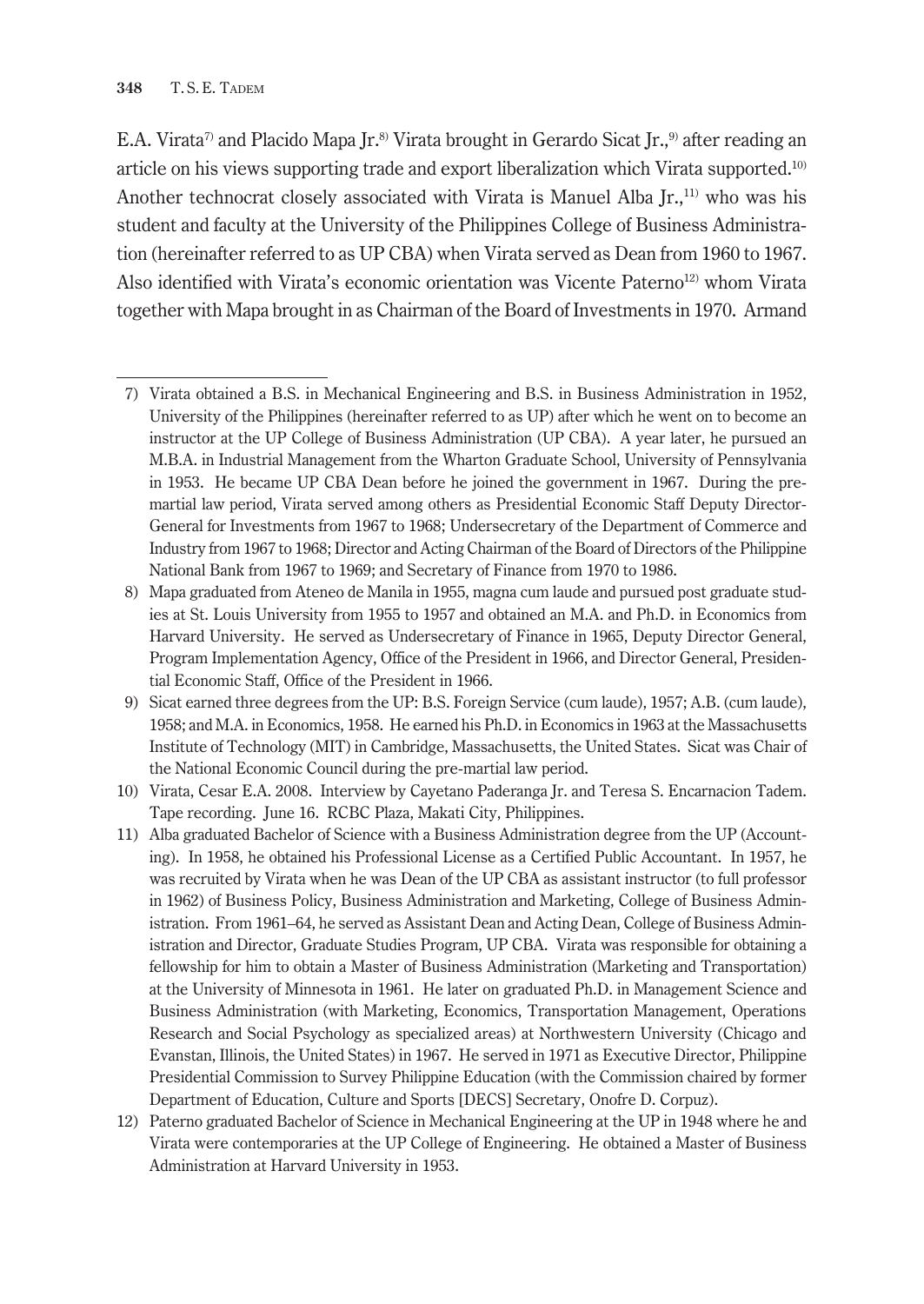Fabella continued on from the Macapagal Administration to join the Marcos Administration. The expertise, of these technocrats, continued to be drawn mainly by their access to education both locally and abroad, i.e., they were US graduates in economics, law, and business administration.13)

These technocrats exemplified the concept of "technocracy" which emerged in the 1950s as a spin-off of the Keynesian revolution which placed emphasis on the role of government intervention in the economy. Technocracy was looked upon as a select few who had the expertise in economics management and thus could take on the lead in this endeavor on behalf of the government. As developed further by the IMF and the WB in the 1960s, technocracy was made to look at itself as an elite corps of experts who have the last word in development planning (Bello *et al.* 1982, 28). This view allies itself closely to the emergence of what is referred to as the "new technocrat" which has been looked at as an "important element in administration not just in production" (Glassman 1997). Moreover, they are regarded as "knowledge experts" and are "employed and controlled by the middle and elite managers of the corporation, government bureaucracy and universities of which they are affiliated" (Glassman *et al.* 1993). An interesting phenomenon is that "technocrats do become members of the management hierarchy in some cases, but they accede to power *not as technocrats but as managers*. 14) The technical expertise of the technocrats therefore establishes their source of political leverage which is not only needed by the leadership but by international lending institutions such as the IMF and the WB. Their economic expertise was also needed in a period whereby the Philippine economy was growing and expanding of which the state plays a primarily role.

#### *Nationalists vs Free Market Technocrats*

The technocrats whom Marcos would maintain when he declared martial law, however, also possessed another important political and economic pertinence to the leadership and this was the economic vision they carried. One of these was Sicat who led an attack on the country's import substitution policy and advocated for an export-oriented industrialization which they argued would benefit the country which has an abundant surplus of labor and natural resources.15) Moreover, these technocrats campaigned for the decontrol

<sup>13)</sup> The others were Secretary of Trade and Industry Vicente Paterno and his successor Roberto Ongpin, Secretary of Agriculture Arturo Tanco, and Central Bank Governor Placido Mapa, all of whom got their degrees from Harvard University.

<sup>14)</sup> Kellner and Heuberger (1992) in Glassman *et al.* (1993).

<sup>15)</sup> Lichauco (1981).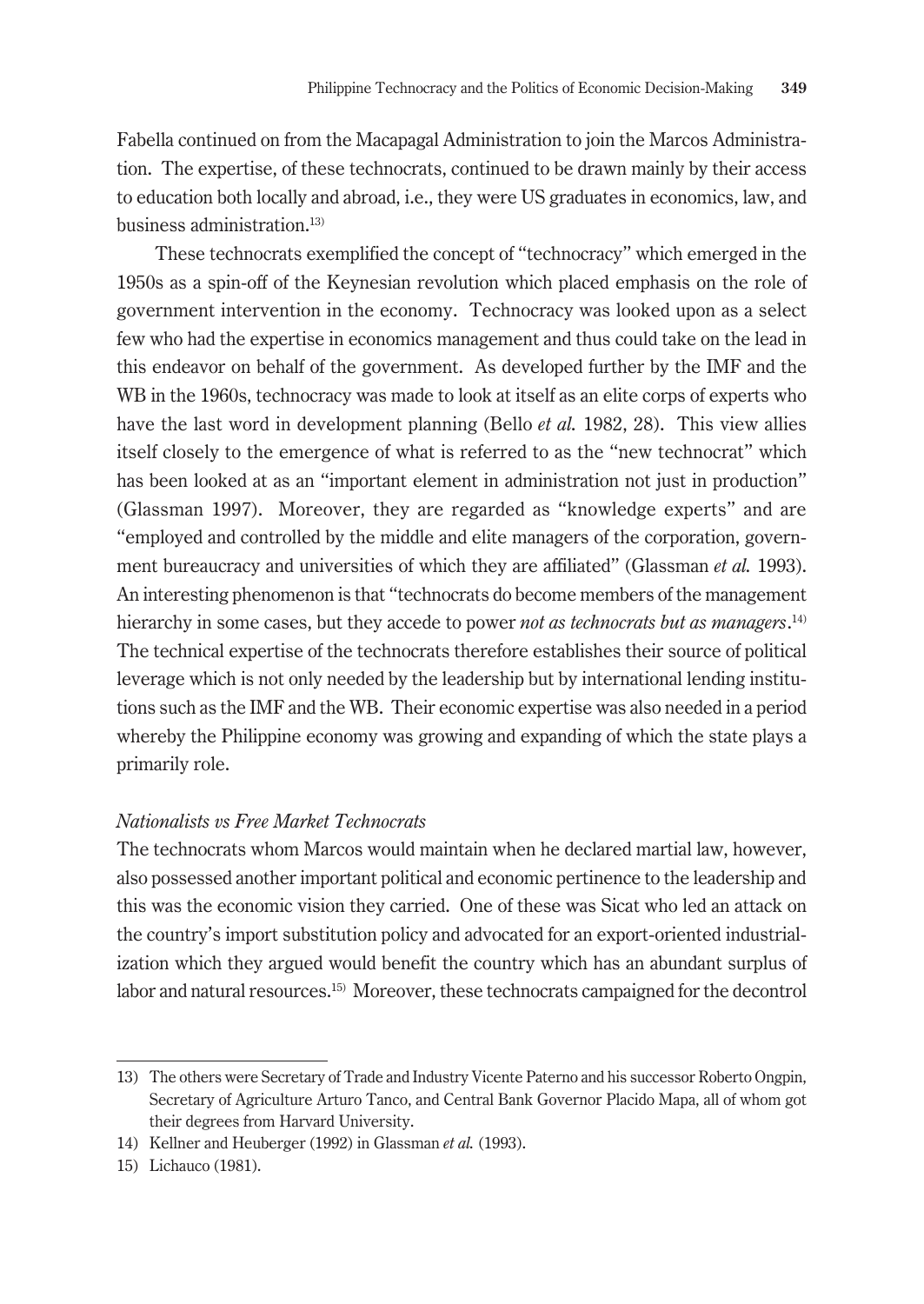program which they described as a return to free trade. These technocrats some of whom have undergone training with the IMF and the WB which advocated for these policies, assumed the role of the major implementers of "free enterprise" in the country. They lectured the Filipino business community to "rationalize their operations, stop asking for government protection and meet their multinational competitors on an equal basis in the free market."16) This highlighted the growing rift between the two crucial economic planning agencies, i.e., the technocrat-dominated PIA and the traditionallynationalistic National Economic Council (hereinafter referred to as NEC)<sup>17</sup> headed by Hilarion Henares.<sup>18)</sup> The former won out as the leadership preferred their economic vision over the latter.

Despite the leadership's support, the technocrats during the pre-martial law period also had to contend with the powerfully entrenched politico-economic elites who were mainly represented by vast landowning families who were expanding to the manufacturing sector in the 1950s. Dealing with them highlighted the differences among the technocrats in the Philippine Economic Staff (hereinafter referred to as PES). For example, Sicat wanted a more rapid approach to liberalization but Virata was more cautious as not to antagonize the influential political families who were against this. Virata supported the concept of measured capacity which was advocated by David Sycip, President of the Philippine Chamber Industries whereby one has to determine the national market plus export to calculate measured capacity.<sup>19)</sup> This was to prevent wasting capital by overinvestment and was seen to address the issue of having to deal with different families in the country wanting to invest on the same thing. Sicat did not agree with this as it went against the principles of free market economy. But he ultimately followed Virata.<sup>20)</sup>

The continued rift between the nationalist and the free market advocates was also highlighted in the Philippine Congress during the pre-martial law period when Virata, pushed for the passing of the 1967 Investments Incentives Act through the support of Marcos' key party mates in the Nacionalista Party namely, Congressman Lorenzo

<sup>16)</sup> Constantino and Constantino (1978).

<sup>17)</sup> The NEC which was reconstituted by Secretary of Finance Miguel Cuaderno during the time of President Manuel Roxas was tasked to prepare economic plans and to define the country's major economic policies and objectives. It, however, has no implementing powers, except on foreign economic assistance (*The Manila Times,* December 25, 1947; January 17, 1955; Philippine Government Directory [1980, 1]; Araneta [1965, 247]).

<sup>18)</sup> Henares is a graduate of Ateneo de Manila, UP, and obtained his Ph.D. in Economics from the MIT.

<sup>19)</sup> Virata, Cesar E.A. 2007. Interview by Yutaka Katayama, Cayetano Paderanga, and Teresa S. Encarnacion Tadem. Tape recording. December 19. RCBC Plaza, Makati City, Philippines.

<sup>20)</sup> Virata, Cesar E.A. 2007. Interview by Yutaka Katayama, Cayetano Paderanga, and Teresa S. Encarnacion Tadem. Tape recording. November 21. RCBC Plaza, Makati City, Philippines.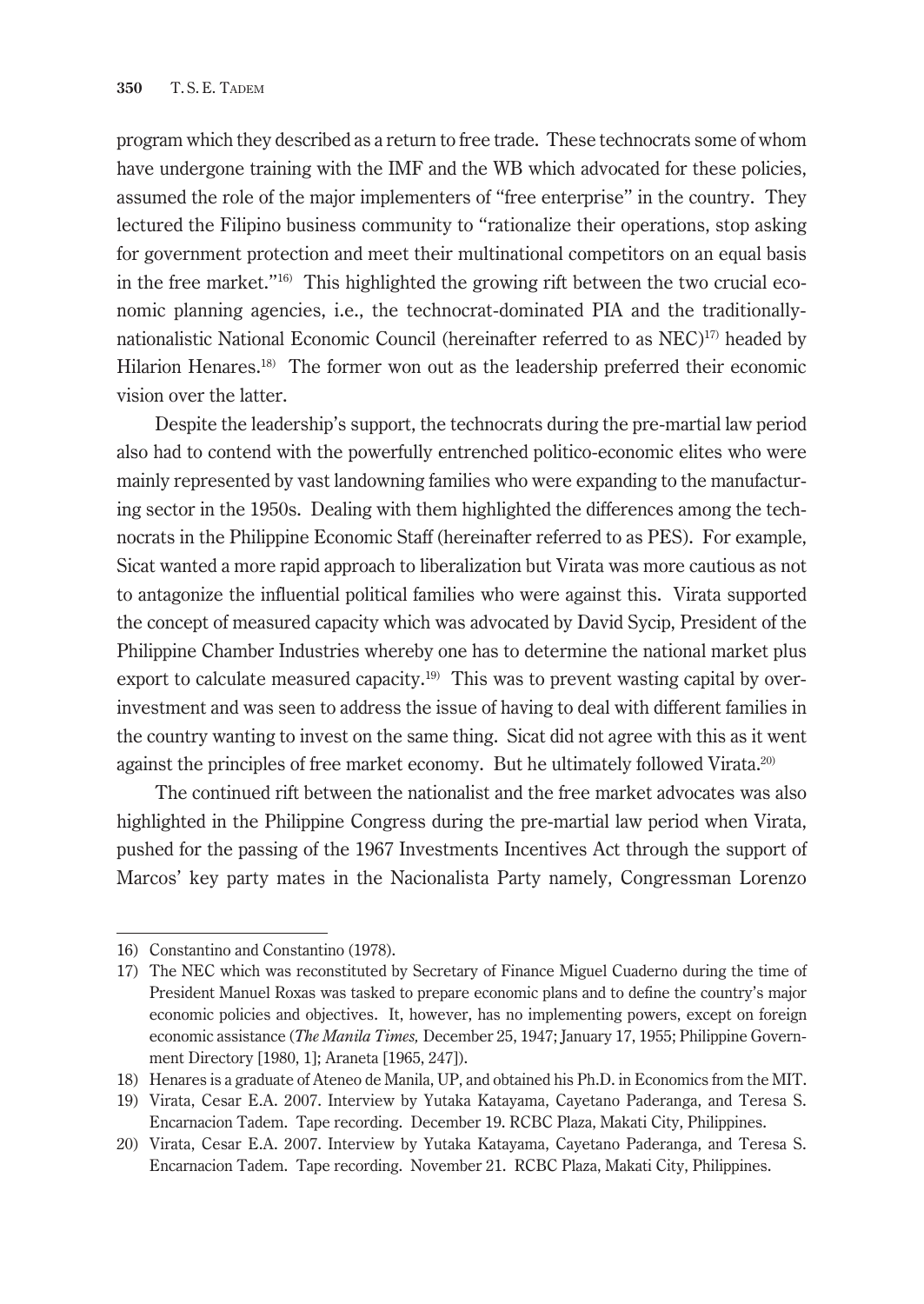Sarmiento who was the chairman for economic affairs in the House of Representatives and Senator Jose Diokno who was the chairman of the Committee on Economic Affairs in the Senate.21) They succeeded to have the investments act passed despite opposition from no less than Senate President Gil Puyat who was also the head of the National Economic Protection Association (NEPA). Puyat was backed by politico-economic families in Congress who feared that the investments act will undermine their local businesses, such as textile, cement, flour milling among others. They wanted more protection for their industries and further support for the import-substitution scheme rather than an export-oriented industrialization which was being pushed by the Virata technocrats.22) Because of this, the Virata-led technocrats, could not pursue the country's entry in the General Agreement on Trade and Tariff (GATT) to further liberalize the economy. The Philippines, therefore, missed out on the Kennedy Round.23) An important policy which was also pursued by the Virata-led technocrats with the backing of Marcos was the devaluation of the peso to give further impetus to an export-oriented industrialization policy. For the Virata free-market technocrats, they needed Marcos to convince the influential families engaged in import-substitution who would be adversely affected by this, to accept such a policy. $24$ )

During the pre-martial law period, therefore, the political leverage of the martial law technocrats would come from their technical expertise and the support they received from President Marcos as well as his political allies in Congress. Such a support was able to neutralize their two major nemesis which were the technocrats in the NEC and the politico-economic elites in Congress and the business community. For the latter, such a "neutralization" came also in the form of negotiations among politicians and members of the business community which also the martial law technocrats "compromising" their economic policies. But in general, they believed that they were able to get what they wanted.

<sup>21)</sup> Virata, Cesar E.A. 2007. November 21. RCBC Plaza, Makati City, Philippines.

<sup>22)</sup> Virata, Cesar E.A. 2007. November 21. RCBC Plaza, Makati City, Philippines.

<sup>23)</sup> Virata, Cesar E.A. 2007. November 21. RCBC Plaza, Makati City, Philippines; and Virata, Cesar E.A. 2008. Interview by Yutaka Katayama, Cayetano Paderanga, and Teresa S. Encarnacion Tadem. Tape recording. May 2. RCBC Plaza, Makati City, Philippines.

<sup>24)</sup> Virata, Cesar E.A. 2007. Interview by Yutaka Katayama and Teresa S. Encarnacion Tadem. Tape recording. November 23. RCBC Plaza, Makati City, Philippines.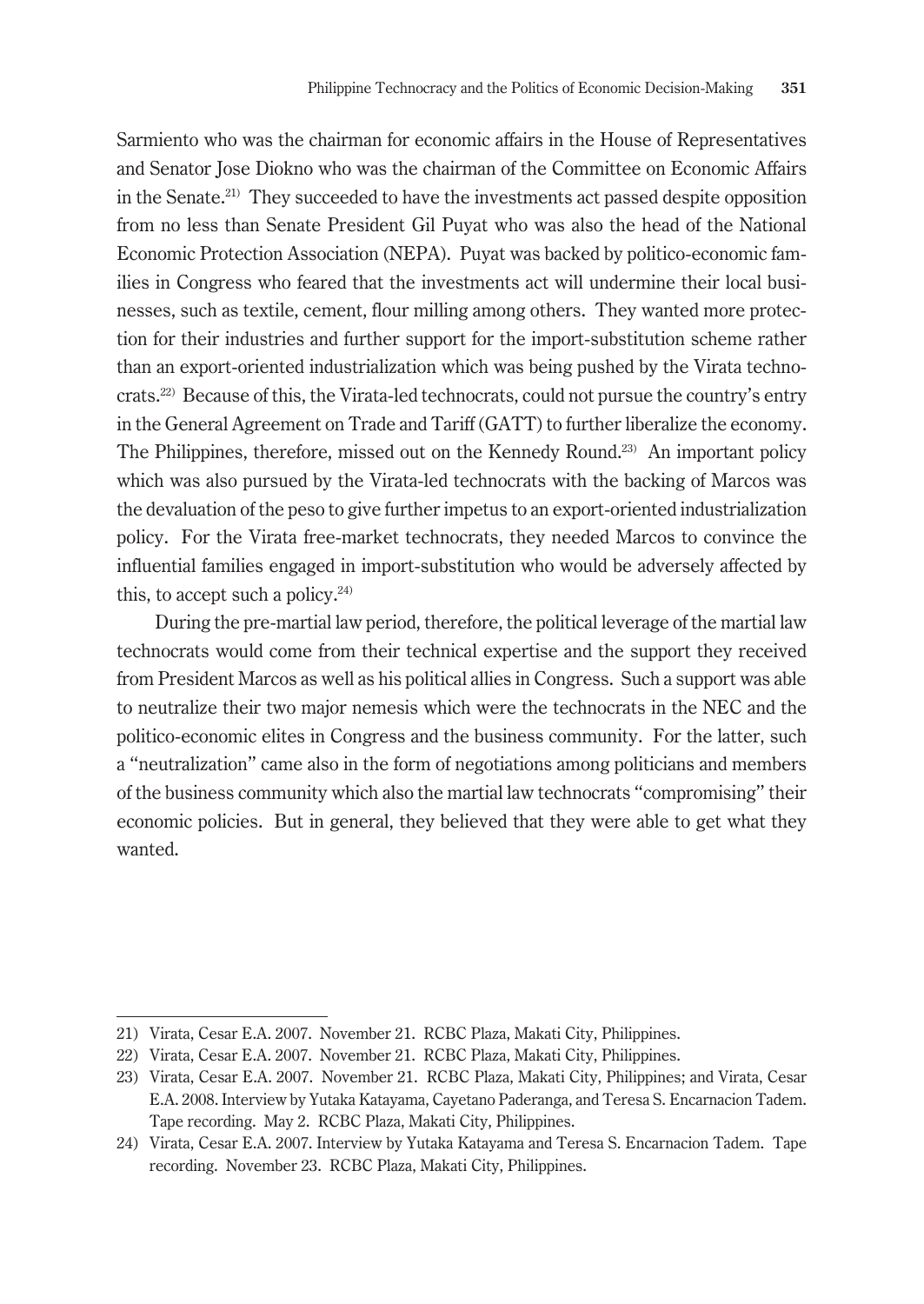# **The Philippine Technocracy and Economic Decision-Making during the Martial Law Period**25)

The prominence of the free-market technocracy clique in the Philippines further gained ground during the martial law period, i.e., 1972–86. Although Virata personally felt that there was no need for martial law as Marcos was able to have his economic policies passed, he also saw the advantage of not subjecting the technocrats' policies to timeconsuming debates in the Philippine Congress. Martial law for him allowed their immediate implementation.26) This was because executive, legislative, and judicial powers were all vested in the President who gave his technocrats the liberty to run the country's economy. The right to strike, picket, demonstrate, and other forms of protest were all taken away to give a facade of political stability in order to attract more multinational corporations. This enabled the efficient pursuit of technocracy's pet projects. Thus, when "supported by a strong political leader, these specialists were able to impose harsh monetary remedies on countries where financial discipline had often taken second place to political requirements" (Hague and Harrop 2004, 99). Such a phenomenon was also common in Third World societies whereby the

bureaucracy has undoubtedly played a positive role in most authoritarian regimes that have experienced rapid economic growth. (. . .) O'Donnell (1973) coined the term "bureaucratic authoritarianism" to describe Latin American countries such as Brazil and Argentina in which bureaucratic technocrats, protected by a repressive military government, imposed a more modern economy against opposition from social groups. (*ibid.*, 306)

A capitalist authoritarian state-led development under an authoritarian regime also augured well for the technocrats as their

emphasis on the rational coordination of institutional processes to the functioning requirements of the productive system gives rise to a uniquely administrative or managerial conception of the state. Historically technocrats have viewed the state as a positive instrument in the pursuit of economic and social progress. The reason for this stems from the state's central position in society. Essentially, the state is the only institution capable of engaging in a comprehensive system wide planning and management. (Fischer 1989, 25)

Technocracy's attitude towards martial rule in the country was expectedly shared by the United States and its financial institutions, i.e., the WB and the IMF. They saw

<sup>25)</sup> For further details please see Tadem (2005).

<sup>26)</sup> Virata, Cesar E.A. 2007. Interview by Yutaka Katayama and Cayetano Paderanga. Tape recording. December 13. RCBC Plaza, Makati City, Philippines.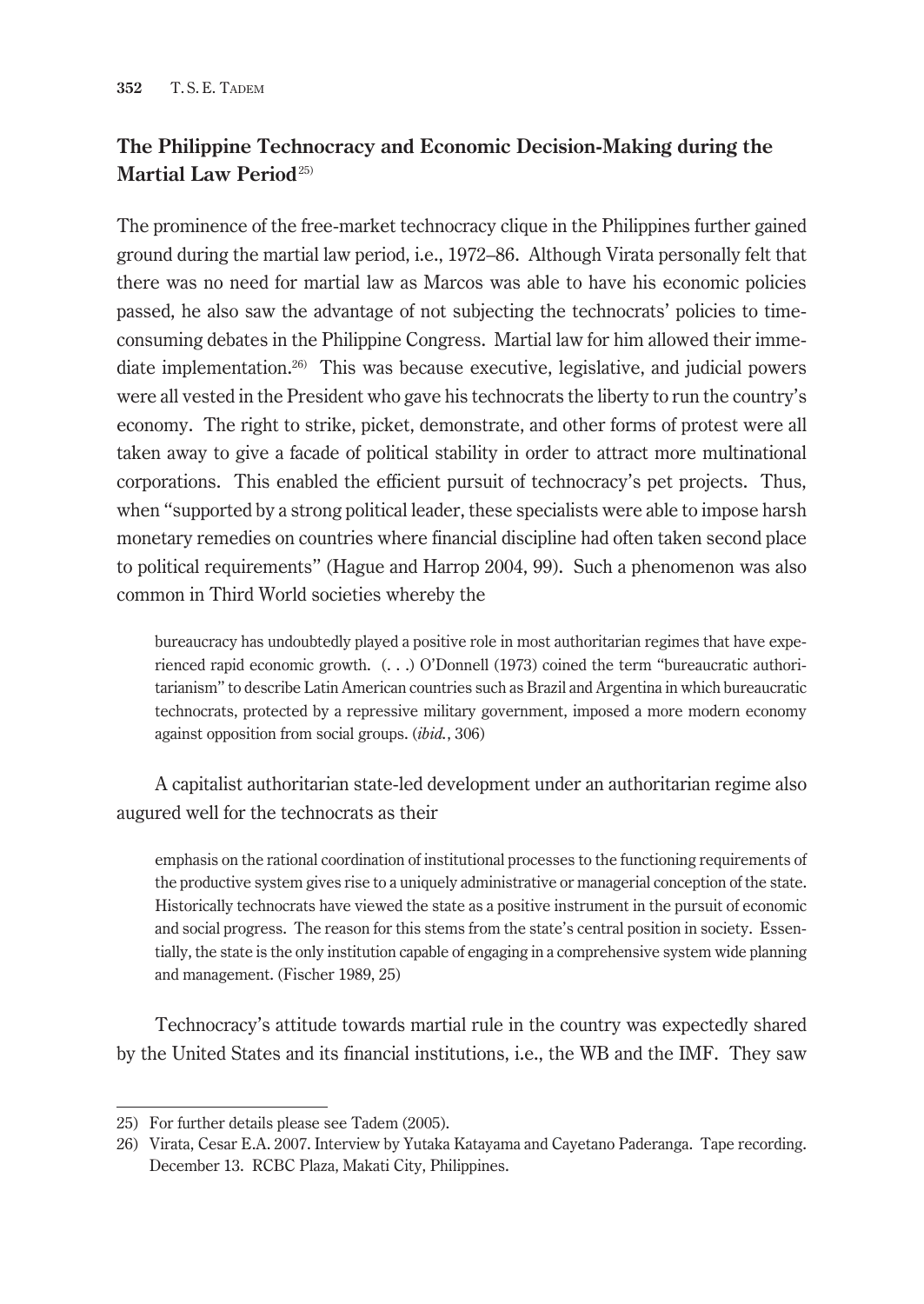how local technocracy was having a difficult time implementing policies favoring foreign capital because of opposition from the nationalist economists among others. Under an authoritarian regime, any opposition to the government could easily be silenced (Tadem 1985). During the martial law period, therefore one witnessed the emergence of the rule by experts which "provided an instance where technical, depoliticized views of an educated elite came to dominate the political agenda" (Hague and Harrop 2004, 99). Technocracy inevitably became one of the major pillars of the martial law regime not only because of their internationally recognized economic expertise but more importantly, because they provided the leadership with a credible development program which was endorsed by the agents of foreign capital. Major aspects of this were the transformation of the Philippine economy into an export-oriented one and national progress through the massive entry of foreign capital, i.e., foreign investments and loans as well as the removal of all restrictions on trade (Tadem 1985).

The free-market technocracy clique greatly benefited from this led by Virata who retained his post as Secretary of Finance. He was supported by Gerardo Sicat Jr. who became the first Director-General of the National Economic and Development Authority (hereinafter referred to as NEDA) and concurrent Secretary of Economic Planning. He served in this capacity until July 1981. The NEDA was the result of the fusion of the PIA and the NEC, the two economic agencies of technocracy which Marcos abolished in 1972. Mapa served as Executive Director of the International Bank for Reconstruction and Development (WB in 1979) having previously worked in the IMF in 1972.<sup>27</sup> Paterno continued to serve the martial law regime as chairman of the Board of Investments until 1979 and concurrently Secretary of Industry from 1974 to 1979. Alba, on the other hand, went on to become Minister<sup>28)</sup> of Budget from 1981 to 1986.<sup>29)</sup> Virata also brought in another of his bright student and professor and former Dean of UP CBA, Jaime Laya<sup>30)</sup> who served as the Secretary (and then Minister in 1981) of Budget from 1975 to 1981

<sup>27)</sup> Ibon Facts and Figures (1984).

<sup>28)</sup> In 1981, the Philippines shifted from a presidential to a presidential-parliamentary system, thus the change in reference to the titles and agencies from Secretaries of Departments to Ministers of Ministries.

<sup>29)</sup> Before that, Alba upon the declaration of martial law continued with his government position as Executive Director, Philippine Presidential Commission to Survey Philippine Education until 1973. From 1975 to 1981 he became NEDA Deputy Director-General (Undersecretary). He was appointed as Deputy Secretary of the Budget from 1979 to 1981 while concurrently Deputy Director-General of NEDA.

<sup>30)</sup> Laya graduated B.S. in Business Administration at the UP in 1957. He obtained his M.S. industrial management at Georgia Institute of Technology in 1961 and Ph.D. in financial management at Stanford University in 1966.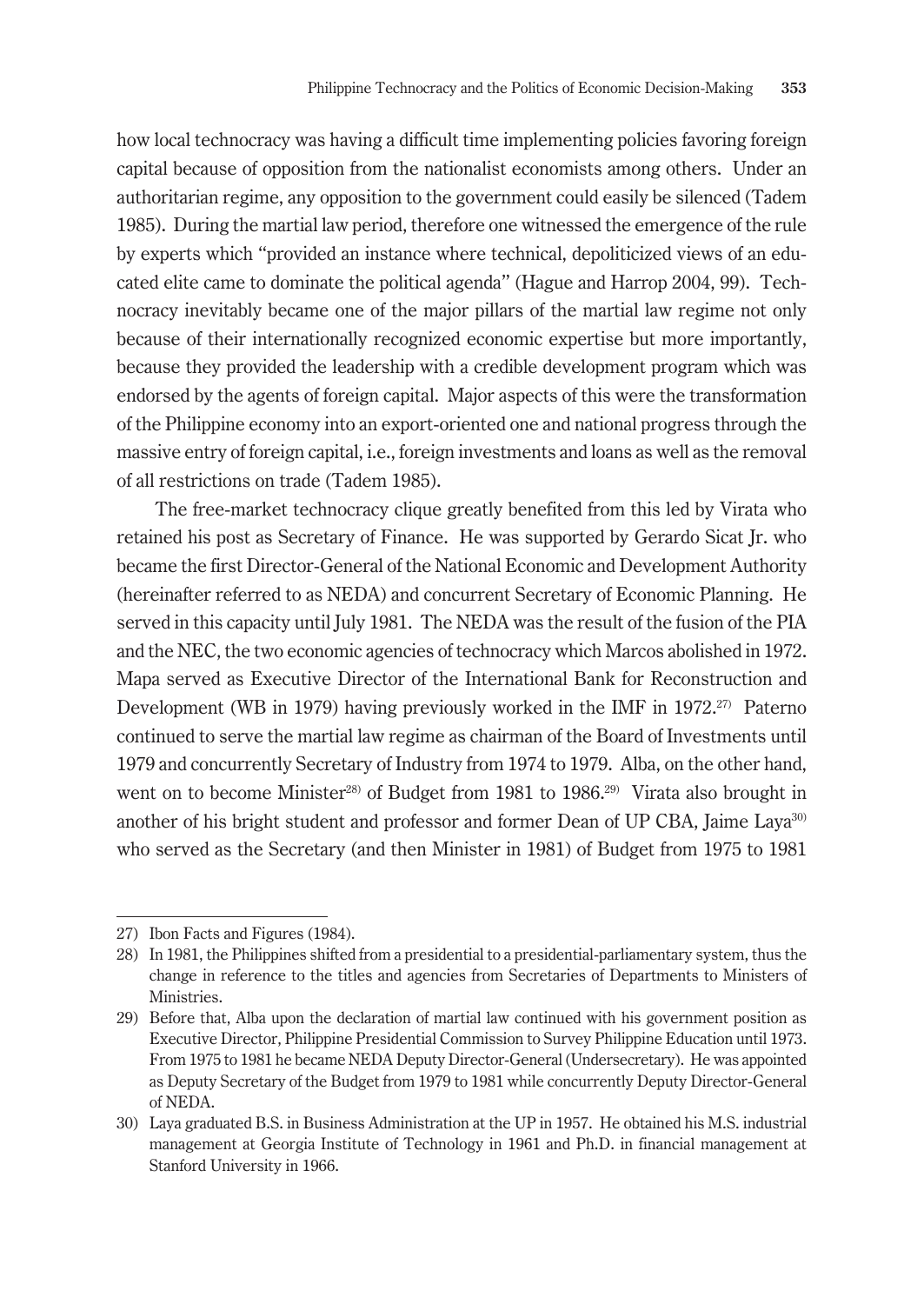and Chairman of the Monetary Board and Governor of Central Bank of the Philippines from 1981 to 1984. He later on became Minister of Education, Culture and Sports from 1984 to 1986. Through these economic agencies, i.e., Department of Finance, Department of Budget, NEDA, the Central Bank, Department of Industry, and Board of Investments, the Virata-led clique continued its role as the point person in accessing and negotiating loans from international lending agencies, mainly the WB, the IMF, and the Asian Development Bank (hereinafter referred to as ADB). There were, however, also differences within this faction with Sicat wanting a more rapid approach to export-oriented industrialization and liberalization but with Paterno wanting a more cautious approach.31) Conflict within this faction was settled by Virata.<sup>32)</sup>

#### *Challenges to the Free-market Technocrat Faction*

During the martial law period, there was, however, a different set of challenges, which the Virata-led faction of the technocracy confronted. This was no longer coming from the Philippine Congress but from other key players in economic decision-making.

One technocrat which the Virata technocrat clique had differences with was Roberto "Bobby" Ongpin33) who became head of the Department of Trade and Industry (hereinafter referred to as DTI) from 1979 to 1986 when Marcos decided to fuse the Board of Investments and Department of Trade into one. In the process, the Virata faction lost one of its chief ally in this agency, Paterno as his position was abolished and he was made Secretary of Public Works and Highways. The Virata faction did not like Ongpin's push for the country to pursue one of ASEAN's 11 industrial projects in the 1970s which was to build an integrated steel mill. Virata felt that the country could not afford the cost of this.34) Ongpin, together with Marcos, however felt that this was necessary in order for the country to have a heavy industrial base. The IMF/WB, like Virata, did not also adhere to this scheme which led to the mothballing of the 11 major industrial projects because

<sup>31)</sup> Paterno, Vicente E. 2008. Interview by Yutaka Katayama, Temario Rivera, and Teresa S. Encarnacion Tadem. Tape recording. August 15. 11th Floor, Columbia Tower, Ortigas Ave., Mandaluyong, Philippines.

<sup>32)</sup> Virata, Cesar E.A. 2007. December 19. RCBC Plaza, Makati City, Philippines.

<sup>33)</sup> Ongpin obtained his Bachelor's degree from Ateneo de Manila and MBA from Harvard University. Paterno replaced Baltazar Aquino as Secretary of Public Works and Highway, who did not have a good reputation. Paterno did not like his role as "sanitizer" and in 1981 left the Marcos government and became a member of the opposition (Virata, Cesar E.A. 2008. Interview by Cayetano Paderanga and Teresa S. Encarnacion Tadem. Tape recording. September 30, RCBC Plaza, Makati City, Philippines.)

<sup>34)</sup> Virata, Cesar E.A. 2008. Interview by Cayetano Paderanga, Temario Rivera, and Teresa S. Encarnacion. Tape recording. July 29. RCBC Plaza, Makati City, Philippines.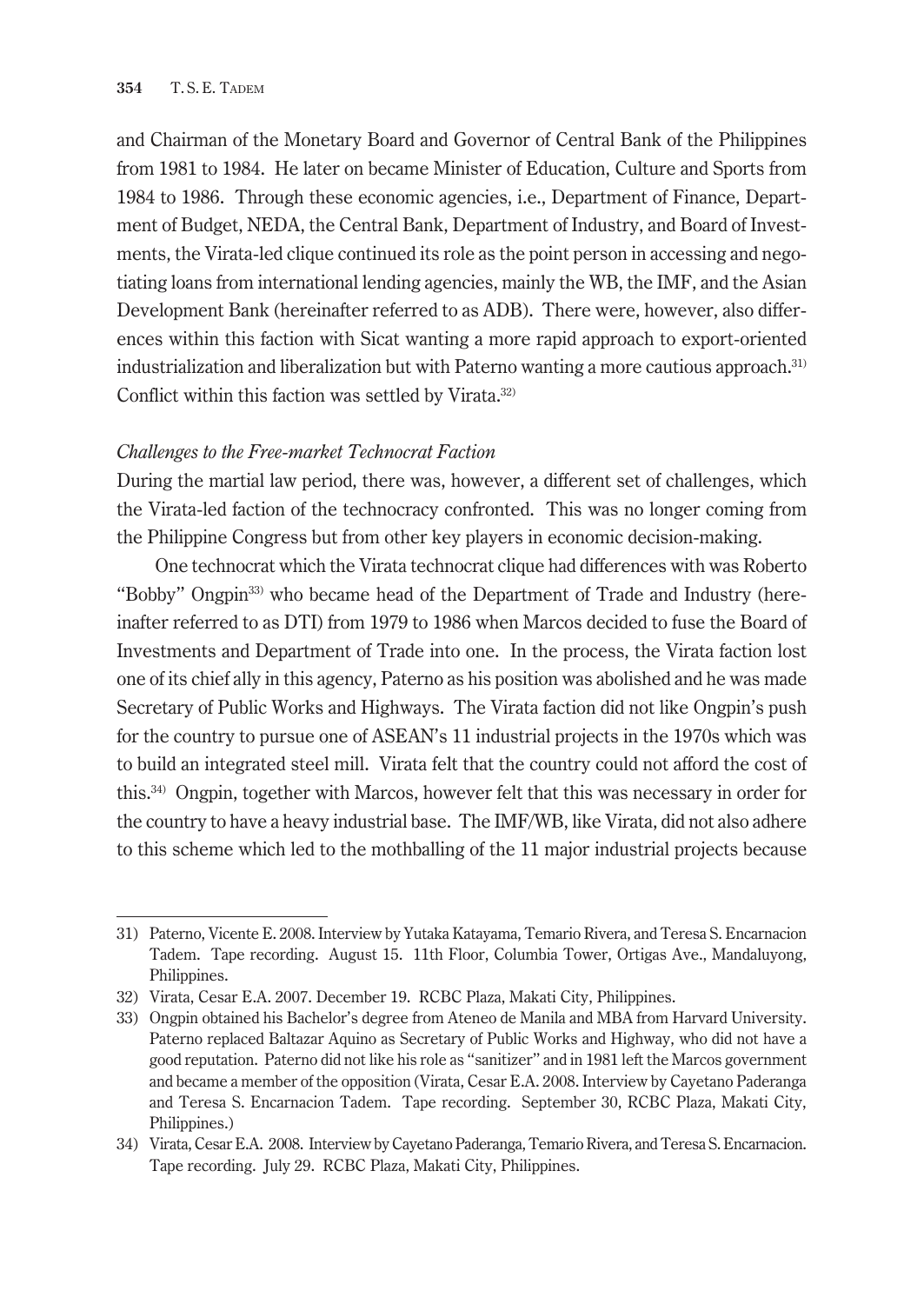of the failure of the state to acquire foreign loans to finance this.35)

The Virata technocracy faction did not also have the power over the Marcos cronies who were in control of certain key agencies, namely the sugar and coconut industries. These were mainly Marcos "chief cronies," Roberto "Bobby" Benedicto and Eduardo "Danding" Cojuangco in the latter. These two industries also happen to be the major export dollar earners for the country. Virata was against the coconut levy which was imposed by Cojuangco on the coconut farmers.36) He argued that this levy should be abolished because it only further depresses the already low price paid to farmers for their copra and was not at all for the benefit of the coconut farmers (Bowring 1981, 50–52). Virata also wanted to put an end to the middle-man monopoly by cronycontrolled and state-created bodies in both the coconut and sugar industries. This was in compliance with the wishes of the IMF/WB group (*ibid.*). President Marcos initially sided with Virata and agreed to have the levy abolished but later reversed his decision during a cabinet meeting when Virata was abroad. Virata was said to have offered his resignation which Marcos refused. The former just consoled himself by saying that he would not abandon the struggle for economic liberalization (*ibid.*). The Virata faction also could not totally restrain the lavish spending of the First Lady. Mrs. Marcos, for example got USD111,111 from the coffers of the Ministry of Human Settlements which she headed (Sacerdoti 1983). She also had her own technocrats led by Conrado "Jolly" Benitez.37)

The technocrats, therefore, basically saw themselves as the bulwark against crony capitalism (Business International Research Division 1980). This move by the Virata faction was supported by the IMF/WB who also feared that crony monopoly of vital industries in the Philippines would ward off present as well as potential foreign investors in the country because of the absence of competition and free enterprise. The IMF/WB also saw that corruption coupled with growing mass unrest had to be addressed politically with the lifting of martial law and the declaration of a New Republic in 1981 with Virata as Prime Minister backed by a Cabinet composed of WB technocrats, i.e., Virata's faction.38) What the Virata faction and the IMF/WB, however, underestimated was the disillusionment of the business community, an important ally of the Virata faction against crony capitalism, with regards to the economic policies particularly with the country's economic downturn in 1981 onwards which was triggered by the Mexican default of

<sup>35)</sup> Lichauco (1981, 60).

<sup>36)</sup> Virata, Cesar E.A. 2008. May 2. RCBC Plaza, Makati City, Philippines.

<sup>37)</sup> Benitez obtained his Bachelor's degree from Ateneo de Manila and M.A. and Ph.D. in Stanford University in development planning and development education, 1970.

<sup>38)</sup> Bello *et al.* (1982, 28).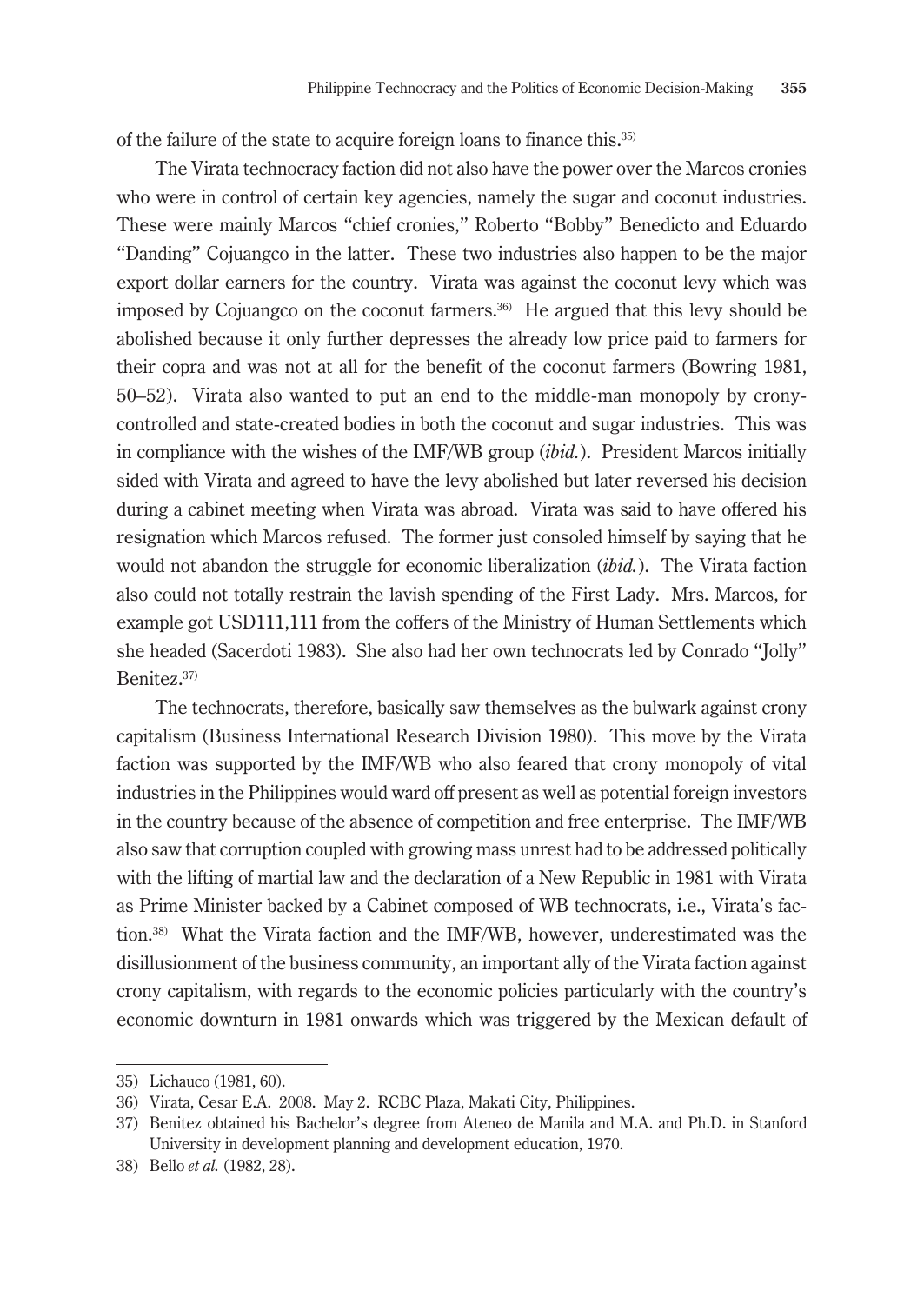1982 leading to the tightening of credit lines to the country.39) The business community had a positive view of the technocrats. They "sought to encourage what they perceived as a measure of independence between the technocrats and the cronies" (de Dios 1988, 104). Furthermore, the big business community even perceived themselves as a hold out as a possible constituency for the technocrats against the cronies (*ibid.*, 105). But such a perspective was not sustained with the growing disillusionment of the business community with technocracy's economic policies. It, for example, articulated that the country's economic crisis was not only due to the inability of the regime to curb graft and corruption and the lack of accountability of public officers but also because of the failed major economic policies of the technocrats which were formulated without consulting them. Its members accused the technocrats of being "too bureaucratic, arrogant and lacking in practical experience."40) Local businesses also voiced its resentment concerning the bailout of crony companies at the expense of others which did not have the proper connections to the regime and thus could not avail of the regime's rescue funds (Bello *et al.* 1982, 28). These businessmen showed their disapproval of the technocracy's blind loyalty to the policies of the IMF/WB group which led to the centralization and the streamlining of the local economy benefitting only the foreign investors and their local counterparts. All these have led to the gradual elimination of small- and medium-scale industries and commercial establishments in the country and foreign domination of the economy (*ibid.*).

Prominent members of the business community, therefore, joined the growing antidictatorship movement along with victims of human rights violations and dislocated communities to pave the way for development projects instigated by technocracy. The technocrats were also blamed for encouraging an apolitical and pro-business atmosphere which gave the leadership a "legitimate" excuse to depoliticize the Filipino people. This was implemented in various forms, e.g. the elimination of leaders of national movements and the denial of civilian rights (Stauffer 1979). Repressive labor policies included the prohibition of the right to strike by both the workers and the rural peasantry and the disbandment and constant harassment of labor unions by the state. These actions were implemented with the excuse that these labor activities were a threat to internal security (Lim 1983). The exacerbation of the economic crisis by the political instability caused by the assassination of ex-Senator Benigno "Ninoy" Aquino, a staunch Marcos oppositionist who was deemed to be the next Philippine President if Marcos did not declare

<sup>39)</sup> Virata, Cesar E.A. 2008. September 30, RCBC Plaza, Makati City, Philippines. Virata, Cesar E.A. 2007. November 21, RCBC Plaza, Makati City, Philippines.

<sup>40)</sup> Bowring (1981, 50).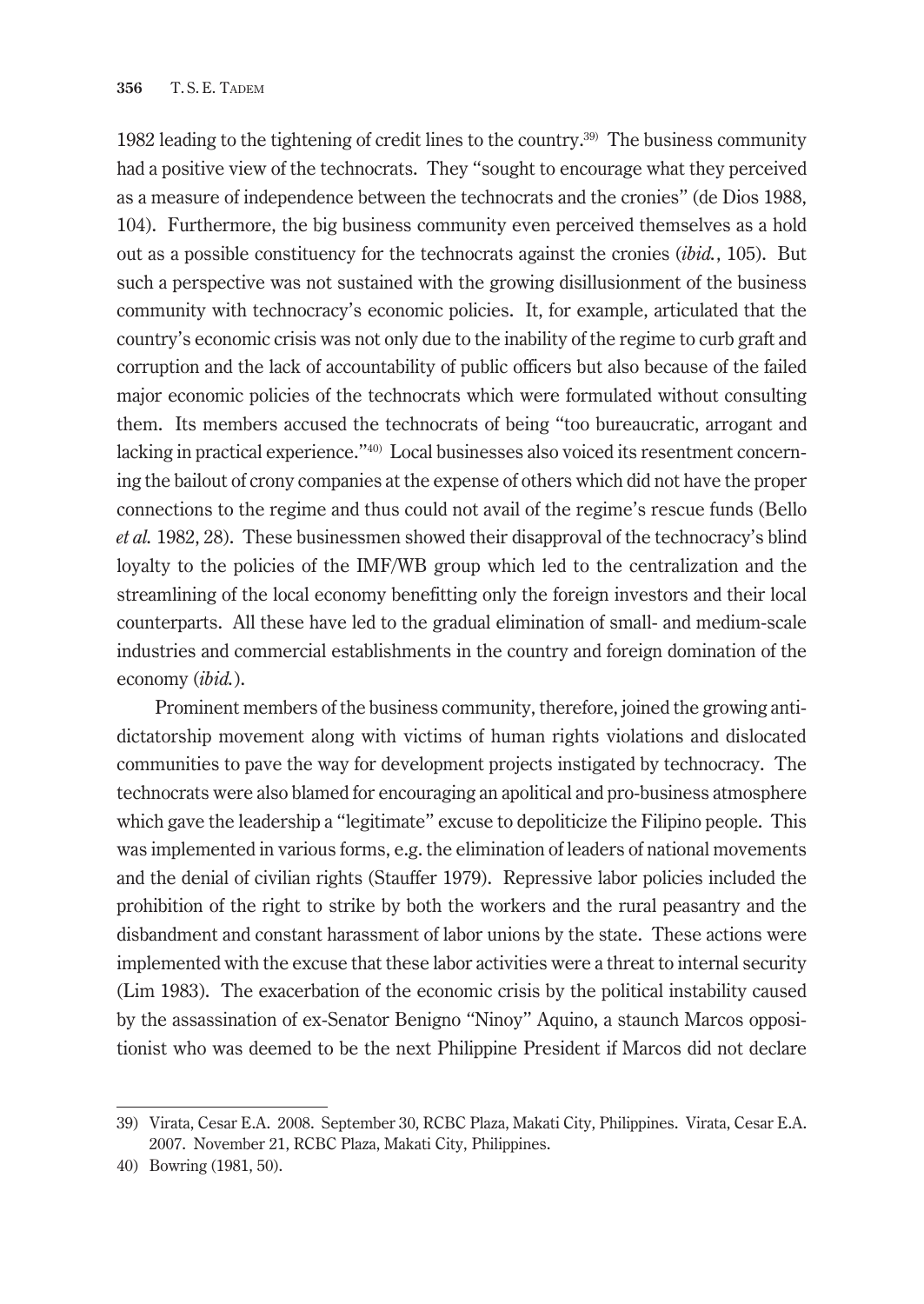martial law, further fueled the anti-dictatorship movement. With the ascendance of his widow, Corazon C. Aquino as the symbol of this movement, this gave the United States an pliable alternative to Marcos. These political events pressured Marcos to call for the February 1986 snap elections where the public believed that Mrs. Aquino was cheated by Marcos paving the way for the 1986 People Power Revolution and with the downfall of Marcos also went with him his technocrats.

The political leverage which the technocrats, therefore, had during the martial law period continued to be the support which they got from the leadership. Such a support, however, was severely compromised with President Marcos' privileging the other power blocs which included no less than the faction of the First Lady and his "chief cronies," Cojuangco and Benedicto. The reality was that "Marcos and his cronies used access to the political machinery to accumulate wealth, and—like the major families of the premartial law years—had little loyalty to any particular sector" (de Dios and Hutchcroft 2003, 49). The situation was also not helped much that there were other factions within the technocracy as exemplified by Ongpin and Velasco. One source of political leverage which the Virata-faction could pull from was IMF- and WB-support. This was heightened when these two international lending institutions saw the technocrats as a bulwark against corruption. What ultimately pulled down the technocrats, however, was the country's political and economic crisis leading to the pulling out of US support, and consequently, the IMF's and the WB's, for Marcos. This was further fueled by the antidictatorship movement against the authoritarian regime's corruption and human rights violations in general and the withdrawal of business community support for the technocrats in what its members perceived as the government's failed economic policies.

#### **The Philippine Technocracy during the Post-Martial Law Period**41)

Despite the downfall of the Marcos technocrats, the Aquino Administration (1986–92) and the succeeding administrations of Ramos (1992–98), Estrada (1998–2001), and Arroyo (2001–10) had no problem in recruiting technocrats who shared the same economic perspective, i.e., liberalization, free competition, and free market as their counterparts during the Marcos administration. This is understandable as they generally came

<sup>41)</sup> For further details please see Tadem (2005). Because Marcos "lifted" martial law in 1981, people would refer to that year as to the end of martial law. There are those, however, who believe that this was an "artificial" lifting of martial law as Marcos continued to maintain authoritarian powers like Amendment 6 as earlier on discussed in this article. The author is of this view that the article refers to the post-martial law period with the ascendance of Mrs. Corazon Aquino in power.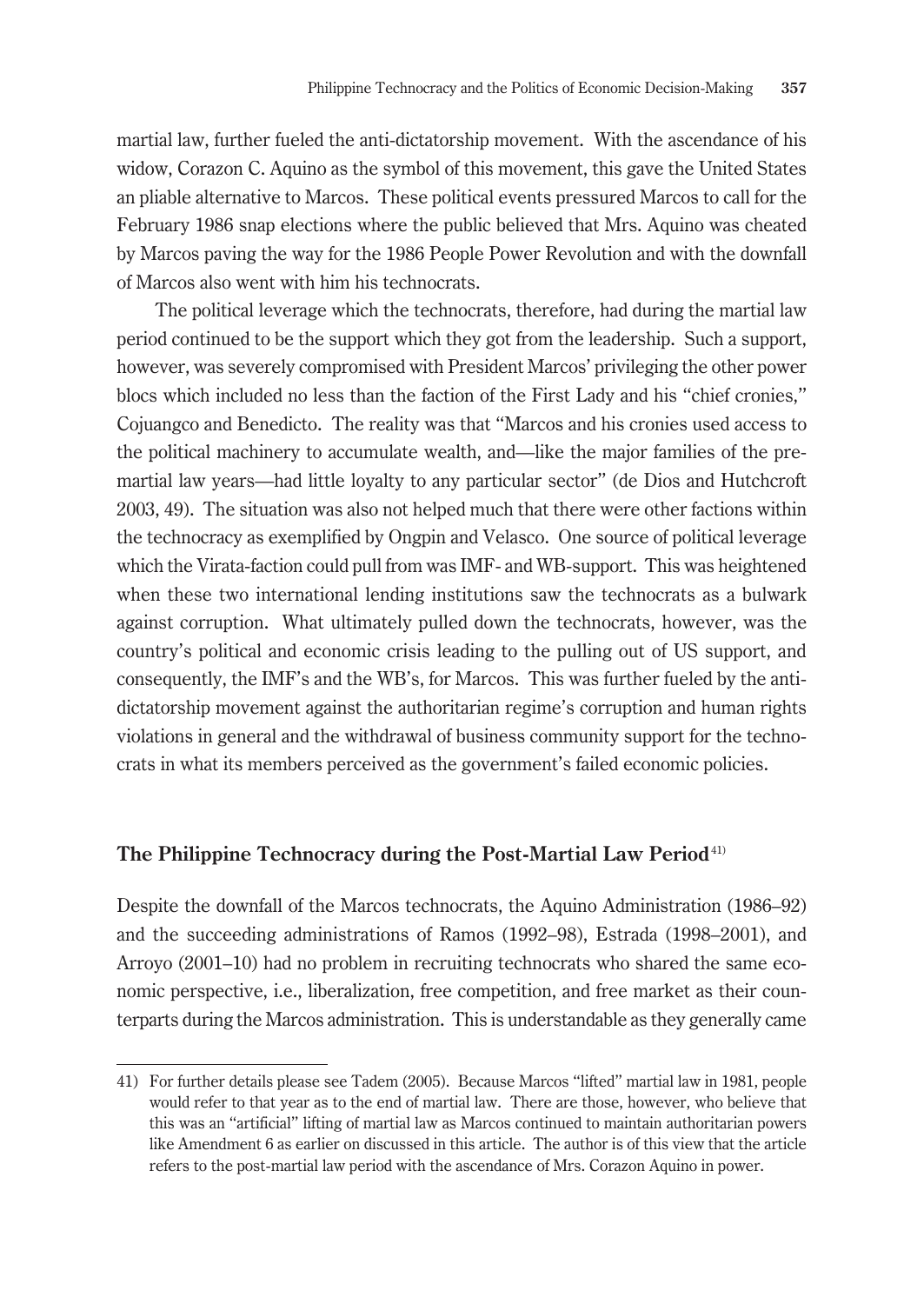from the same background as the Marcos technocrats, namely, they were US-educated. Like their predecessors, a number of them also came from the UP, the alma mater of the majority of the technocrats particularly from the UP School of Economics (hereinafter referred to as UPSE).42)

The source of political power of technocracy during the post-martial law period would continue to be their economic expertise. But this time, there was a difference of where they were recruited from. During the post-martial law period a number of them came from the banking sector leading to the phenomenon of investment banking millionaires-turned-technocrats. Thus, if the martial law technocrats came from modest background, for example, Virata and Sicat were UP academics, a number of post-martial law technocrats, after making their millions as investment bankers, would take on government positions. This was the case, for example, of President Arroyo's former Finance Minister Isidro Camacho43) from 2001 to 2003, and formerly of Deutsche Bank AG and Vincent Perez,44) Secretary of Energy from 2001 to 2005 and formerly with Lazard Freres & Co. as bond trader and investment banker. An explanation for this is that in an era of globalization which characterizes the post-martial law years, one has witnessed the emergence of multinational banks playing a crucial role in the economic policies of countries. This was different during the martial law period of the 1970s, when this was largely limited to the IMF and the WB.

In terms of the economic vision, the post-martial law technocrats shared the same concern of their martial law predecessors for a development paradigm which was marketdriven and was for an export-oriented industrialization and export-oriented agriculture (Bello 2010). This, however, would be pursued under the neoliberal vision as it translated to a more open economy under the auspices of globalization, privatization, and the free market. Another difference is the diminished role of the state as an authoritarian state-

<sup>42)</sup> The UPSE generally provided the technocrats for the position of Director General and Secretary of Planning of the NEDA, e.g., Cayetano Paderanga Jr. under the Aquino Administration. Paderanga obtained his Ph.D. in Economics from Stanford University; Cielito F. Habito under the Ramos Administration. He obtained his M.A. and Ph.D. in Economics from Harvard University; Felipe Medalla who served under the Estrada Administration. Medalla obtained his Ph.D. in Economic from Northwestern University; and Dante Canlas who served under the Arroyo Administration. Canlas obtained his Ph.D. in Economics from the UP. UP academics would also be tapped for the position of Budget Secretary, e.g., Benjamin Diokno of the UPSE and the late Emilia Boncodin of the UP College of Public Administration and Governance during the Estrada and Arroyo Administrations respectively.

<sup>43)</sup> Camacho obtained an MBA from Harvard University.

<sup>44)</sup> Vincent S. Perez for 17 years worked as credit analysis, investment banker, debt trader and private equity investor. He obtained his Bachelor's degree in business economics from the UP, Diliman and an MBA from the Wharton Business School of the University of Pennsylvania in 1983.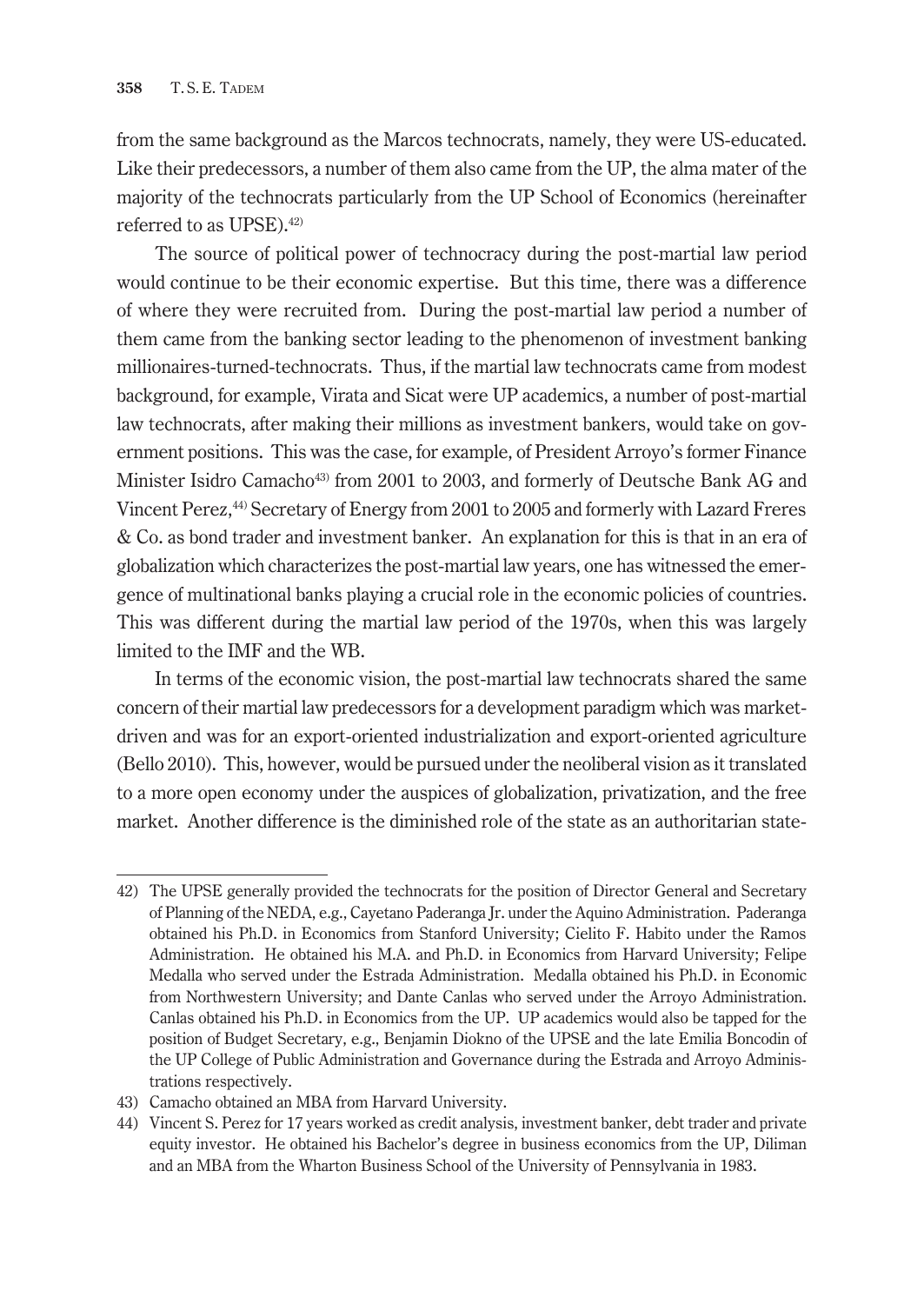led development during the Marcos period which was associated with cronyism and patronage politics and inefficiency. Thus, the goal was to seek state transformation into a minimalist and a regulatory state. This is because the liberal doctrine, as embodied in the tenets of globalization, argues that there should be no government intervention with market forces for economic growth to occur. Furthermore, market imperfections are not justifications to intrusive regulations because the interplay of competitive forces will benefit the consumers in the long run. Moreover, for the neoliberal agenda, the state is "less concerned with issues of sovereignty and power than with creating efficient institutional structures to facilitate the operation of the market."45)

#### *Criticisms from Civil Society*

Whereas during the martial law period such an economic ideology received criticisms from the left movement, during the post-martial law period, the neoliberal paradigm is heavily criticized by civil society. Its critics during these two periods gave similar reasons foremost of which that such a development paradigm is unable to create political opportunity for long term development. A reason for this is that foreign investors can easily leave the host country when the latter ceases to provide them the optimum environment for capital accumulation. "Moreover, emphasis on export would give less attention to the development of a domestic mass following for local products" (Lopez Wui 2006). Another argument is that although the emphasis on export could create more employment for the local workforce because of bigger markets abroad, problems nonetheless arise if importing countries begin to tap other sources offering better quality and priced goods (*ibid.*, 111). Critics of the neoliberal paradigm have pointed out that creating a favorable environment could also mean the repression of workers' wages. And lastly, the economic policies which the technocrats are propagating are viewed as not addressing the problem of economic redistribution. The argument is that such policies rely on the trickle-down effect which critics argue never seems to happen. Some view it as even compounding further inequalities with advantages being given the private over the public sphere.<sup>46)</sup> Unlike the criticisms during the martial law period which could be parried by

<sup>45)</sup> Reid (2001, 788) in Ariate (2006).

<sup>46)</sup> The technocratic policies for economic development has until now failed to address the socioeconomic inequalities which characterize Philippine society. Statistics reveal that "the richest five per cent of the households' account for nearly a third of the national income and the poorest 25 per cent of the households getting only six per cent of the income." This is according to the World Bank's *WB Development Report of 2005* (Dumlao 2005). Furthermore, 24.7% of the population are considered officially poor (government statistics) while 70% rate themselves poor based on a Pulse Asia Survey (*Newsbreak*, May 23, 2005, 14).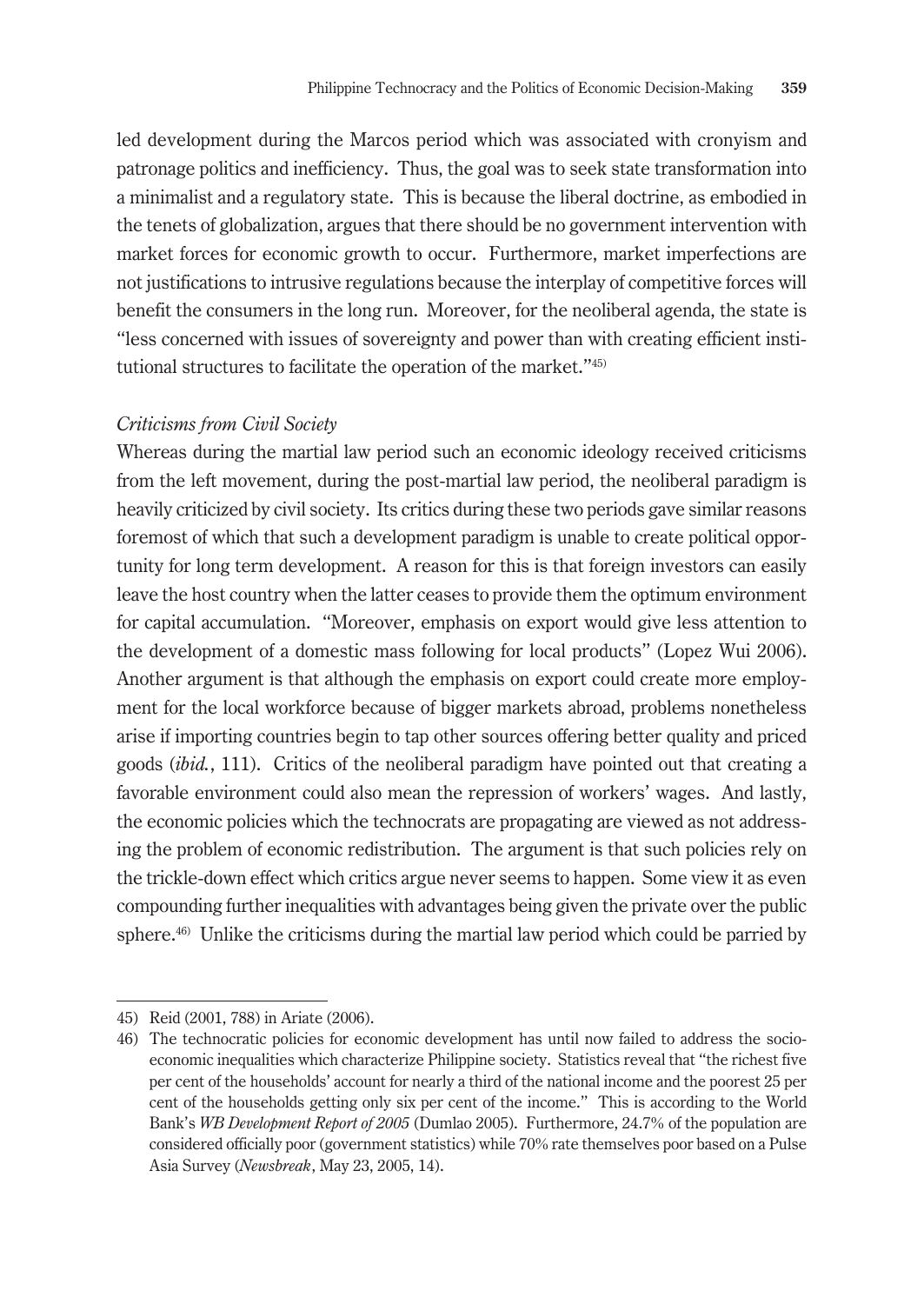repressive policies, the same cannot be said for the economic managers in the postmartial law period. Their economic policies are not only questioned by civil society but also subjected to interrogation of Congress as part of the checks-and-balance which goes with a presidential system.

# *A. Factors Which Strengthen Economic Decision-Making of Technocrats in the Post-Martial Law Period*<sup>47)</sup>

Despite such a political milieu, however, there are factors in the current dispensation which shield the post-martial law technocracy from intervention in the decision-making process. These include the following:

## *The Ideological Hegemony of Neoliberalism*

One is the very dominance of the neoliberal ideology among crucial policy-makers.48) Unlike the martial law period whereby the liberal market ideology seemed to be the monopoly of the martial law technocrat, this is not the case during the post-martial law period. What has emerged is that the tenets of neoliberalism "is not only tenaciously adhered to but also nurtured by like-minded academic experts, think-tanks and consultancy firms working closely with government" (Quinsaat 2006, 33). The Philippine Congress is also composed of legislators who are advocates of the neoliberal doctrine. Former President Gloria Macapagal Arroyo, when she was Senator, was responsible for sponsoring bills paving the entry of the Philippines into the World Trade Organization (WTO). Her closest economic adviser Representative Joey S. Salcedo of Albay, a former Wall Street stock market investor, has single-handedly pushed for legislative measures with the participation of the UPSE in minimizing the role of the state in the economy. Thus, the reality is that "only a handful of actors has monopoly in decision-making and these are mostly technocrats appointed by a President. While some interest groups are able to permeate the arena, these are mostly the privileged and powerful, such as the landlord-controlled sugar industry lobbyists" (*ibid.*).

#### *The Nature of the Policy Environment*

A second factor which shields the post-martial law technocrats from interference in their decision-making process is the policy environment itself. As pointed out, "while the law may appear sufficient, even socially progressive, equally important are the openness and hospitality of the politico-administrative environment to civil society participation in

<sup>47)</sup> For further details, please see Lopez Wui *et al.* (2006).

<sup>48)</sup> For further details, please see Tadem (2005).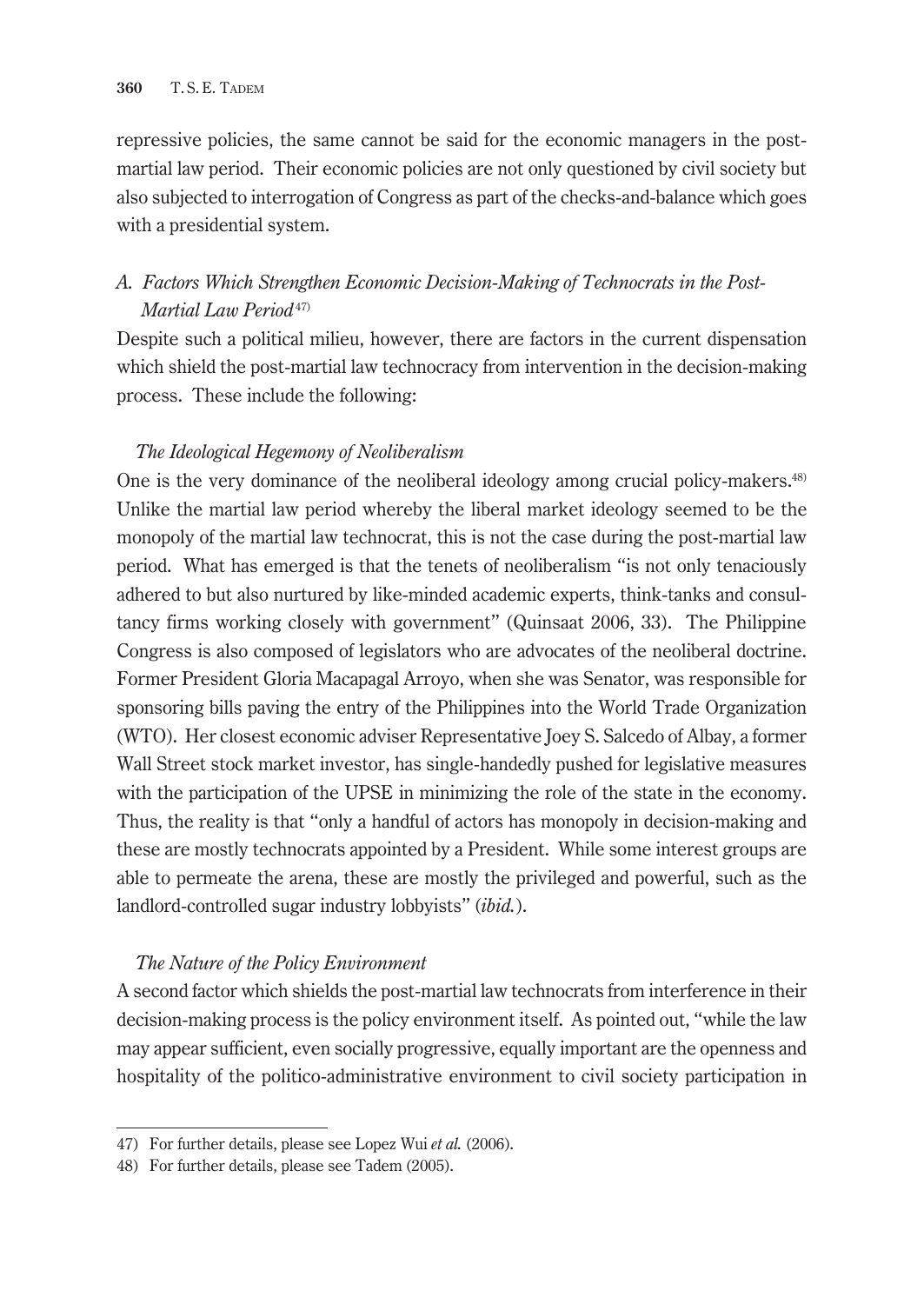policymaking."49) This is the case, for example, of civil society groups which are fighting against the privatization thrust of the technocracy. In the case of the privatization of the water sector, the reality for non-governmental organizations (NGOs) is that they have been generally locked out of crucial negotiations between the government and private concessionaires when they were trying to reach a compromise because of the failure of the latter to perform its tasks. As pointed out by Jude Esguerra of the Bantay Tubig (Guard the Water) Network,

the entire regulatory and arbitration set-up was to blame for the absence of transparency and consumer representation in dispute-settlement processes related to water issues. Consumers and taxpayers have been deprived of our right to have our grievances heard, while water companies can have the arbitration panel convened whenever they are unhappy with the decisions of the Regulatory Office.<sup>50)</sup>

#### *Economic Policy-Making in a Period of Globalization*

What has further protected technocracy from public criticism is the transnational character of economic policy-making, i.e.,

the economic policymaking has created a state of affairs where the Philippine government is more accountable to the institutions of global governance, such as the World Bank (WB), International Monetary Fund (IMF), and WTO, alongside the states which exercise hegemony within and over these establishments, than to its citizens. Relationships with these players in the global trade regime are bestowed with so much importance, either by intention or by sheer mendicancy of the government, such that responsibility to its public is often compromised. (Quinsaat 2006, 33)

The motto of these international financial institutions (hereinafter referred to as IFIs) is to insulate the technocrats from the political pressure on economic decision-making. Thus, even if the country is in a political crisis, the measures are still there to keep the economy going. This is certainly a déjà vu of the martial law period whereby the technocrats found its strength from the support of the IMF and the WB when it was besieged by criticisms of its policies not only from the Marcos cronies but also from the business community and the social movements. The neoliberal ideology is also preserved by the bilateral agreements forged by the Philippines with countries particularly the United States which single-handedly has insulated any attempt to subvert the technocrat's liberalization policy. This was seen, for example, when upon pressure from civil society actors in the local hog industry, the government attempted to secure protection for the

<sup>49)</sup> Brillantes (1997) in Quinsaat (2006).

<sup>50)</sup> Bantay Tubig Network (August 9, 2003).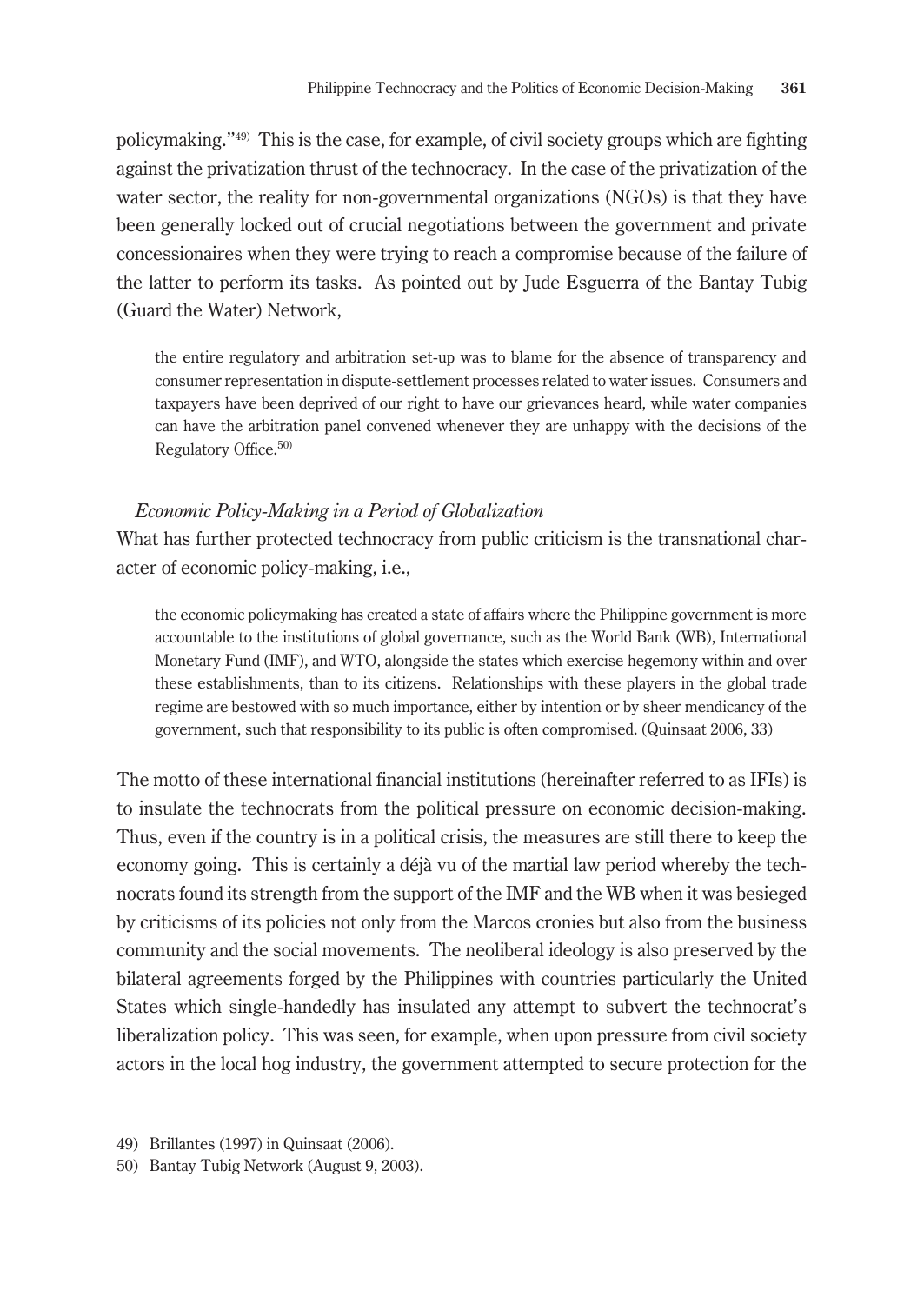hog industry imports. This was effectively shot down by the United States, the country's most influential trading partner (Ariate 2006).

# *B. Civil Society Challenges to Technocratic Economic Decision-Making in a Period of Democratization*51)

Despite all these "safeguards" to technocratic policy-making, the reality is that in a period of democratization one still has to continue to deal with political interest groups which they view as "the *virtual enemy* of rational social organizations." The challenge for technocracy in the democratization process is to replace political and interest group leaders with technical trained experts who "stand above" the political process" (Fischer 1989, 24). Such is an arduous task for the technocracy because as the country democratizes, civil society members are able to explore ways and means by which they intervene in the nature of economic decision-making during the post-martial law period. The most lethal combination is when they are able to team up with national and local officials as well as legislators who do not agree or are adversely affected by the technocrat's economic policies.

#### *Transparency and Accountability in a Period of Democratization*

The 1986 People Power Revolution which toppled the dictator and the ouster of President Joseph Estrada in 2001 for corruption has given impetus to civil society to raise the issue of the need for transparency and accountability in government in general and on its economic policy-makers in particular. This was depicted in civil society's vigilance with regards to the transparency and accountability of technocracy in cash rich governmentowned and controlled corporations (GOCCs). Technocrats occupying positions in GOCCs are now heavily scrutinized specially when their respective GOCCs are losing money<sup>52)</sup> or even bankrupt like the Social Security System (SSS) and the Government Service Insurance System (GSIS). Every month, around 10% to 30% is withheld from government and private sector employees which go to the GSIS and the SSS respectively for their pension fund. The accusation is that these GOCCs employ technocrats who pay themselves high salaries, e.g., USD9,000/month, when these GOCCs are losing money.

<sup>51)</sup> For further details, please see Lopez Wui and Tadem (2006).

<sup>52)</sup> The bulk of the country's deficit is accounted for by the national government at P67.5 billion and the 14 monitored GOCCs with a registered aggregate deficit of P9.6 billion. There are a total of 76 GOCCs. Among the 14-monitored GOCCs are the Philippine National Oil Co. (PNOC), the Philippine Economic Zone, the Manila Waterworks and Sewerage System, the National Power Corp., the National Housing Authority, the Light Rail Transit Authority, and the Philippine Ports Authority (Lema 2005, S1/1).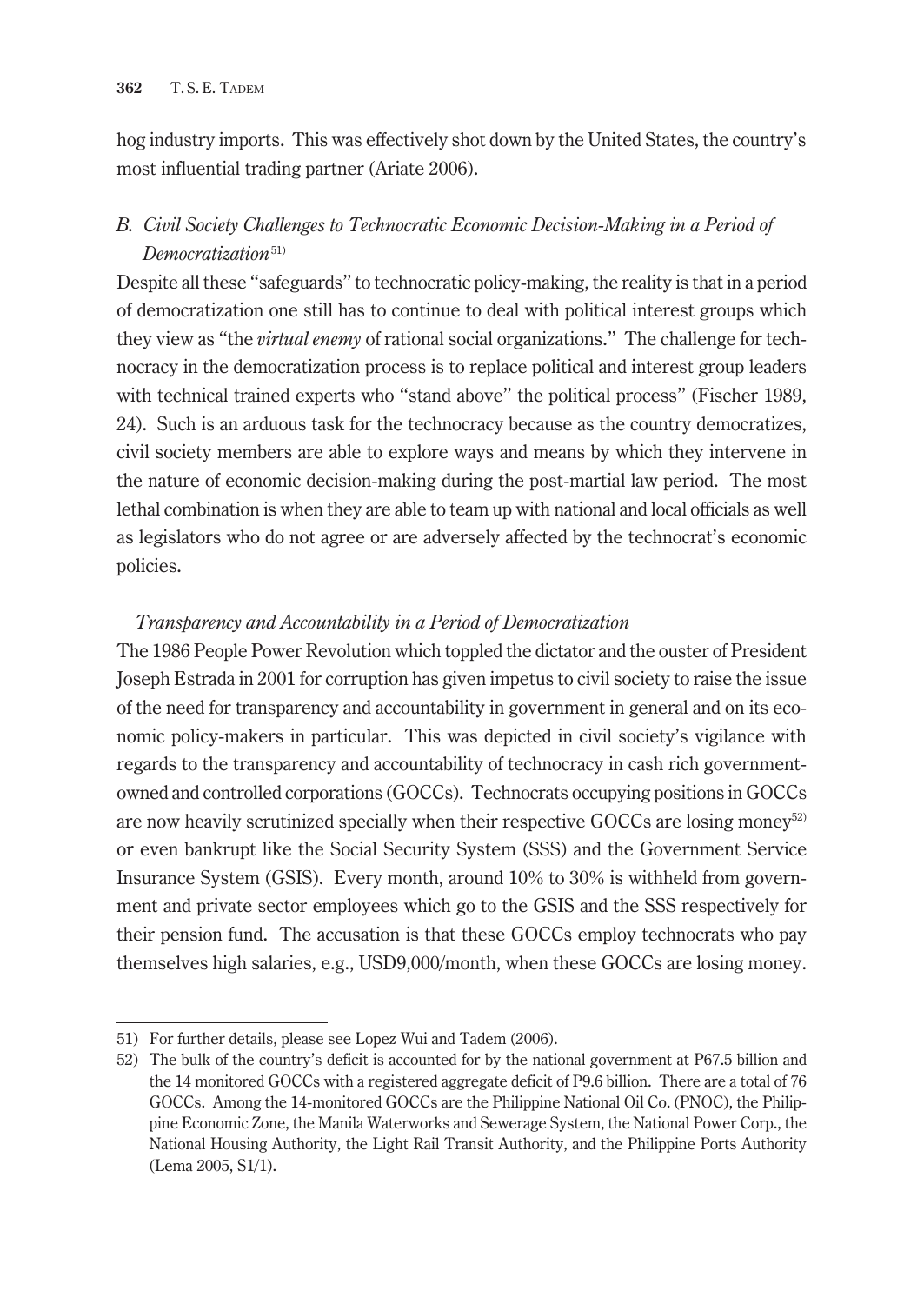The perception is that it is alright to pay these technocrats this amount if the GOCC was earning money, recognizing the fact that "the best and the brightest" can only be enticed to work for government if the pay can be more or less equal than that of the private sector. The problem, however, was that this was not the case with the GOCCs. Thus, this was such an "immoral" thing to do particularly when the average Filipino employee earns less than USD200/month (Ibon Facts and Figures 1984, 7).

#### *The Adverse Effects of Globalization*

The adverse effects of the technocrat's push for the country's rapid globalization has also brought about the alliances of civil society with major political actors to counter act this among which are the following:

Alliance of civil society and local government officials. Civil society has allied with local government officials whose communities have been adversely affected by the country's liberalization policy. This was seen in the case of the Benguet vegetable industry in Northern Luzon.

Seeing that the industry could no longer compete with the influx of the imports of cheaper vegetables, the local government officials linked up with the communities and civil society groups like the Fair Trade Alliance (FTA),<sup>53)</sup> through its convener, former Senator Wigberto Tañada and the *Kilusang Magbubukid ng Pilipinas* (Peasant Movement of the Philippines [KMP]), through its chairperson, Rafael Mariano.<sup>54)</sup>

FTA was instrumental in the preparation of position papers, particularly on the trigger price<sup>55)</sup> for vegetables. The alliance also facilitated its participation in consultations in various agencies and institutions. (Quinsaat 2006, 40)

Alliance of civil society with legislators. Another way by which civil society exerted its pressure on technocratic policies on globalization was through its alliance with sympathetic legislators. Although in general, the legislators accept the technocrats' neoliberal vision, there are also those who do not agree with it and bring out their opposition in the

<sup>53)</sup> "FTA is a coalition of various industries, businessmen, labor unions, and NGOs working to review and reverse the country's trade policies and commitments in order to provide better protection for local industries" (Quinsaat 2006, 40).

<sup>54)</sup> Raul Molintas (Former Governor, Province of Benguet). 2004. Interview by the Sharon Quinsaat. September 28 (Quinsaat 2006); Johnny Uy (Board Member, Province of Benguet). 2004. Interview by Sharon Quinsaat. Tape recording. September 21 (*ibid.*).

<sup>55)</sup> Trigger prices are levels that determine supply situation in the market. Once a trigger price is breached, importation is allowed (Cabreza 2002).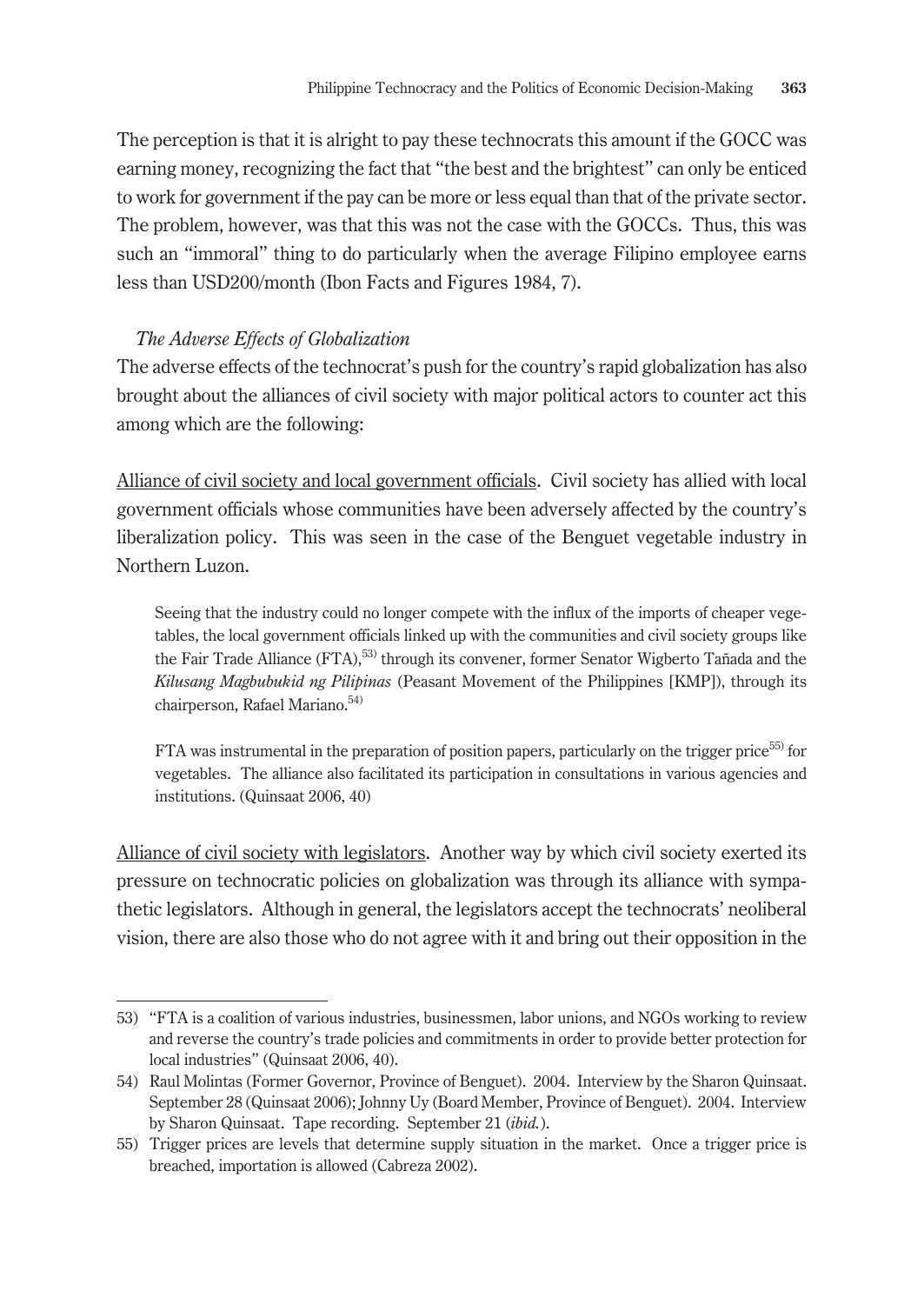legislature. This was seen in the case of the Benguet vegetable industry whereby

the relentless lobbying of like-minded legislators, mainly from party-list groups such as Representatives Loretta Rosales of *Akbayan* and Satur Ocampo of *Bayan Muna*, in tandem with a privilege speech delivered by Benguet solon Samuel Dangwa underscored the impact of vegetable importation to the livelihood of the farmers. (*ibid.*, 45)

Rosales also criticized the secrecy of government in its WTO negotiating positions and gave the problems of the vegetable industry ample space in the legislative arena (*ibid.*).

Alliance of civil society with transnational activists. The era of globalization has also seen the alliance of civil society with transnational activists in questioning the technocrat's plan of action. An example of this is

the Labor Forum Beyond MFA<sup>56)</sup> which was formed in early 2003 through the efforts of the International Textile, Garment and Leather Workers' Federation (ITGLWF) Philippines in order to examine problems experienced by the garment industry in view of the expiration of the MFA and to prepare the workers for the quota phase out. . . . (Lopez Wui 2006, 133)

The important objectives of the dialogues are for the labor organizations to engage in collective action and assess the efforts of employers and government in connection with the quota phase-out. The outcome of all these dialogues was the revival and reestablishment of the Clothing and Textile Industry Tripartite Council (CTITC) (*ibid.*, 135).

Civil society alliances within the business community. Like the martial law period, there are members of the business community who are also critical of technocratic policies which impinge on their profits. In particular, a similar issue which has emerged in the post-martial law period is their objection towards the policy on trade liberalization, particularly, the entry of cheaper imported products. It is with this sector of the business community where alliances have been formed as can be seen for example in the hog industry with the emergence of the Agricultural Sector Alliance of the Philippines (ASAP) in 2001. ASAP consists mainly of feed miller's and hog raiser's associations and cooperatives, and other civil society actors in the industry. They launched a confrontational posture against the state with regards to the importation of cheaper meat products.

<sup>56)</sup> The Multi-Fiber Agreement (MFA) grants favorable quotas to Philippine garment exports. This, however, expired in January 2005 upon the country's ascension to the rules of the WTO (Lopez Wui 2006, 112).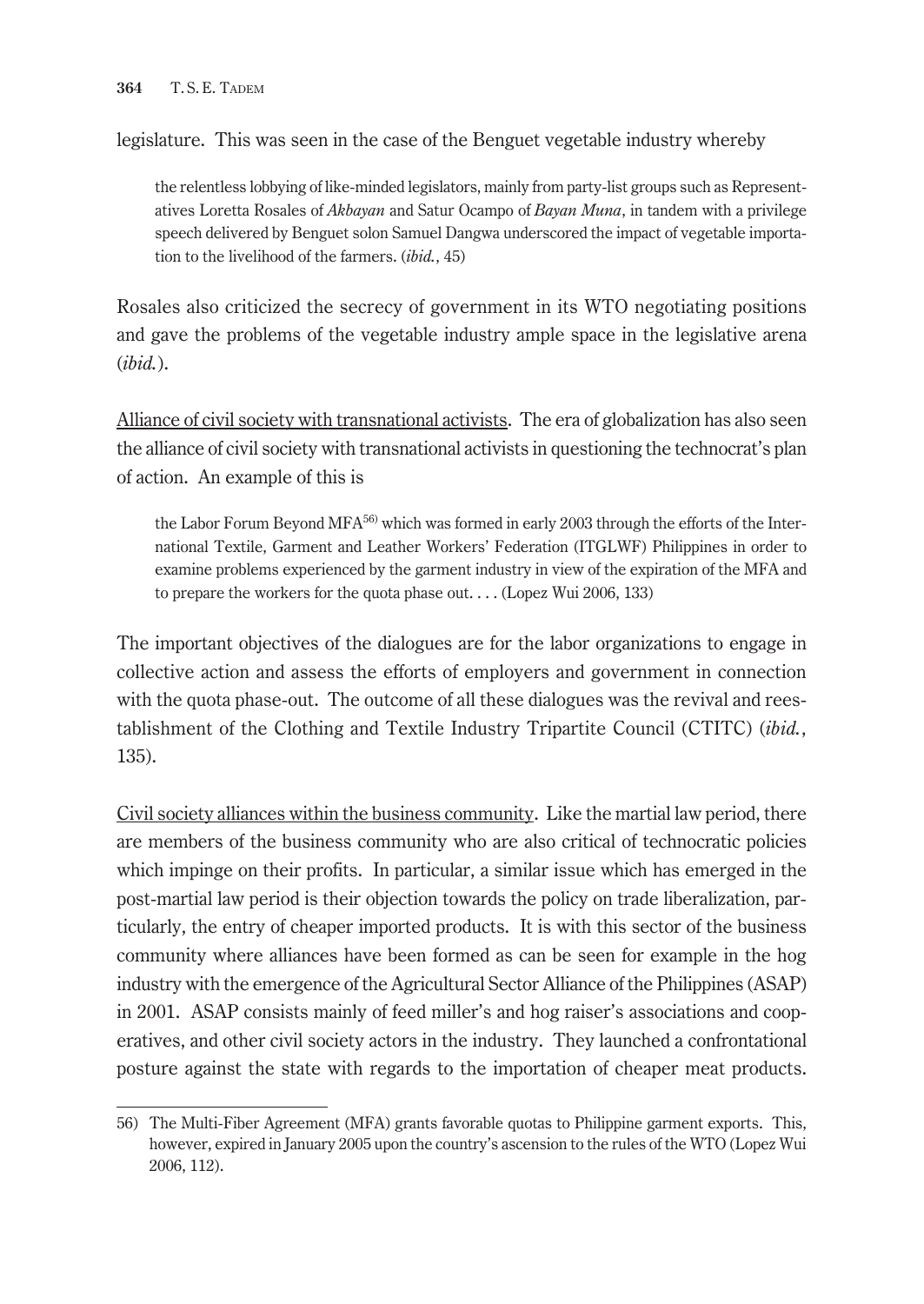Another alliance formed in 2004 was the Meat and Hog Dealers Association of the Philippines (MHDAP) which together with the Slaughterhouse Operators Association of the Philippines (SOAP) would figure prominently in a meat holiday in March 2004 (Ariate 2006, 94).

### *The 1997 Asian Financial Crisis*

The 1997 Asian financial crisis also severely questioned the soundness of technocratic policies espousing rapid economic liberalization. In light of this, civil society have called for the need to institute safety nets to cushion the blow of liberalization. Moreover, the perception is that government should not lower the tariffs for imports without its regard for its effects on the local industry (Lopez Wui 2006, 111). These arguments have put pressure on the need for the state to take on its responsibility towards the underprivileged and to preserve public interest. Thus, unlike the neoliberal perspective, the state should not wither away but assert its role vis-à-vis the forces of globalization particularly in the aspect of imposing strong social regulation.

Civil society in alliance with sympathetic fellow technocrats. It is within this context that civil society is able to forge alliances with sympathetic technocrats who are not completely sold out to the neoliberal ideology and believe that safety nets and strong government social regulation is needed as opposed to the unbridled unleashing of the economic forces of globalization and the market economy. One of this is former NEDA Secretary General of the Ramos Administration Cielito Habito. Another is former DTI and Department of Agriculture (DA) Undersecretary Ernesto Ordonez. As noted in the experience of the Benguet vegetable farmers, Ordonez was deemed as the most sympathetic to their plight "because of his instantaneous response to the problem of importation.57) He was active in bridging the gap between the agency and civil society and was key to the latter's influencing decisions in the DA."58) This situation is quite different as compared to the martial law period whereby although there were factions within the Philippine technocracy in terms of economic perspectives, none of these factions allied with members of civil society or social movement players.

Civil society and electoral candidates. Unlike the martial law period, another factor which

<sup>57)</sup> Alangdeo, Alfredo (Chair, Benguet Vegetable Distributors' Cooperative). 2004. Interview by Sharon Quinsaat. Tape recording. September 21 (Quinsaat 2006); Kim, John (Board Member, Province of Benguet). 2004. Interview by Sharon Quinsaat. Tape recording. September 20 (*ibid.*).

<sup>58)</sup> Fongwan, Nestor (Mayor, Municipality of La Trinidad, Benguet). 2004. Interview by Sharon Quinsaat. Tape recording. September 22 (Quinsaat 2006).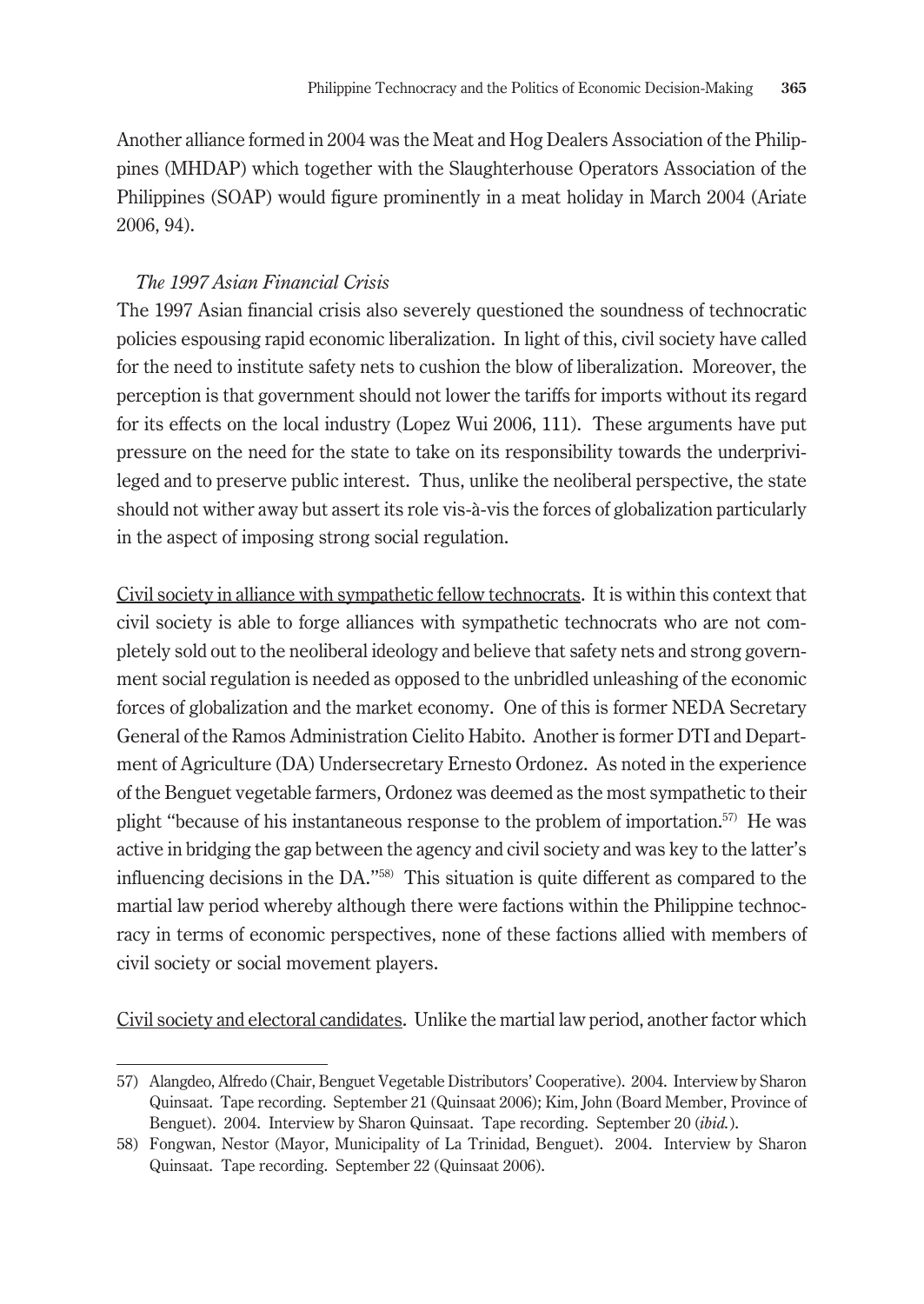impinges on the technocracy's economic decision-making is electoral politics. Economic policies, for example, tend to be sacrificed by technocrats who have political ambitions. This was in the case of "former Department of Trade and Industry (DTI) Secretary Manuel 'Mar' Roxas, who although is a supporter of consumer-oriented globalization was opposed to increase in tariff rates . . ." (Quinsaat 2006, 43). When civil society supporting the Benguet vegetable industry went against cheap vegetable importation found out that Roxas had political aspirations and with national elections fast approaching, civil society together with the local officials, "tried to win over Roxas by insinuating that the support of the Cordillera<sup>59</sup> voting public would be dependent on his stance on further trade liberalization in agriculture, especially vegetables. Thus in the end, he capitulated and supported the actions of civil society" (*ibid.*, 44).

## *The Failure of the WTO Uruguay Round*

The failure of the Philippines to pursue economic gains during the WTO Uruguay Round whereby civil-society groups were locked out of the domestic negotiation process, resulted in a highly controversial and tumultuous battle on the ratification of the treaty in 1994 (Cajiuat and Regalado 1997). The trade representatives were castigated for keeping the public in the dark on the various concessions they had signed up the Philippines into. They earned the ire not just of social movements but industries as well. As a consequence, the implementation of the GATT-UR lacked the requisite support from its stakeholders. Thus, there are technocrats in government who believe that sound economic policy-making can only be with the support of its stakeholders. This was the case of DA Undersecretary Segfredo Serrano who formed the Task Force on the (Re)negotiations of the WTO Agreement on Agriculture or TFWAAR in 1998 (which later became TF-WAR in 2001) to include stakeholders who are directly affected by the WTO to be part of the shaping of the Philippine negotiating strategy in the WTO. The motto of the TF-WAR is not to "junk" the WTO but to assume a "protectionist" and "defensive" position in the negotiating process. Technocrats like Serrano exemplify as "reformist" technocrats who are not hardcore neoliberals and are open to other paradigms.<sup>60)</sup>

#### *C. Patronage Politics and Technocratic Decision-Making*61)

The bigger challenge, however, for technocracy during the post-martial law period is

<sup>59)</sup> Benguet province is part of the Cordillera region in Northern Luzon.

<sup>60)</sup> Please see Borras Jr. (1998). Please also see Tadem (2009; 2010b).

<sup>61)</sup> For further details, please see Tadem (2010a).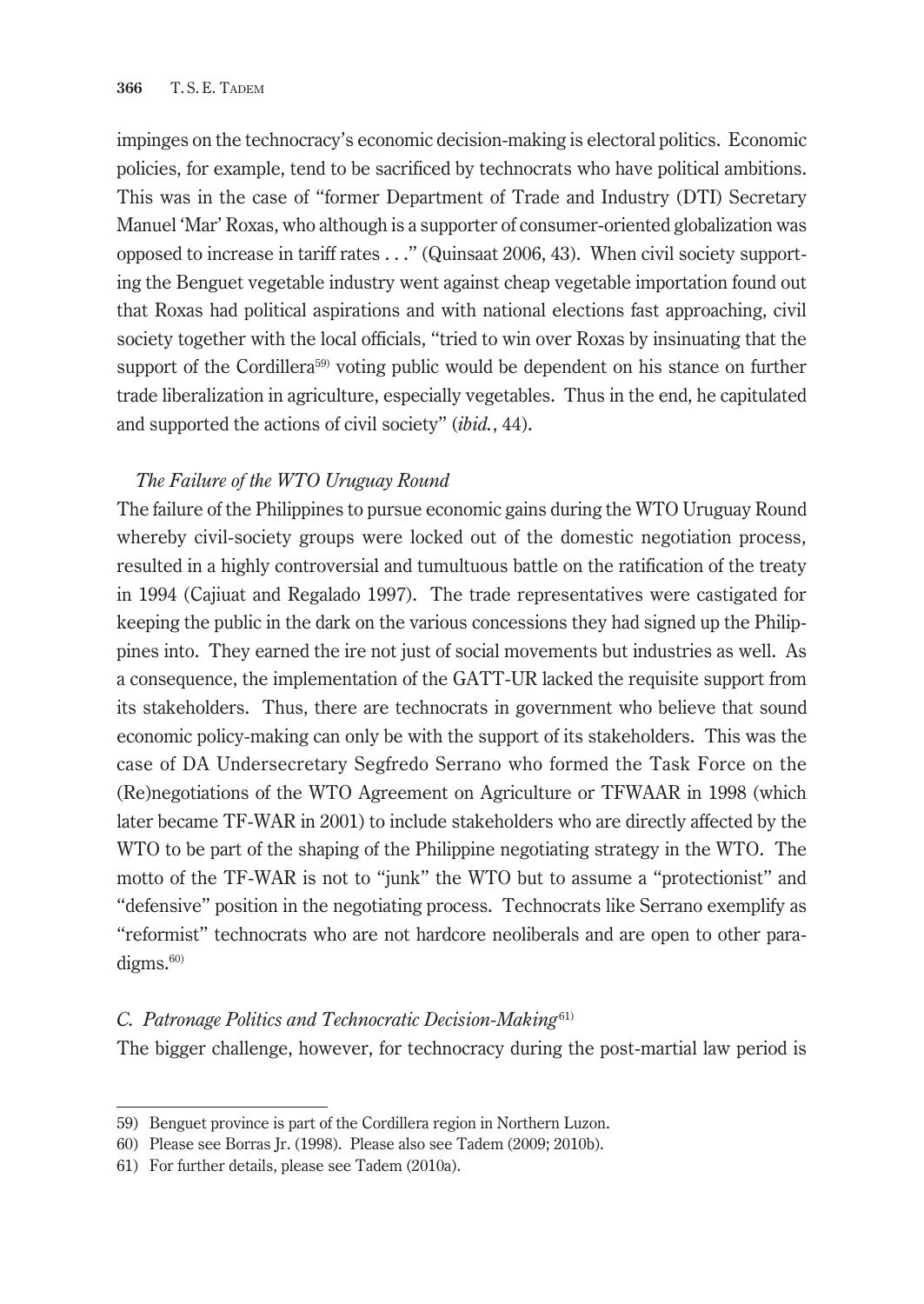the prevalence of patronage politics which continues to impinge on technocratic decisionmaking which was exacerbated during the martial law period. The technocrats, in general, have to continue to contend with what is referred to as a "patrimonial state," i.e., "where practically everything depends explicitly upon personal considerations."62) During the post-martial law period, it was hoped that crony capitalism will disappear with the advent of globalization. But this, however, is not the case as globalization has failed to address the problem of such a state which is lacking the "vision, autonomy and bureaucratic capacity necessary to implement a developmental program" (Budd 2005). The reality is that globalization has only promoted capitalism but not the institutions that are necessary for democratic consolidation (*ibid.*, 54). A result of this is the emergence of partisan politics which has taken its toll on the implementation of economic policies. This can be seen in the attempt of the technocrats to provide an efficient and regulatory state which "uses rules, standards and other public statements as major policy instruments, rather than relying on direct provision of goods and services" (Hague and Harrop 2004, 318). The challenge here is that the regulatory agency is able to insulate itself from external and social forces which may adversely affect the implementation of coherent and effective policies (Molmisa 2006, 167–168). This can be seen in the case of the National Telecommunications Commission (NTC), the regulatory body in-charge of the telecommunications industry. Although the NTC's strength can be seen in its effort to implement measures to combat mobile text frauds, $63$ ) which according to the Anti-Money Laundering, have ripped about P5 million from the victims in  $2003$ ,  $64$ ) it also continues to be affected by partisan politics. "At present, the term of appointment of commissioners depends on the confidence of the President of the country. The Congress can also determine its annual budget appropriations."65) This opens the NTC to influence-peddling and rent-seeking activities particularly in securing a legislative franchise (*ibid.*, 169).

<sup>62)</sup> Weber (1968, 104) in Budd (2005).

<sup>63)</sup> "Under the text scam, hoax messages are being sent to the unsuspecting victims using the name of Bangko Sentral ng Pilipinas (Central Bank of the Philippines), the Philippine Charity Sweepstakes, the Philippine Amusement and Gaming Corporation (PAGCOR) and other institutions advising the victims about winning a huge amount of prize. The swindlers often instruct their prey that the latter should first deposit a considerable sum of money to the former's bank account, allegedly for tax payments and other fees as a requirement to getting the prize" (Molmisa 2006, 190).

<sup>64)</sup> *Today* (April 16, 2004).

<sup>65)</sup> Esfahani (1994) in Molmisa (2006).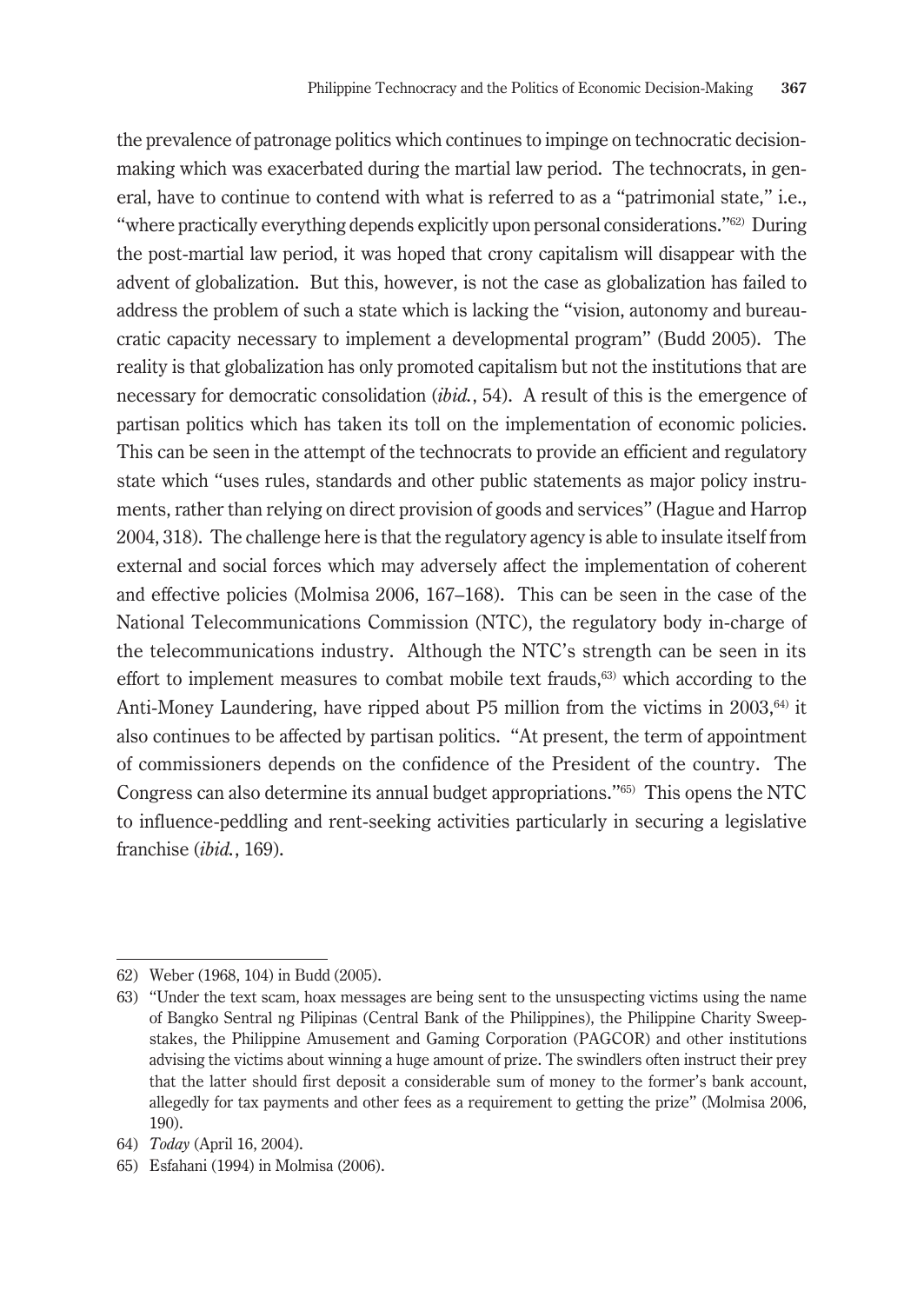#### **368** T. S. E. TADEM

#### *The Political Crisis of Legitimacy*

Such a situation is severely aggravated when there is a crisis of leadership. Generally,

the state is seen as the institution that can stand above the destructive play of competitive interests and thus only the state is potentially capable of providing the coordinating leadership needed to oversee a complex technical societal process. (Fischer 1989, 12)

Such a role, however, cannot be performed by the state when there is a crisis of leadership which seems to have always sealed the fate of Philippine technocracy. This was seen during the martial law years when President Ferdinand Marcos was removed in office by the 1986 People Power Revolution. Together with him went the technocrats. The same could be said for President Joseph Estrada's technocrats in Cabinet who were replaced in the advent of the EDSA 2 Revolution in January 2001. Almost the same fate seems to lie with the technocrats of the Arroyo Administration. Because of the questions raised whether she is truly the President of the Philippines, having come to power because of a popular uprising, President Arroyo was very much determined to win a formidable mandate during the 2004 national elections. Because of this, the perception was that she wanted to win at all cost. One of the first casualty of this was Finance Secretary Isidro Camacho who resigned a couple of months before the 2004 national elections saying that economic policies could not be implemented until after the elections. This implied that economic policies should give way to political considerations.

After the elections, there was hope that the government's economic policies could now be implemented but her administration was plagued with a series of scandals which broke out beginning in April 2005. Foremost of this was the "*jueteng* gate" and "Hello Garci Tapes" scandals. *Jueteng*, which is an illegal numbers gambling game and is mainly condemned by the Church, is said to have benefited the President's relatives, that is her husband, First Gentleman Jose Miguel "Mike" Arroyo, her eldest son and Pampanga Vice-Governor Juan Miguel "Mikey" Arroyo, and her brother-in-law, Negros Representative Ignacio "Iggy" Arroyo. They were accused of receiving millions of pesos coming from *jueteng* proceeds. *Jueteng* was the same issue which brought down President Estrada. The *jueteng* scandal, however, was nothing compared to the "Hello Garci Tapes" scandal which followed it in May 2005. This was with regards to wire-tapped tapes which revealed President Arroyo talking on the cellphone to Commission on Elections (COMELEC) Commissioner Virgilio Garcillano during the counting of the ballots in the May 2004 national elections. Garcillano was based in Lanao del Norte, Mindanao. The public perception was that she was asking Garcillano to pad the votes so she could win by at least one million votes giving her a formidable mandate over her closest opponent,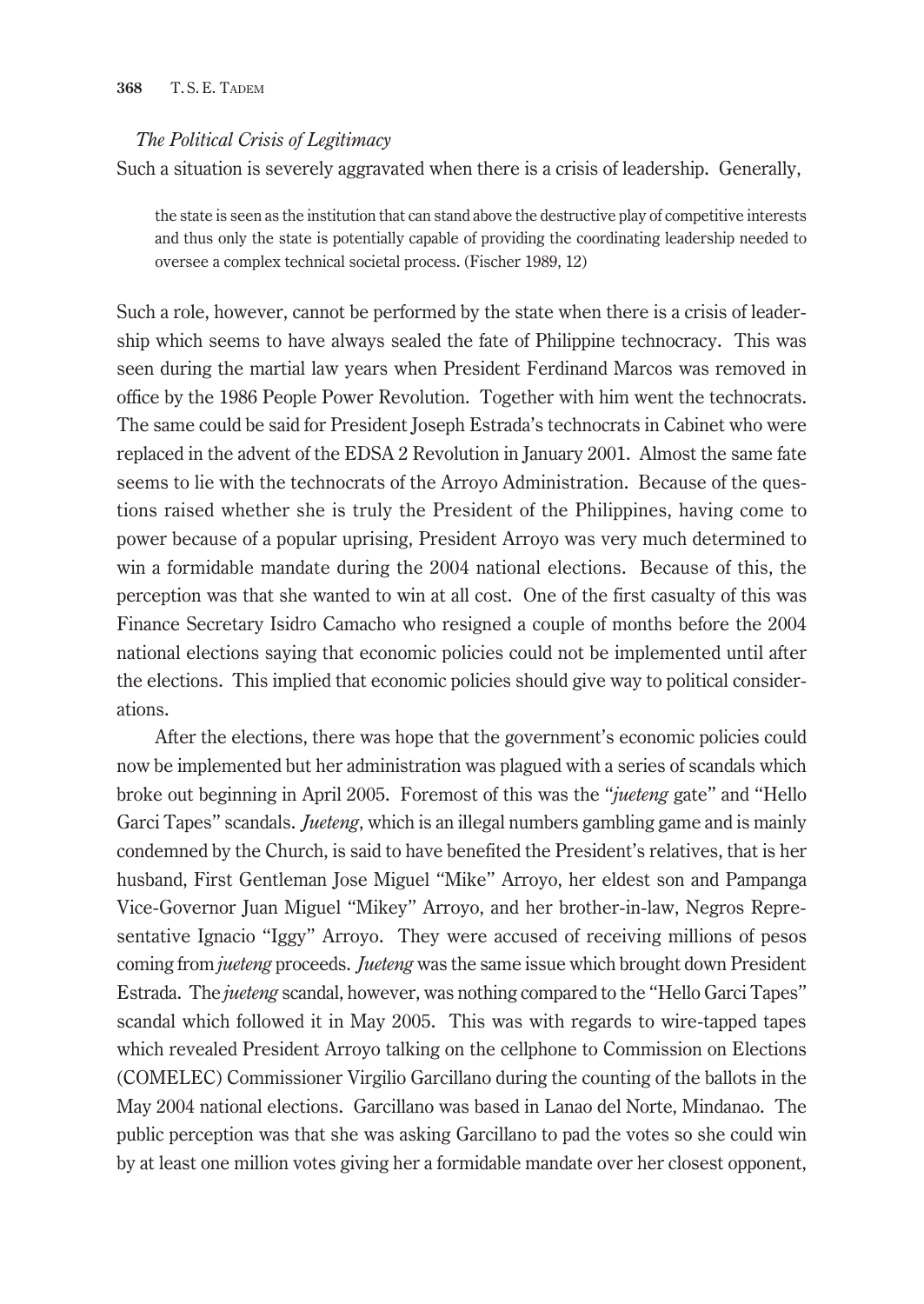the actor Fernando Poe Ir.<sup>66)</sup>

Because the political scandal was getting in the way of implementing the government's economic policies, President Arroyo's economic and social technocrats<sup>67)</sup> pressured her to confess to the public that indeed it was her voice and to apologize for this in the hope that this will lessen the backlash. They believed that this was causing political instability which hindered the implementation of their economic policies. President Arroyo agreed and said she was "sorry" to the public for her "lapse of judgment." The technocrats went a step further by demanding the President to send her husband away because of the *jueteng* scandal among others, and to fire officials identified with him such as Edgar Manda of the Laguna Lake Development Authority (LLDA) and Efraim Genuino of the Philippine Amusement and Gaming Corp. (PAGCOR).68) Her husband agreed to going away but "vigorously opposed the sacking of officials identified with him." When it became clear to the technocrats that President Arroyo was not going to let go of her husband's cronies, particularly, Genuino, 10 of them, seven Cabinet Secretaries and three Bureau Directors, resigned on July 10, 2005 and held a conference at the Hyatt Hotel to announce their resignation. They became known as the "Hyatt 10" (Lirio 2005) and they were led by Cesar Purisima,<sup>69)</sup> President Arroyo's former Secretary of Trade and Industry who later on became the Secretary of Finance when Camacho resigned. Purisima said that he could no longer stomach the politics which was going on which sacrificed the economic policies which were already set in place and read the group's

<sup>66)</sup> There was an order from a very powerful figure in Malacanang to wiretap the cellphone of Garcillano who was given millions to run the special operations for the May 10, 2004 elections to ensure President Arroyo's victory (Zamora 2005, A6).

<sup>67)</sup> The economic and social technocrats included Secretaries Cesar Purisima (finance), Florencio Abad (education), Corazon "Dinky" Soliman (social welfare), and Emilia Boncodin (budget), and presidential adviser on the peace process Teresita "Ging" Delez. They urged Ms Arroyo to address the "Hello Garci" controversy (Lirio 2005, A4).

<sup>68)</sup> Genuino is reported to have delivered *jueteng* money to church leaders including Cardinal Ricardo Vidal of Cebu. Vidal justified this by saying that the money he received from PAGCOR went to development projects. He also said he stopped accepting money from PAGCOR when the Catholic Bishops Conference of the Philippines (CBCP) resolved that no one in the Church should receive donations which come from gambling money. Genuino was also reported to have made 15 calls to Garcillano from May 25 to June 14, 2004 in his effort to put "Bigkis Pinoy Movement," a party-list hopeful founded by him (Genuino) and Mike Arroyo's close allies, in the winning circle (The *Newsbreak* Team 2005, 25).

<sup>69)</sup> Purisima used to be the Chair of Sycip, Golez and Velayo (SGV), the country's top accounting firm. The "Hyatt 10" consisted of the economic and social technocrats who called for President Arroyo to confess to the "Hello Garci" tapes as well as Trade Secretary Juan Santos, Agrarian Reform Secretary Juan Villa, National Anti-Poverty Commission Chair Imelda Nicolas (sister of Carnation Inc. President Loida Nicolas Lewis), Internal Revenue Commissioner Guillermo Parayno Jr., and Customs Commissioner Alberto Lina.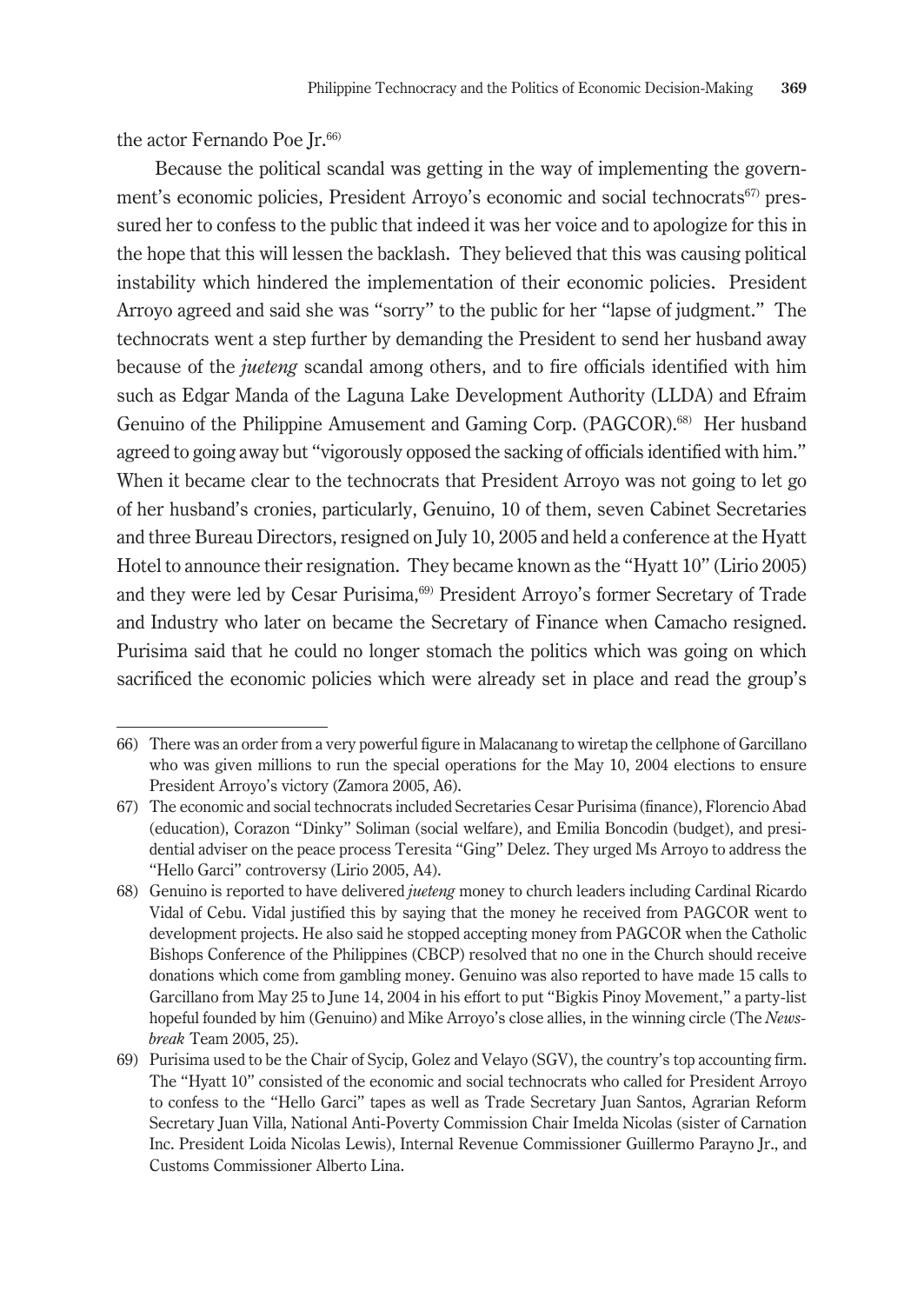statement entitled "Of Leadership and Credibility." The others who called for her resignation was former President Aquino and members of the Makati Business Club  $(MBC).^{70}$ 

The "Hello Garci Tapes" scandal, thus, brings forth the reincarnation of the martial law years squabble between the technocrats and the cronies. During the martial law years, close relatives and cronies of President Marcos benefited from governmentawarded contracts and outright corruption to the chagrin of the technocrats and the IMF/WB. Such a practice seems to have continued during the post-martial law period. President Aquino, for example, has been accused of having her "Kamag-anak Inc" (Relatives Incorporated), while some have found President Ramos guilty of granting independent power producer (IPP) contracts to close friends. President Estrada was also known for his drinking sessions with friends who composed what was called his "midnight cabinet." It was during these "midnight cabinet" meetings whereby contracts would be signed according to his former Chief of Staff Aprodicio Laquian who was immediately fired after saying this publicly. As for President Arroyo, her "Achilles heel" is said to be her husband, Mike Arroyo, who had a "Wednesday group" which some Palace staff members have referred to as the "Shadow Cabinet" (to distinguish it from the official Cabinet which meets every Tuesday) (*ibid.*).

There were technocrats, however, who stood by Mrs. Arroyo foremost of whom was Romulo Neri, a professor of Business Administration of the UP, Diliman. Neri, when he was the Socio-Economic Planning Secretary and Director-General of the NEDA was implicated in a corruption scandal involving a Chinese corporation ZTE with regards to a bid to implement a national broadband network (NBN) in the Philippines. Upon his interrogation by the Senate Blue Ribbon Committee, Neri disclosed to the Committee members that he told President Arroyo that Commission on Election (Comelec) Chair Benjamin Abalos, offered him P200 million (USD45 million) to approve the deal. Referred to as the ZTE-NBN scandal, if approved, the Philippine government would have accepted to build the NBN at a cost of USD329 million, double the actual cost by some estimates, although the same project could have been built at no cost to the government. Neri, however, refused to give full disclosure of Arroyo's involvement in the ZTE-NBN deal.<sup>71)</sup> Furthermore, he invoked Executive Order (E.O.) 464 "which bars officials from testify-

<sup>70)</sup> Contreras *et al.* (2005, A1, A2). In a joint briefing on that day at the Peninsula Manila, the Makati Business Club (MBC) and the Financial Executives Institute of the Philippines (FINEX), the groups said that "the resignation of the Cabinet officials illustrates the loss of confidence in the President and her ability to advance economic and social development programs" (*ibid.*, A1). The others who called for her resignation was former President Aquino and then Senate President Franklin Drilon.

<sup>71)</sup> (Doronila 2009, A1).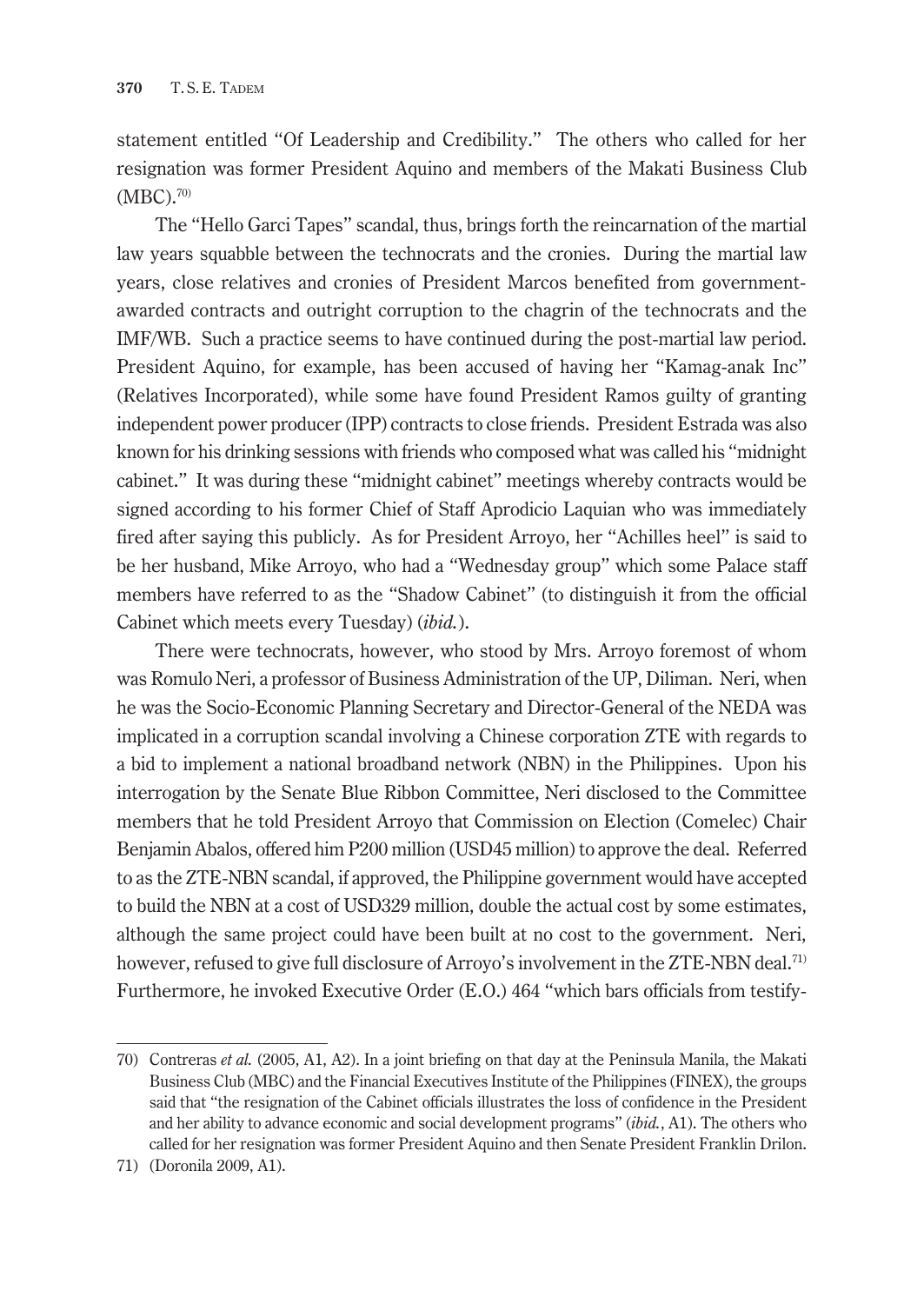ing in congressional inquiries without the President's permission."72)

## *"National Security" as Priority over Economic Policies*

These scandals further magnified the "crisis of legitimacy" bringing about the call for the President's impeachment. Although the opposition in Congress lacked the numbers to impeach her, current Senate investigations of questionable government economic transactions continue to bring forth the "vulnerability" of the present government. Such a "vulnerability" plunged the President's rating to as low as negative 74.7% with 65% of the public wanting her removed from office (Rivera 2005). Some have looked at this as ripe for a military take-over. Because of this, the Palace decided that economic reforms should now take second place to national security. That is, the technocrats will now play second fiddle to government officials, i.e., the Palace's political "spin doctors," tasked to defend the presidency.73) The adverse impact of such a political rearrangement on the decision-making powers of the technocracy were seen in the following instances:

## *"Flip-flopping" on the E-VAT Law*

One of the economic policy casualties of the political crisis was the delayed implementation of the expanded value-added tax law<sup>74)</sup> or E-VAT law which is aimed to increase the revenues, particularly from taxes on fuel and power to solve the country's fiscal deficit.75) It is also considered to be the Arroyo administration's key measure to resolve the fiscal problem. Although the imposition of the E-VAT law has been passed as a law by Congress, it was suspended because a case was filed against it in the Supreme Court.<sup>76)</sup> Purisima and former Trade Secretary Juan Santos accused Malacanang of being behind such an action in the government's attempt to assuage the public who would suffer from

<sup>72)</sup> Doronila (2009, A1).

<sup>73)</sup> These include Executive Secretary Eduardo Ermita, Environment Secretary Mike Defensor, Chief of the Presidential Management Staff (PMS) Rigoberto Tiglao, and political adviser Gabriel Claudio. Transportation Secretary Leandro Mendoza and Public Works Secretary Hermogenes Ebdane, both of whom came from the military, were also recruited to the President's inner circle, presumable to handle Garcillano and the "Hello Garci" witnesses (Lirio 2005, A4).

<sup>74)</sup> The E-VAT law is estimated to generate as much as P31 billion in incremental revenue in the second half of the year, and P105 billion annually starting in 2006. The law will also give President Arroyo a standby authority to raise the VAT rate from 10% to 12% next year (Remo 2005b, A7).

<sup>75)</sup> Under the proposed 2006 budget, "expenditures are placed at P1.09 trillion, while the expected revenue collection is at P968.6 billion, thus resulting in a deficit of P124.9 billion" (Remo 2005b, A7).

<sup>76)</sup> The Supreme Court thus issued a restraining order (RTO) which the Department of Finance wanted to contest (Remo 2005d, A1).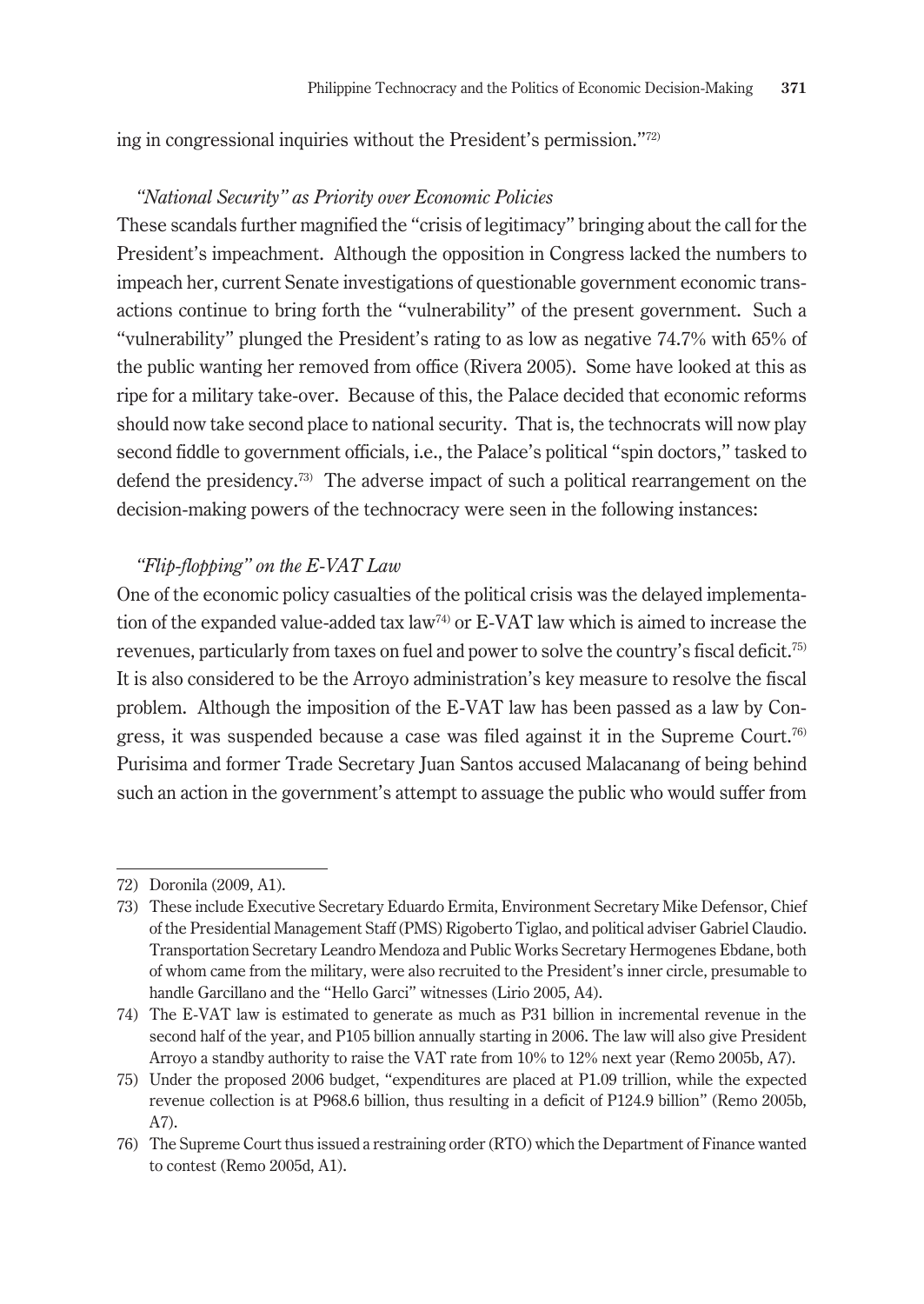the added tax on commodities. This was one of the major reasons why both chose to resign.77) Administration legislators, including her close economic advisers and the main backer of the E-VAT law Albay Representative Joey Salceda and former government technocrat Senator Manuel A. Roxas, have also filed separate resolutions on September 16, 2005 to delay the implementation of the E-VAT law. For Roxas and Salceda78) "including petroleum and power sales in the E-VAT law's coverage now would add misery to marginalized Filipinos already suffering from soaring transport expenses and electricity bills. Such a position could be expected from these technocrats-turned-politicians because of the fear of a political backlash from their respective constituencies. Malacanang was said to be open to such a proposal.<sup>79)</sup> On October 18, 2005, however, the Supreme Court declared the E-VAT law as constitutional and the government has currently implemented it.

# *Re-thinking Debt Payments*

Because the political crisis came at the heels of the worldwide oil price hikes, the Arroyo administration also began to re-think economic policies which will further plunge the popularity rating of the President. One of this re-thinking is in the area of debt payments. This is because the government has been allocating at least 30% of its annual budget to interest payments. According to the Department of Finance, interest and principal debt eat up nearly 90% of government revenues (Remo 2005c). In relation to this, Finance Secretary Margarito Teves<sup>80</sup> said he was open to the idea of seeking debt relief as a partial solution to the country's lingering fiscal problem. He, however, added that "the

<sup>77)</sup> Remo (2005d, A1). Purisima because of such a statement was charged with contempt by the Supreme Court. This was because the Supreme Court read his statement to mean that President Arroyo allegedly influenced the Supreme Court into suspending the implementation of the E-VAT law (Nocum 2005, A6). He was ordered to pay a fine of P30,000.

<sup>78)</sup> Both Roxas and Salceda are "former fund managers who remain in close contact with the financial community" (Cabacungan 2005a, A7). Salceda was a former student of President Arroyo in economics and is the principal conduit of policy advice of the UP School of Economics to President Arroyo in the formulation of the fiscal reform program (Salceda 2005).

<sup>79)</sup> Cabacungan (2005a, A1, A7). The call for the postponement of the E-VAT law also "comes at a time when a survey by the Social Weather Stations (SWS) from August 26 to September 5, 2005 showed that 15.5 per cent of the households nationwide consider themselves as having 'experienced hunger' or nothing to eat at least once in the past three months" (*Philippine Daily Inquirer* 2005a, A1).

<sup>80)</sup> Teves' appointment as Finance Secretary to succeed Purisima was hailed by the business community. For Albay Representative Joey Salceda, American-educated Teves as a banker is respected in the business community. "As a practicing economist, he has the confidence of financial markets and credit rating agencies. As a three-term congressman, he has the skills to navigate difficult fiscal reforms through the legislative mill" (Cabacungan and Remo 2005, A1).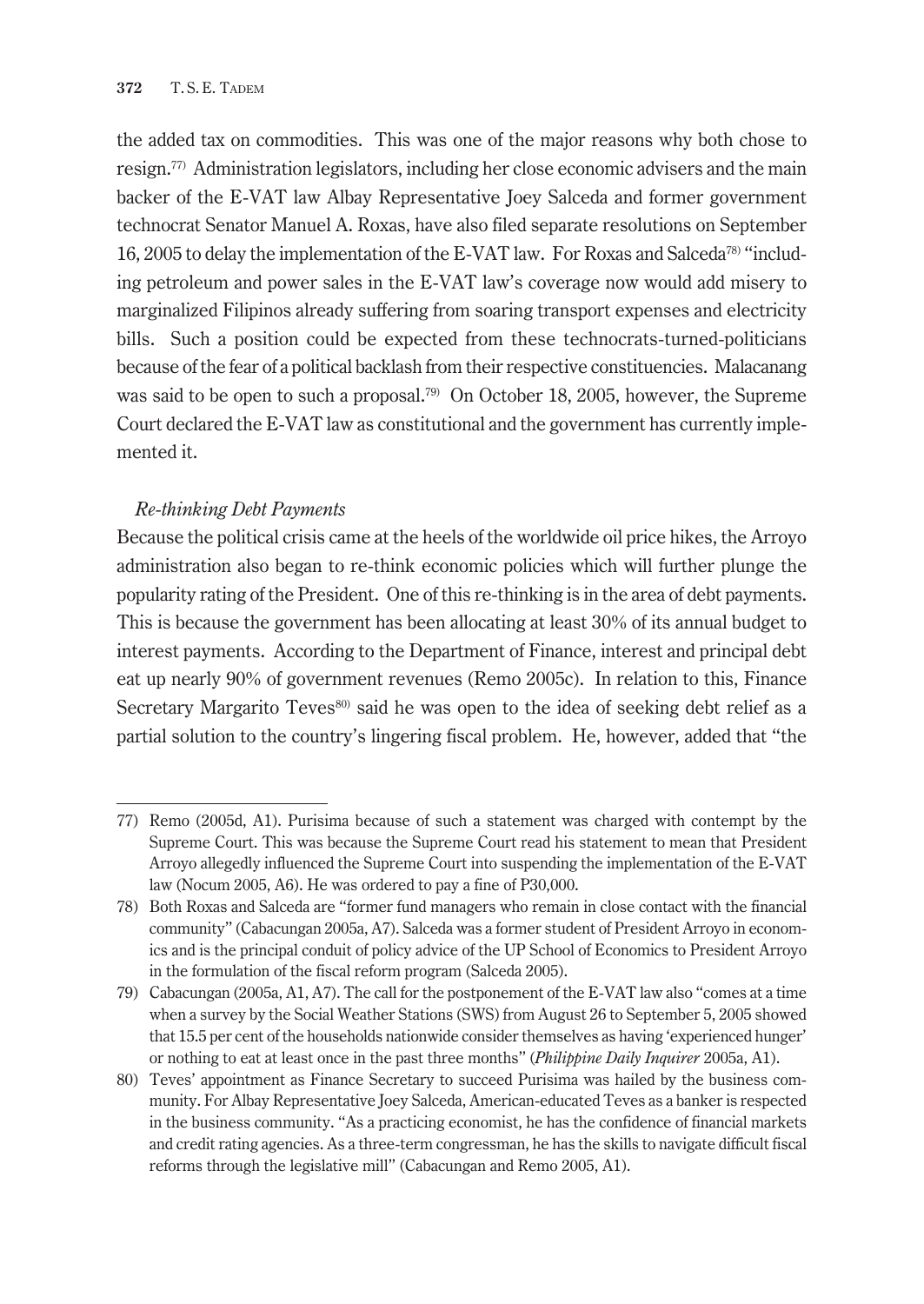task of communication with foreign creditors regarding the possibility of relieving some of the Philippines' external debts, however, should be left with people outside the government's economic team." Such a position was a turnaround from Teves' predecessor Purisima who said that seeking debt relief could adversely affect the country's capability to access future loans.81) Then Speaker of the House of Representative Jose de Venecia, on the other hand, introduced a "debt-for-equity-swap" proposal which was announced in August 2005 in President Arroyo's five-minute speech at the United Nations (UN) General Assembly. Under such a proposal, ". . . the debt service, or principal amount, should be converted into equity in new projects of at least equal value and with their potential earnings." These are specifically intended to finance programs under the UN's Millennium Development Goals which aims to reduce the incidence of poverty in the world by half by 2015.<sup>82)</sup>

*D. The Failure of Technocratic Policies to Address Poverty and Socio-economic Inequalities* In the meantime though, for the post-martial law technocrats, the reality staring them in the face is that the billionaires during the time of Marcos are still the billionaires now.83) These criticisms are vindicated with the failure of the economic policies of the postmartial law technocrats to address the country's worsening poverty where 27 million or nearly a third of the population of 92 million live in poverty (Esguerra 2010). As the Arroyo government departed, the government incurred a P162 billion deficit which is 55% or more than half of the targeted P293 billion in total (Bello 2010). On a comparative perspective, "the United Nations Development Program's Human Development Report revealed that the Philippines registered the lowest average yearly growth rate, 1.6 per cent in Southeast Asia in the period of 1990–2005. This was lower than Vietnam (5.9%), Cambodia (5.5%) and Burma (6.6%)" (*ibid.*). The technocratic policies for economic development has also failed to address the socio-economic inequalities which has perennially characterized Philippine society. Statistics reveal that "the richest five per cent of the households' account for nearly a third of the national income and the poorest 25 per cent of the households getting only six per cent of the income." This is according to the World Bank's *WB Development Report of 2006* (Dumlao 2005). These socio-economic inequalities have also been exacerbated by the end of the Arroyo Administration in June

<sup>81)</sup> Remo (2005c). The WB has earlier on "discouraged the Philippines from talking about debt relief, saying it was counter-productive. Unlike Africa, WB country director Joachim von Amsberg said that the Philippines has access to debt markets. The strategy now is how to get the best access" (*ibid.*, B5).

<sup>82)</sup> Remo (2005c).

<sup>83)</sup> Cabacungan (2006).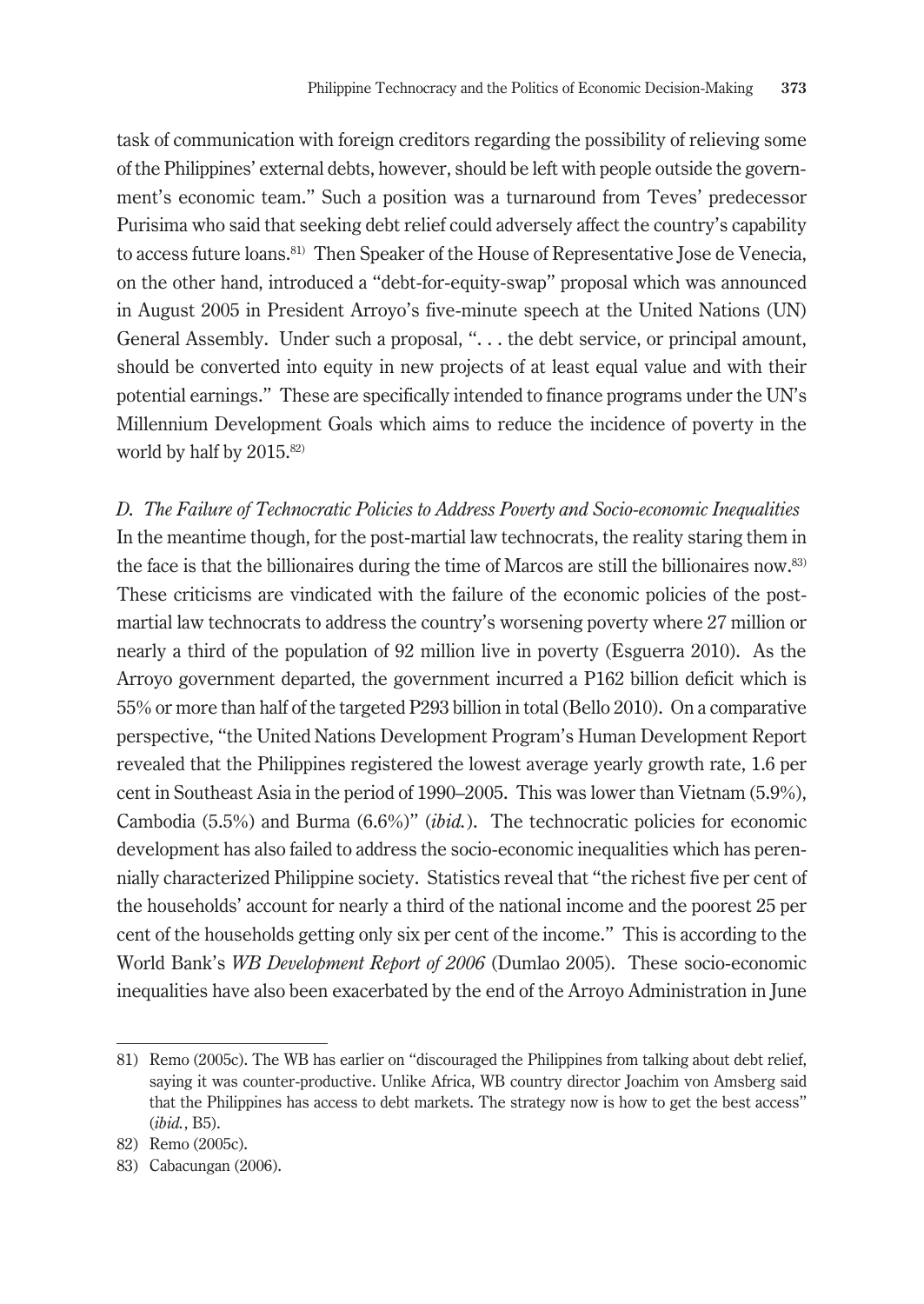2010. Although the country's economic growth "hit an unexpected high of 7.3% during the first quarter of 2010, this was credited to her controlling the runaway budget deficit, largely through the passage of key fiscal reforms in 2005 despite widespread opposition" (Macaraig 2010). But as noted by UP economist, Cayetano Paderanga Jr. and now, the new Aquino government's Secretary of Economic Planning, much of the growth came from a few sectors, namely the remittances from millions of Filipino overseas workers<sup>84)</sup> and a flow-on boom in consumer spending, plus earnings from call centers and other outsourced business. "These sectors, though, are all out of reach of the millions of poor, who have largely missed out on any benefits of economic growth" according to Paderanga and the Dean of UPSE Arsenio Balisacan (*ibid.*).

# **Conclusion**

This article has, therefore, shown the factors which have strengthened as well as weakened the political clout of Philippine technocracy during the martial law and post-martial law periods. During the pre-martial law period, technocracy drew its strength from the support of the leadership which shared its vision for economic development. The contentions which ensued here were between two factions of technocracy, i.e., the technocrats in the NEC which were for an import-substitution and heavy industrialization policy as against the technocrats in the PIA and later on the PES, which favored an exportoriented industrialization, liberalization, and more incentives for foreign incentives. Under President Marcos, the latter faction of technocracy was favored. For this faction, the other political hurdle to technocratic economic policy-making during this period was Congress where one had politicians who had economic interests which went against their development policy as well as those who were nationalists and opposed to the incursion of multinational corporations in the country. But their opposition was readily overcome because of the political acumen of Marcos in dealing with them which was buttressed by the leadership's received his political allies in Congress.

With the declaration of martial law, the strength of technocracy continued to draw from the support it received from the leadership. It, however, would also encounter opposition to its policies but of a different kind as during the pre-martial law period. The

<sup>84)</sup> Because of the failure of technocracy to address poverty in the country, there continues to be the exodus of Overseas Filipino Workers (OFWs) "which began in the 1970s during the martial law period and which persists today." The estimated 8.2 to 11 million OFWs are considered to be the country's number one "export." As of 2009, their remittance amounted to USD1.5 billion per month or a total of P17,348,052 billion for 2009 (POEA 2010).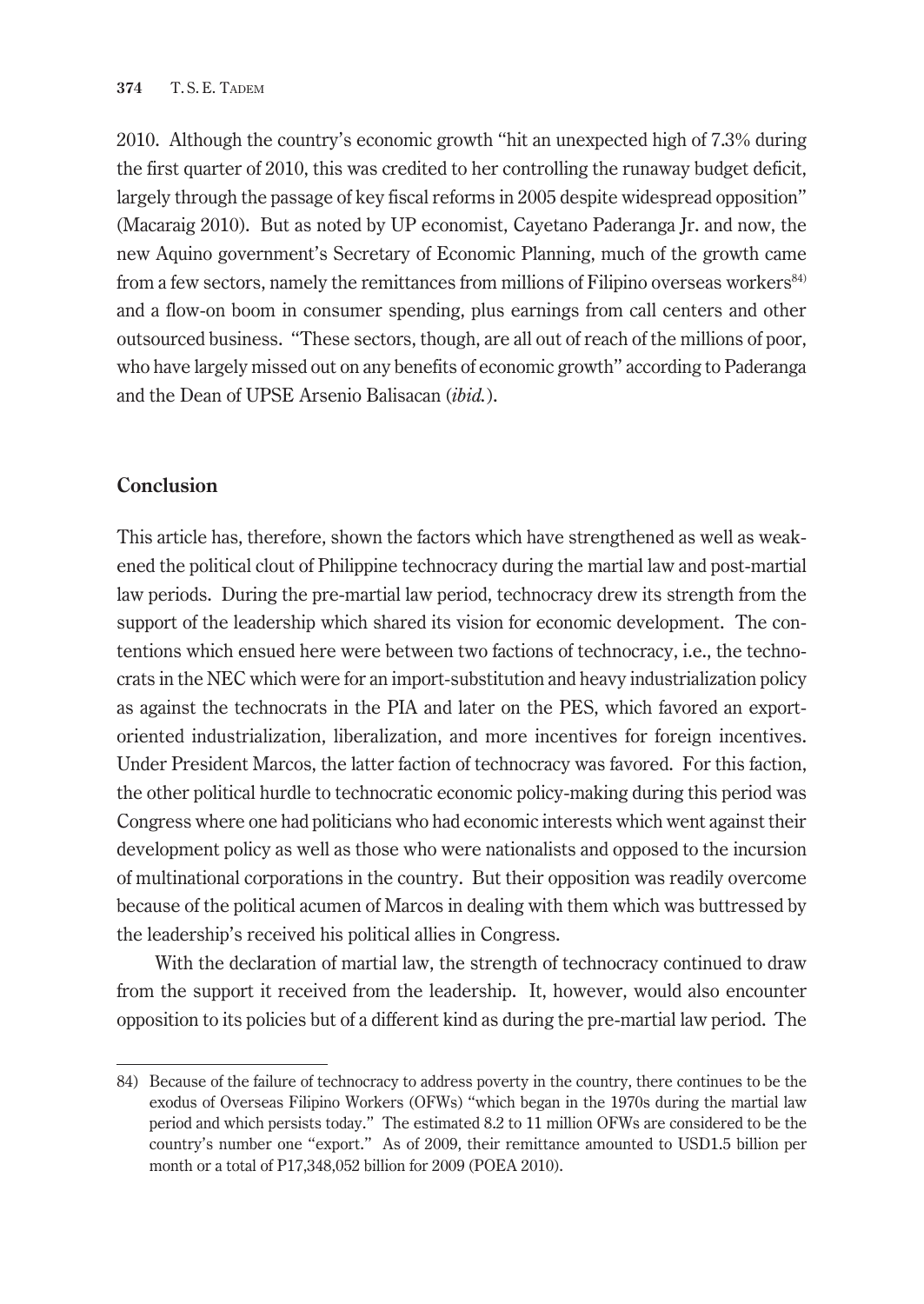"martial law" technocrats, for example, as represented by the Virata faction no longer had to deal with technocrats espousing import-substitution as well as political opposition from Congress which was abolished but it had to deal with other technocrats who had other economic perspectives and had their own pipeline to the President. Thus, there was no solid technocratic bloc. Like during the pre-martial law period, technocratic policy also had to give way to patronage politics as in the favoring of crony interests particularly in the very vital sugar and coconut industries and to the interests of the leadership's relatives as epitomized by no less than the First Lady Mrs. Marcos. Like during the pre-martial law period, the martial law technocrats would pursue the IMF and WB line of development and because of this, they received the assistance needed by the country for their economic objectives. Their role as the facilitator of IMF and WB loans to the country was the major political leverage of the Virata faction of the technocracy. Such a political leverage would be translated into the perception of technocracy as the bulwark against corruption in government. Economic and political crisis would wreak havoc on the political clout of the technocrats. In the case of the former, the global economic crisis would severely impinge on the local economy and the capacity of the technocrats to access the needed loans for the country. The situation was further aggravated with the country's political crisis as triggered by the assassination of ex-Senator Benigno Aquino and Marcos' failing health. All these gave further fuel to the burgeoning antidictatorship movement as brought about by the regime's human right's violations, corruption, and failed economic policies leading to the downfall of the dictatorship and with him, his technocrats.

During the post-martial law period, the technocrats' political leverage would also continue to rely heavily on the support it gets from the leadership. But unlike the martial law period, their economic vision of neoliberalism would also be carried by not only the executive but also the majority in Philippine Congress and in other important sectors of society such as the business community and the academe. As during the martial law period, their economic ideology would be perpetuated externally by institutions of global governance such as the IMF, the WB, and the WTO as well as multinational banks. If the left movement during the martial law period spearheaded the opposition against technocratic policies under the umbrella of the anti-dictatorship movement, in a period of democratization, this was carried out by civil society. The failure of the technocrat's economic policies to address poverty and socio-economic inequalities as exacerbated by the adverse effects of globalization as epitomized by the 1997 Asian financial crisis brought about the emergence of civil society alliances with prominent allies sympathetic to their cause. These include local government officials, legislators, fellow technocrats, members of the business community, electoral candidates, and transnational activists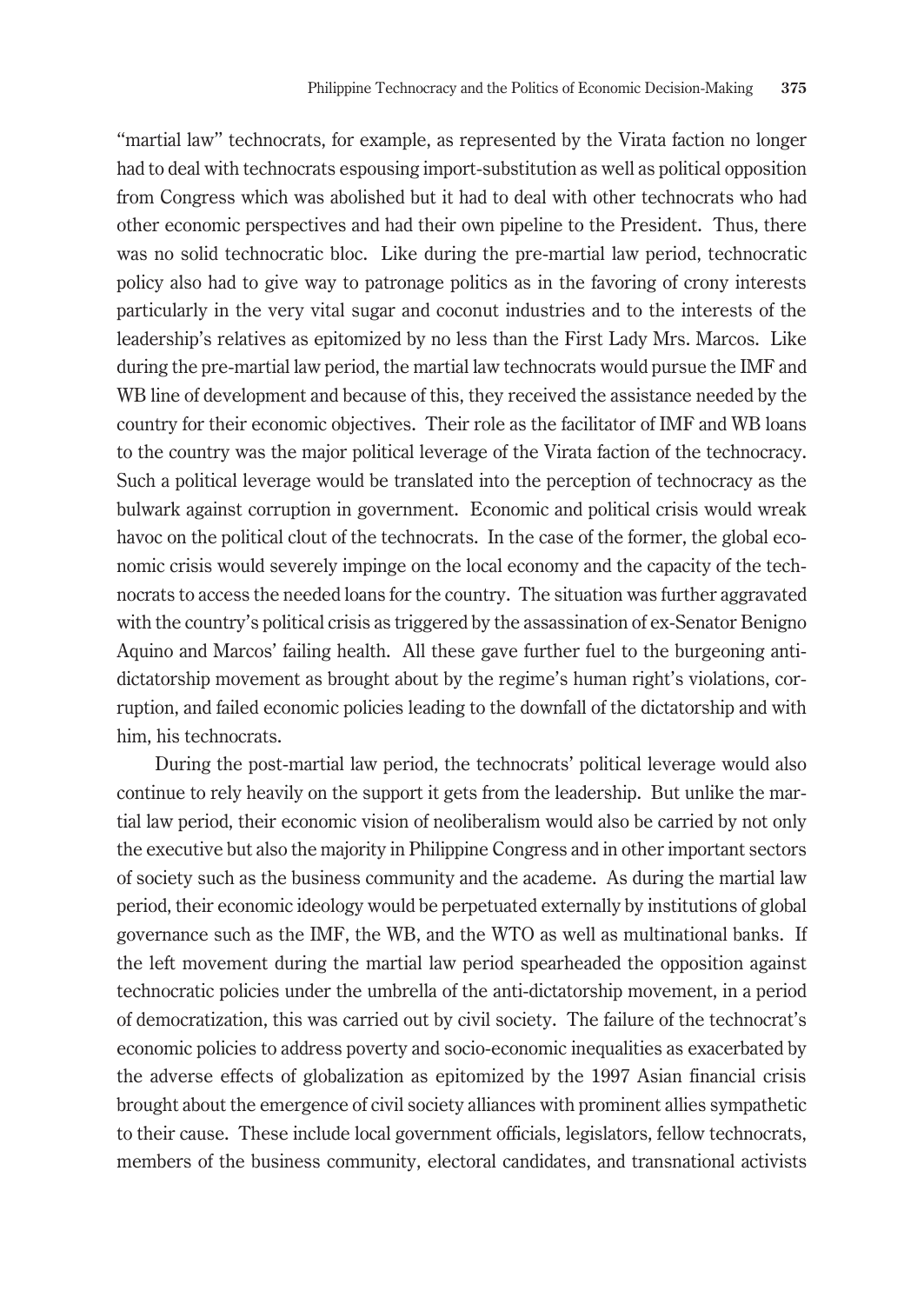among others.

The other formidable challenge to technocratic decision-making continues to be patronage politics and massive corruption which characterizes Philippine society. More often than not, this continues to sacrifice economic policies. Such a situation is further aggravated by the political crisis of legitimacy which has brought down another Philippine president and with him his technocrats. In the case of President Arroyo, the crisis of political legitimacy as brought about by political and economic scandals has witnessed priority being given to "national security" over economic policies. The mass resignation of key economic and social technocrats under the Arroyo Administration because of the issue of corruption was the first in Philippine history which highlights the political leeway which technocrats are able to pursue in a period of democratization. Furthermore, these technocrats actively campaigned for the ouster of President Arroyo and failing to do so, heavily campaigned for the election of President Benigno S. Aquino. With the latter's victory, these former Arroyo technocrats are now back in power. The challenge now is for the Aquino administration's technocrats to show that it is politics and not economics which is to blame why the Philippines continues to be the basket case of Asia.

#### **Accepted: November 1, 2013**

#### **References**

- Araneta, Salvador. 1965. Economic Nationalism and Capitalism for All in a Directed Economy. Rizal, Philippines: Araneta University Press.
- Ariate, Joel F. 2006. Protests and Perceived Threats in the Hog Industry. In *People, Profit, and Politics: State-Civil Society Relations in the Context of Globalization*, edited by Ma. Glenda S. Lopez Wui and Teresa S. Encarnacion Tadem, pp. 73–110. Quezon City: The Third World Studies Center, College of Social Sciences and Philosophy, University of the Philippines. Published in cooperation with the United Nations Development Programme, Philippine Office.

Bantay Tubig Network. 2003. Maynilad Arbitration Case Begins. Press Release. August 9, 2003. Bello, Walden. 2010. New Economics for a New Administration. Unpublished article.

- Bello, Walden; Docena, Herbert; Guzman, Marissa de; and Malig, Marylou. 2004. *The Anti-development State: The Political Economy of Permanent Crisis in the Philippines*. Quezon City: University of the Philippines, and Focus on the Global South. (In Quinsaat, Sharon, M. 2006. Mobilizing against Vegetable Importation. In *People, Profit, and Politics: State-Civil Society Relations in the Context of Globalization*, edited by Ma. Glenda S. Lopez Wui and Teresa S. Encarnacion Tadem, pp. 19–71. Quezon City: The Third World Studies Center, College of Social Sciences and Philosophy, University of the Philippines. Published in cooperation with the United Nations Development Programme, Philippine Office.)
- Bello, Walden; Kinley, David; and Elinson, Elaine. 1982. *Development Debacle: The World Bank in the Philippines*. California: Institute for Food and Development Policy.
- Borras Jr., Saturnino M. 1998. The Bibingka Strategy in Land Reform Implementation: Autonomous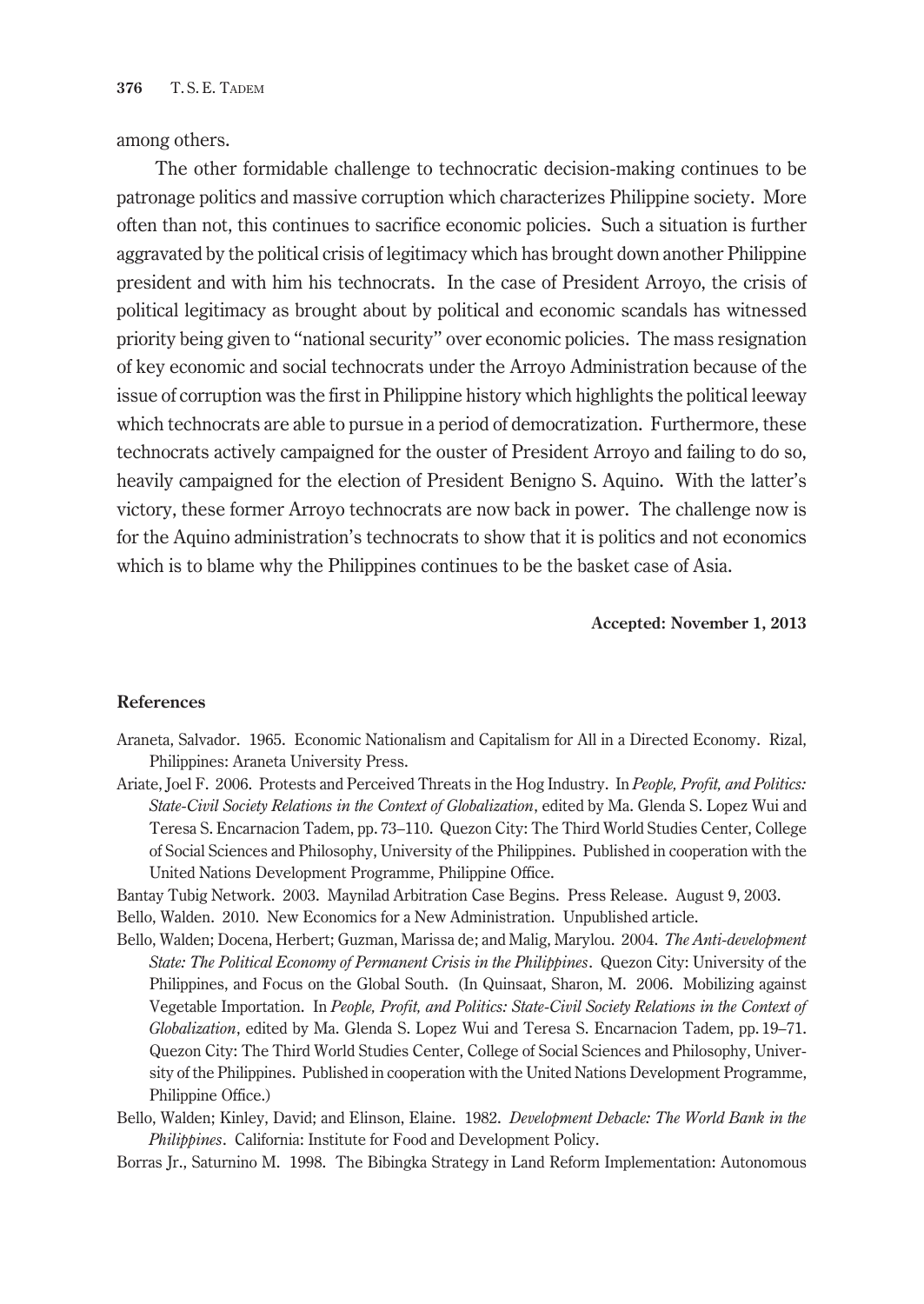Peasant Movements and State Reformists in the Philippines. Quezon City: Institute for Popular Democracy.

- Bowring, Philip. 1981. A Time to Cry Wolf. *Far Eastern Economic Review,* December 11, 1981, pp. 50–52.
- Brillantes, Alex Jr. B. 1997. State-civil Society Relations in Policy-making: Civil Society and the Executive. In *State-Civil Society Relations in Policy-Making*, edited by Marlon A. Wui and Ma. Glenda S. Lopez, pp. 21–31. Quezon City: The Third World Studies Center. (In Quinsaat, Sharon, M. 2006. Mobilizing against Vegetable Importation. In *People, Profit, and Politics: State-Civil Society Relations in the Context of Globalization*, edited by Ma. Glenda S. Lopez Wui and Teresa S. Encarnacion Tadem, pp. 19–71. Quezon City: The Third World Studies Center, College of Social Sciences and Philosophy, University of the Philippines. Published in cooperation with the United Nations Development Programme, Philippine Office.)
- Budd, Eric. 2005. Wither Patrimonial State in the Age of Globalization. *Kasarinlan: Philippine Journal of Third World Studies* 20(2): 37–55.
- Business International Research Division. 1980. *Philippines to 1983: Economic and Political Outlook for Business Planners*. Hong Kong: Business International Asia, Pacific Ltd.
- Cabacungan, Gil Jr. 2006. Cabinet Split on Ending State of Emergency. *Philippine Daily Inquirer*, p.A13. (No-reference)
	- ―. 2005a. GMA Open to Delay VAT. *Philippine Daily Inquirer*, September 17, 2005, pp.A1, A7.
	- ―. 2005b. GMA Reaches Out to Business Groups. *Philippine Daily Inquirer*, September 14, 2005, pp. A1, A20.
- Cabacungan, Gil Jr.; and Remo, Michelle. 2005. Teves New Finance Secretary, Hailed. *Philippine Daily Inquirer*, July 13, 2005, pp. A1, A2.
- Cabreza, Vincent. 2002. Importers Agree to Buy Local Veggies. *Philippine Daily Inquirer,* October 31, p. A14. (In Quinsaat, Sharon, M. 2006. Mobilizing against Vegetable Importation. In *People, Profit, and Politics: State-Civil Society Relations in the Context of Globalization*, edited by Ma. Glenda S. Lopez Wui and Teresa S. Encarnacion Tadem, pp. 19–71. Quezon City: The Third World Studies Center, College of Social Sciences and Philosophy, University of the Philippines. Published in cooperation with the United Nations Development Programme, Philippine Office.)
- Cajiuat, Jocelyn F; and Regalado, Aurora A. 1997. Dynamics of Civil Society and Government in the GATT-UR Debate in the Philippines: Lessons for Policy Advocacy. In *State-Civil Society Relations in Policy-Making*, edited by Marlon A. Wui and Ma. Glenda S. Lopez, pp. 179–202. Quezon City: The Third World Studies Center.
- Collas-Monsod, Solita. 2005. It's Not the Constitution Stupid. *Philippine Daily Inquirer*, October 8, 2005, p. A12.
- Constantino, Renato; and Constantino Leticia R. 1978. *The Philippines: The Continuing Past*. Quezon City: The Foundation for Nationalist Studies.
- Contreras, Volt; Avendano, Christine O.; Domingo, Ronnel W.; and Esguerra, Christian V. 2005. Ten Key Officials Withdraw Support. *Philippine Daily Inquirer,* July 9, 2005, pp.A1, A2.
- Cruz, Neal. 2005. Why Did GMA Fire Insurance Commissioner? *Philippine Daily Inquirer*, October 7, 2005, p.A12.
- De Dios, Emmanuel. 1988. The Erosion of the Dictatorship. In *Dictatorship and Revolution: Roots of People's Power*, edited by Aurora Javate-De Dios, Petronila Bn. Daroy, and Lorna Kalaw-Tirol, pp. 70–131. Metro Manila, Philippines: Conspectus Foundation Incorporated.
- De Dios, Emmanuel; and Hutchcroft, Paul D. 2003. Political Economy. In *The Philippine Economy: Development, Policies, and Challenges*, edited by Arsenio M. Balisacan and Hal Hill, pp. 45–73.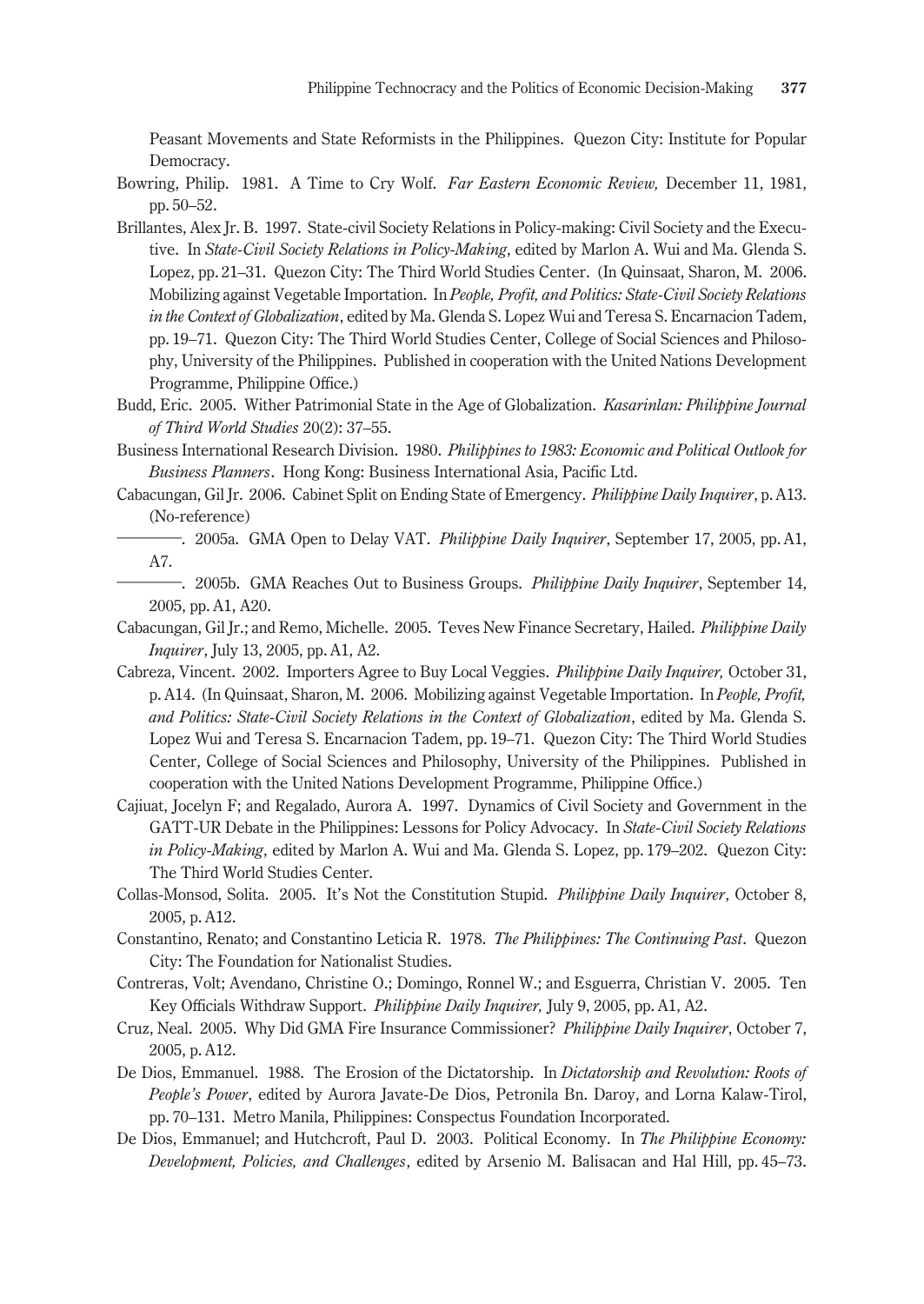Quezon City: Ateneo de Manila University Press.

- Doronila, Amado. 2009. For Neri, It Does Not Pay to Keep Quiet. *Philippine Daily Inquirer*, August 31, 2009, pp. A1, A4.
- Dumlao, Doris. 2005. Wide Rich-poor Gap Big Obstacle to RP Growth. *Philippine Daily Inquirer,* September 22, 2005, pp.A1, A4.
- Esfahani, Hadi Salehi. 1994. *Regulations, Institutions, and Economic Performance, The Political Economy of the Philippines' Telecommunications Sector*. Policy Research Working Paper 1294. World Bank, Washington D.C. (In Molmisa, Ronald. 2006. Balancing Consumer and Corporate Interests in the Telecommunications Industry. In *People, Profit, and Politics: State-Civil Society Relations in the Context of Globalization*, edited by Ma. Glenda S. Lopez Wui and Teresa S. Encarnacion Tadem, pp. 155–195. Quezon City: The Third World Studies Center, University of the Philippines. Published in cooperation with the United Nations Development Programme, Philippine Office.)
- Esguerra, Christian V. 2010. No Joy Ride in Limo for Arroyo, Aquino. *Philippine Daily Inquirer*, June 28, 2010.
- Fischer, Frank. 1989. *Technocracy and the Politics of Expertise*. London: Sage Publications.
- Glassman, Ronald M. 1997. *The New Middle Class and Democracy in Global Perspective*. London: MacMillan Press Ltd.
	- ―. 1995. *The Middle Class and Democracy in Socio-Historical Perspective*. Leiden and New York: E.J. Brill.
- Glassman, Ronald M.; Swatos, William H. Jr.; and Kivisto, Peter. 1993. *For Democracy: The Noble Character and Tragic Flaws of the Middle Class*. Westport, CT and London: Greenwood Press.
- Hague, Rod; and Harrop, Martin. 2004. *Comparative Government and Politics: An Introduction*. 6th ed. New York: Palgrave Macmillan.
- Hawes, Gary. 1984. *The Political Economy of Transnational Corporate Investments in Philippine Agriculture*. Ph.D. dissertation, University of Hawai'i.
- Heffren, Michael. 1982. Ideology and Hegemonic Projects: The Alliance between Corporate Capital and the New Middle Classes in Early Twentieth-Century United States. In *Class and Social Development: A New Theory of the Middle-Class*, edited by Dale L. Johnson, pp. 155–176. London: Sage Publications.
- Ibon Facts and Figures. 2003. Take Over Manila, Reverse Privatization. *Special Release* 26(7): 13–16. ―. 1984. Technocrats: At Whose Service? October. ―. 1983. 1983 Summary Annual Audit Report on Government-Owned and Controlled Corpora
	- tions, Self-Governing Boards and Commissions. Corporate Audit Office; Commission on Audit. (as cited in *What Else Are They Doing Where*? October 15: 7.)
- Johnson, Dale L. 1985. Class and Social Development: Toward a Comparative and Historical Social Science. In *Middle-Classes in Dependent Countries*, Vol. 3: *Class, State and Development*, edited by Dale L. Johnson, pp. 13–41. London: Sage Publications.
- Kellner, Hansfried; and Heuberger, Frank W., eds. 1992. Hidden Technocrats: The New Class and New Capitalism. New Brunswick, NJ: Transaction. (In Glassman, Ronald M.; Swatos, William H. Jr.; and Peter Kivisto. 1993. *For Democracy: The Noble Character and Tragic Flaws of the Middle Class*, by Ronald M. Westport, CT and London: Greenwood Press.)
- Kivinen, Markku. 1989. *Tutkimuksia Research Reports.* Department of Sociology, University of Helsinki, No. 223.

Landingin, Roel. 2005. Same Title, Tougher Job. *Newsbreak,* August 15, 2005, p. 14.

- Lema, Karen L. 2005. Public Sector Finances Gain in First Semester. *Business World,* October 7, 2005, pp. S1/1, S1/3.
- Lichauco, Alejandro. 1981. Notes on the Political and Economic Situation: The Struggle against Under-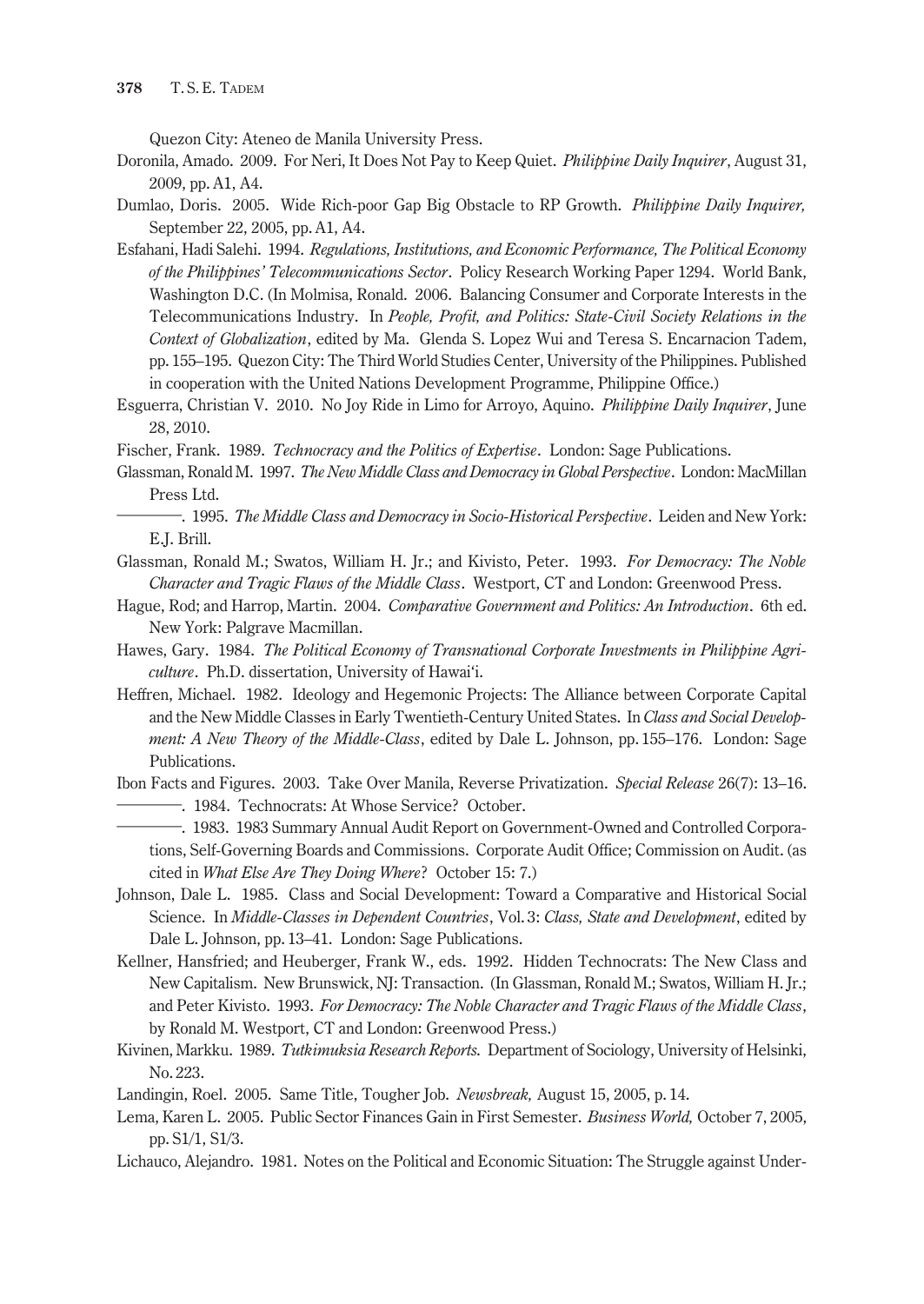development in the Philippines. February 16, 1978.

- Lim, Linda Y. C. 1983. *Multinational Export Factories and Women Workers in the Third World*. Third World Studies Dependency Papers, Series No. 50.
- Lirio, Gerry. 2005. Panic, Confusion Started at the Palace on June 3. *Philippine Daily Inquirer*, March 30, 2005, p.A4.
- Lopez Wui, Ma. Glenda S. 2006. Confronting the Challenges in the Garment Industry. In *People, Profit, and Politics: State-Civil Society Relations in the Context of Globalization*, edited by Ma. Glenda S. Lopez Wui and Teresa S. Encarnacion Tadem, pp. 111–153. Quezon City: The Third World Studies Center, College of Social Sciences and Philosophy, University of the Philippines. Published in cooperation with the United Nations Development Programme, Philippine Office.
- Lopez Wui, Ma. Glenda S.; and Tadem, Teresa S. Encarnacion, eds. 2006. *People, Profit, and Politics: State-Civil Society Relations in the Context of Globalization*. Quezon City: The Third World Studies Center, College of Social Sciences and Philosophy, University of the Philippines. Published in cooperation with the United Nations Development Programme, Philippine Office.
- Macaraig, Meynardo. 2010. Filipinos Still Mired in Economic Woes as Arroyo Leaves. *Philippine Daily Inquirer*, June 22, 2010.
- Malaluan, Nepomuceno A. 2003. Interview. Senior Trustee and Policy Analyst, Action for Economic Reforms (AER), Faculty Center, University of the Philippines, Diliman, June 24, 2003. (Handwritten notes)
- *The Manila Times*. 1995. RM Studying the Abolition of NEC, Other Groups. January 17, 1955. notes)<br>
The Manila Times. 1995. RM Studying the Abolition of NEC, Other Growth Times. 1947. Economic Council to be Revived. December 25, 1947.

Molmisa, Ronald. 2006. Balancing Consumer and Corporate Interests in the Telecommunications Industry. In *People, Profit, and Politics: State-Civil Society Relations in the Context of Globalization*, edited by Ma. Glenda S. Lopez Wui and Teresa S. Encarnacion Tadem, pp. 155–195. Quezon City: The Third World Studies Center, College of Social Sciences and Philosophy, University of the Philippines. Published in cooperation with the United Nations Development Programme, Philippine Office.

*Newsbreak*. 2005. The New Poor. May 23, 2005, p. 14. Office.<br> *Newsbreak*. 2005. The New Poor. May<br>
—————. 2004. October 25, 2004, p.7.

The *Newsbreak* Team. 2005. This Is the Chairman Calling. *Newsbreak*, September 12, 2005, pp. 24–25.

- Nocum, Armand N. 2005. SC Orders Purisima to Explain VAT Comment. *Philippine Daily Inquirer*, July 13, 2005, p. A6.
- Official Directory of the Republic of the Philippines. 1955. Document. Manila: Office of the Press Secretary.
- Oppenheimer, Martin. 1985. The Political Missions of the Middle Strata. In *Middle-Classes in Dependent Countries*, Vol. 3: *Class, State and Development*, edited by Dale L. Johnson, pp. 109–132. London: Sage Publications.
- *Philippine Daily Inquirer*. 2005a. Survey Says More Filipinos Going Hungry. September 23, 2005, pp. A1, A7.
	- ―. 2005b. GMA Proposes Relief for Debt-ridden Nations. September 17, 2005, p.A7.
- Philippine Government Directory. 1980. *Makati: B&S Investment and Development Corporation*.
- Philippine Overseas Employment Administration (POEA). 2010. 2009 Overseas Employment Statistics. Accessed June 2010, http://www.poea.gov.ph/stats/2009\_OFW%20Statistics.pdf.
- Quinsaat, Sharon. 2006. Mobilizing against Vegetable Importation. In *People, Profit, and Politics: State-Civil Society Relations in the Context of Globalization*, edited by Ma. Glenda S. Lopez Wui and Teresa S. Encarnacion Tadem, pp. 19–71. Quezon City: The Third World Studies Center, College of Social Sciences and Philosophy, University of the Philippines. Published in cooperation with the United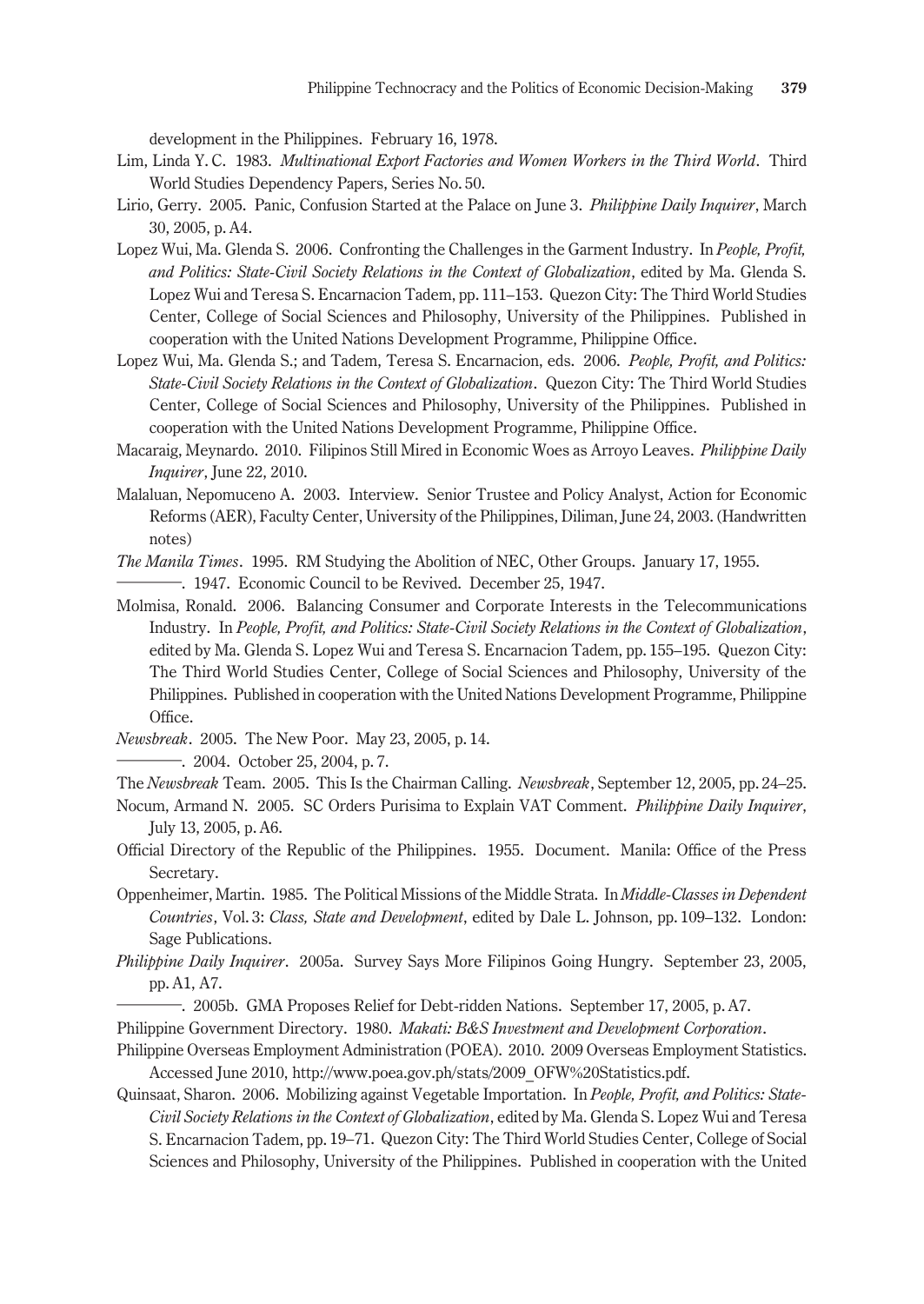Nations Development Programme, Philippine Office.

- Reid, Ben. 2001. The Philippine Democratic Uprising and the Contradictions of Neoliberalism: EDSAII. *Third World Quarterly* 22(5): 777–793. (In Ariate, Joel F. 2006. Protests and Perceived Threats in the Hog Industry. In *People, Profit, and Politics: State-Civil Society Relations in the Context of Globalization*, edited by Ma. Glenda S. Lopez Wui and Teresa S. Encarnacion Tadem, pp. 19–71. Quezon City: The Third World Studies Center, College of Social Sciences and Philosophy, University of the Philippines. Published in cooperation with the United Nations Development Programme, Philippine Office.)
- Remo, Michelle V. 2005a. Insurance Commissioner Head Axed. *Philippine Daily Inquirer*, October 6, 2005, p. A2.
- ―. 2005b. Palace May Have to Redo Budget-DOF. *Philippine Daily Inquirer*, September 17, 2005, p. A7.
	- ―. 2005c. Finance Chief Amenable to Debt Relief Bid. *Philippine Daily Inquirer*, July 12, 2005, pp.B1, B5.
	- ―. 2005d. GMA Wanted E-VAT Delayed, 'Defectors' Claim. *Philippine Daily Inquirer*, July 10, 2005, pp. A1, A6.
- ―. 2000. RP Still on Right Fiscal Track, Says Bear, Stearns. *Philippine Daily Inquirer*, July 8, 2000, p.B2.
- Rivera, Blanche. 2005. GMA Rating Slips Further. *Philippine Daily Inquirer,* October 19, 2005, p.A4. Sacerdoti, Guy. 1983. Marcos Murmurs Cut! *Far Eastern Economic Review*, January 20, 1983, p. 48.
- Salceda, Joey Sarte. 2005. Lakas-NUCD Political Party Representative to the Third District of Albay. A Discussion Paper presented to the UP Public Forum on the Current Political Crisis "O Ngayon, Pano Na: A Roadmap to Political Normalization, Reform, Perform and Go." Sponsored by Third World Studies Center, University of the Philippines, Diliman and the Center for Integrative and Development Studies, University of the Philippines.
- Stauffer, Robert B. 1983. *The Political Economy of a Corporation: Workers in the Third World*. Third World Studies Dependency Papers, Series No. 50.
	- ―. 1979. Naming the Leviathan Ruler. *The Circle*.
- Tadem, Teresa Encarnacion. 2010a. The Middle Class and Political Reform: Examining the Philippine Technocracy. In *The Politics of Change in the Philippines*, edited by Yuko Kasuya and Nathan Gilbert Quimpo, pp. 216–238. Manila: ANVIL Publishing Inc.
	- ―. 2010b. Philippine Civil Society and WTO Negotiations: Opportunities and Challenges. *Philippine Political Science Journal* 31(54): 31–56.
	- ― . 2009. Popularizing Technocratic Decision-Making: The Formulation of the Philippine Negotiating Position in the WTO Agreement on Agriculture. *Kasarinlan: Philippine Journal of Third World Studies* 24(1–2): 35–60.
	- ―. 2008. The Perennial Drift to the Right: Transition to Democracy in the Philippines. In *States of Democracy: Oligarchic Democracies and Asian Democratization*, edited by L. Surendra H. Cho and E. Park, pp. 137–162. Mumbai: Earthworm Books Pvt. Ltd.
	- ―. 2006. Introduction. In *People, Profit, and Politics: State-Civil Society Relations in the Context of Globalization*, edited by Ma. Glenda S. Lopez Wui and Teresa S. Encarnacion Tadem, pp. 1–17. Quezon City: The Third World Studies Center, College of Social Sciences and Philosophy, University of the Philippines. Published in cooperation with the United Nations Development Programme, Philippine Office.
	- ―. 2005. The Philippine Technocracy and US-led Capitalism. In *After the Crisis: Hegemony, Technocracy and Governance in Southeast Asia*, edited by Takashi Shiraishi and Patricio N. Abinales, pp. 85–104. Kyoto: Kyoto University Press; Melbourne: Trans Pacific Press.